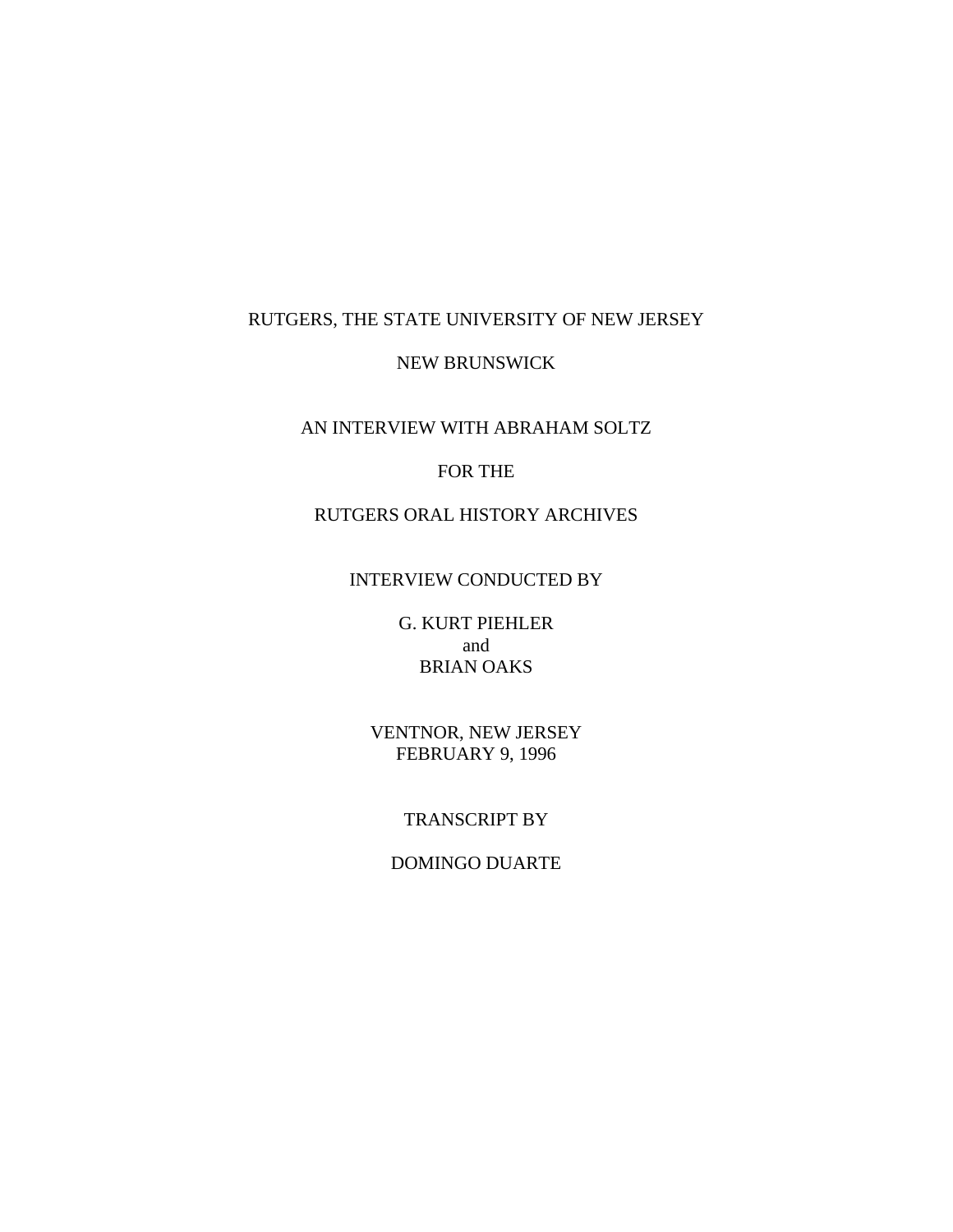Kurt Piehler: This begins an interview with Mr. Abraham Soltz on February 9, 1996, at Ventnor, New Jersey, with Kurt Piehler and …

Brian Oaks: … Brian Oaks.

KP: I would like to begin by asking about how your parents came to Atlantic City.

Abraham Soltz: How my parents came to Atlantic City--well, I'll tell you, my father came to this country, I guess, [in] 1890 or sometime around then, with his father. They were refugees from Russia. They moved here--I can't tell you why they came to Atlantic City, but I guess that there may have been some of their relatives here or something. I have no idea exactly why they came here, this area. My paternal grandfather had sort of a haberdashery business. They used to sell all kinds of equipment, or all kinds of merchandise, clothing, etc., and most of the people in the neighborhood where they were were either Italian immigrants or Jewish immigrants. In fact, I was born in the back room of their house on Atlantic Avenue, right a stone's throw from the Atlantic City Convention Hall. My mother's father came here from, I guess, Lithuania or one of the other Balkan countries. He was a refugee also and they came to the Philadelphia area and they decided, actually, that the seashore was where they could see a future.

## [TAPE PAUSED]

KP: You were saying that they came to the shore because they thought it would be better.

AS: Right. My grandfather came to the shore and he knew something about paints and he started in the paint business, selling paint, paint products and things like that. They had a little operation here. My mother and my father married there and my father went in the paint business. My grandfather, at that time, thought that the future of this area would be down in [the] Cape May area. So, he moved to Wildwood and my father kept the place here in Atlantic City and it evolved into a pretty good-sized business. Basically, I guess, the hotels and the rooming houses here, they used to paint up every year and that probably was why the business thrived. I would guess, probably in the early '20s and up to, oh, around maybe '27, they were quite busy. In '27, they started work on the Convention Hall here. My father supplied the paint for the Convention Hall, which was a tremendous thing. '27, I went to Atlantic City High School as a freshman. I'd just turned sixteen and, in 1931, I matriculated at Rutgers. Between '27 and '31, I used to work in the store, after hours. In the summertime, when I wasn't on the beach, I was working in the store. I was interested in boats and the regular activities of the young fellows, quite.

KP: It sounds like you enjoyed growing up in Atlantic City.

AS: Oh, yes, this was the place to be. In the summertime, all the people who could afford it used to come down here and rent cottages for the whole summer. I met an awful lot of my good friends during the summertime and we still communicate with some of these same people, the ones that are still alive. I can remember going to Rutgers in '31, how great it was, how much we enjoyed it. It was a small school, a great atmosphere. I lived in Hegeman, Pell and Leupp, that was the three of them, and I think I lived in Leupp with a buddy of mine from Atlantic City. We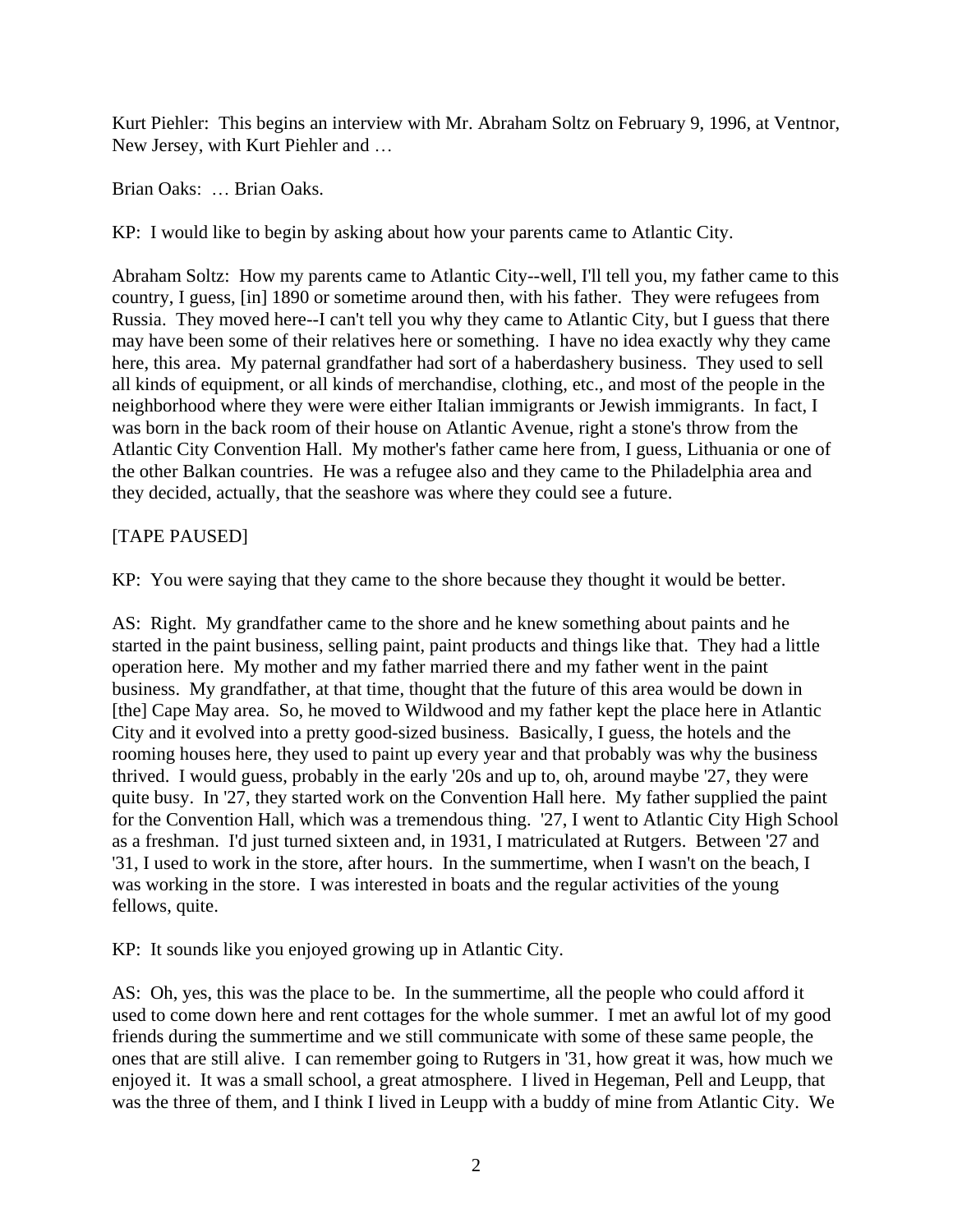were freshman together and I joined SAM [Sigma Alpha Mu] fraternity and, in '32, we moved into the fraternity house, which was on Mine Street, 39 Mine Street. If you know, Mine Street goes like this and this and the other street that comes up this way and dead ends at Mine Street, the DUs [Delta Upsilon], I guess the DUs had a house there. The Betas had a house on College Avenue and Mine Street, I think. No, the Betas, that was College Avenue and the other street, whatever. The year after that, my fraternity bought the house at--oh, what's the street this way, after College Avenue?

KP: Easton?

AS: Easton.

KP: Easton Avenue.

AS: Easton and Hamilton, I think. Hamilton Street runs up to George Street?

KP: Yes, yes.

AS: We had bought the house there, which had been a sort of nightclub, or something like that, and they had a miniature golf course as part of that operation. I lived there for the two years. Incidentally, that house burned down later. When I was overseas, I read about it. After Rutgers, I came back and I became part of the family business. Oh, I must tell you, I think in 1932, I had come back to school with a check to pay my tuition, sometime in September or October. When I got back, there was a telegram there for me, which said, "Don't deposit the check." The banks had closed, meanwhile, and things were very difficult. [Editor's Note: Immediately after his inauguration in March 1933, President Franklin D. Roosevelt declared a national bank holiday so that the nation's banking institutions could be reviewed by the Department of the Treasury.] That was the depth of the Depression and, in fact, we used to pay our tuition in scrip issued by the City of Atlantic City. My father would sell paint to the City of Atlantic City, they would give him scrip for it and the scrip was tender and, if you did business with local merchants, they accepted scrip or gave you scrip. That's a fascinating memory. I can remember, my freshman year, they dedicated the new gym, which is on College Avenue, across from the library. As part of the dedication ceremonies, they had a concert one evening and Paul Robeson was the principal entertainer that time. Of course, he was a great Rutgers man. I could still remember sitting on those seats they had in the gym and seeing this great, big, handsome guy, with a beautiful set of teeth and a magnificent voice, and a great message to give to the Rutgers boys. Of course, there weren't any girls there then. Of course, the Douglass girls were invited, I guess, [laughter] and that's one of the great memories. [Editor's Note: Paul Robeson (1898-1976) was an African-American singer, actor and Civil Rights activist. He was valedictorian of his class at Rutgers University in 1919.] Behind the gym, there was a lacrosse field and they played 150 pound football back there and softball and lacrosse. I don't know, I remember, [J. Wilder] Tasker was the football coach. They had a great lacrosse team. Freddie Fitch was the coach. He was an All-American. What else do you want to know? [laughter]

KP: Growing up, you said your neighborhood was heavily Jewish and heavily Italian.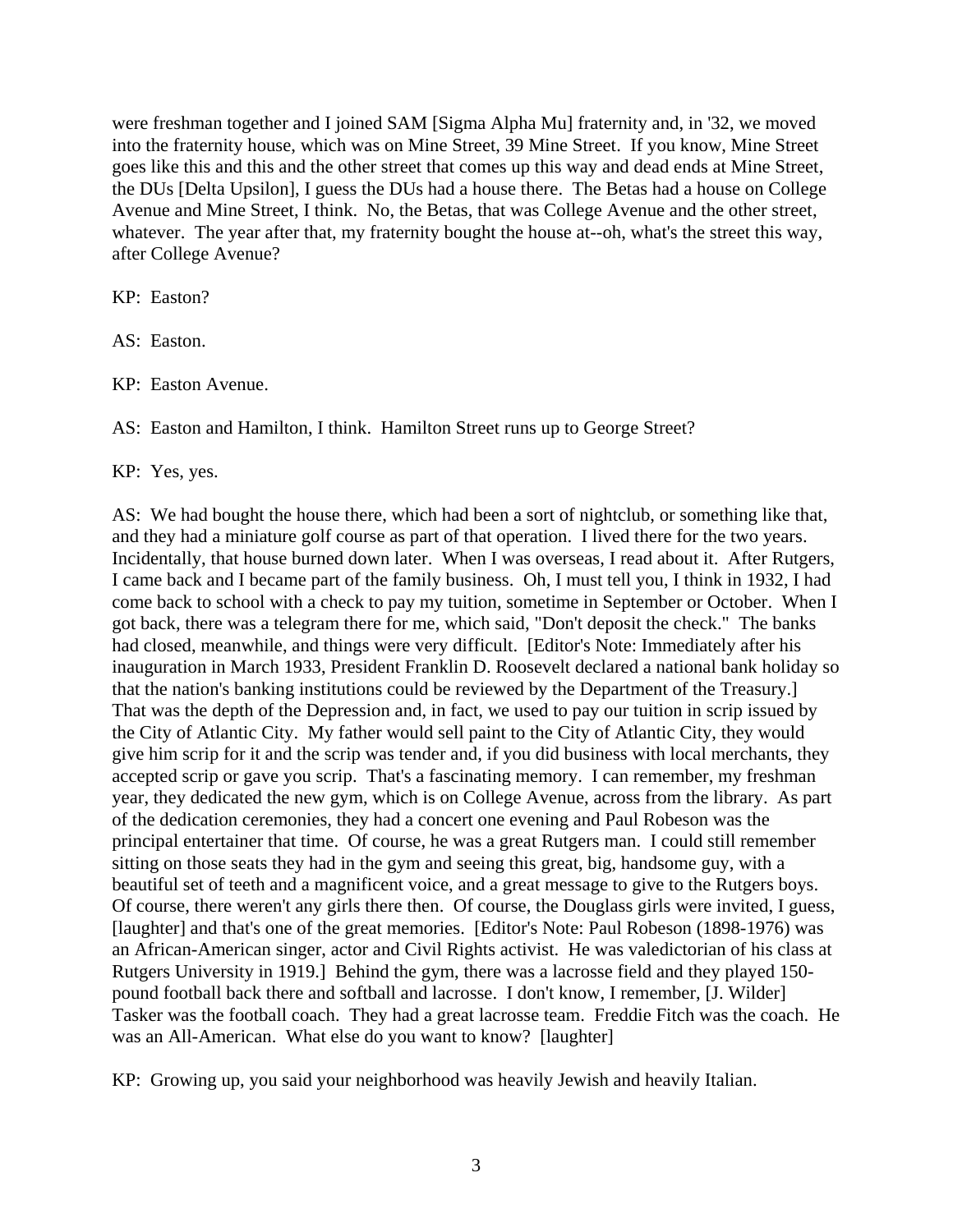AS: Right.

KP: How did the Jews and Italians get along?

AS: Pretty good, pretty good. We had no problems. In fact, our dwelling place, where we lived there, was right between the St. Michael's, that was the Italian Catholic church, and the [Our] Lady Star of the Sea, which was on the other side, which was the other faction of the Catholics there. They used to tease me about, "Which parish did I belong to?" [laughter] and, of course, there was some animosity or some rejection there, but not too bad. It wasn't too bad at all and, of course, Atlantic City itself, the hotels were owned and operated mostly by--I can't think of the right word there. [laughter]

KP: It will probably come to you in a minute, the right word.

AS: No, these were not the Amish, but the Christian Scientists--where did they spring from?

KP: From Boston, Christian Science?

AS: No, not Christian Science--Quakers.

KP: Oh, Quakers.

AS: The Quakers, couldn't think of the Quakers--the Chalfonte and Haddon Hall, the big operation here.

KP: It was owned by Quakers.

AS: Owned by Quakers, Leeds and Lippincott, and the Dennis Hotel was owned by the--oh, I'll think of their name in a minute. We used to supply all of them, and then, later, the Amish came in here from Upstate Pennsylvania. They used to run the second or third-class hotels.

KP: Would they cater to the Amish, the Amish hotelkeepers?

AS: Well, they came from that section, but I don't know, basically, whether they were Amish or not, but they used to operate--oh, let's see, the names just escape me right now. They came from around Lansdale, Bethlehem, up in that area. The hotel industry in Atlantic City was thriving for a long time. When--let's see, I don't want to get out of date here--I became pretty active in the family business, with my brother, my parents, they were both very active and we developed into a pretty decent, good-sized operation.

KP: During the 1920s and 1930s, how many people were in the family business, in the paint business? Did you employ many people? How many people did you employ?

AS: Yes, we had quite a few. I think we used to employ about, around, roughly twenty people. That was a pretty good-sized operation, basically, hotel and cottage supply and retail and the marine supply business. I can remember, when they built the Convention Hall, in about '27,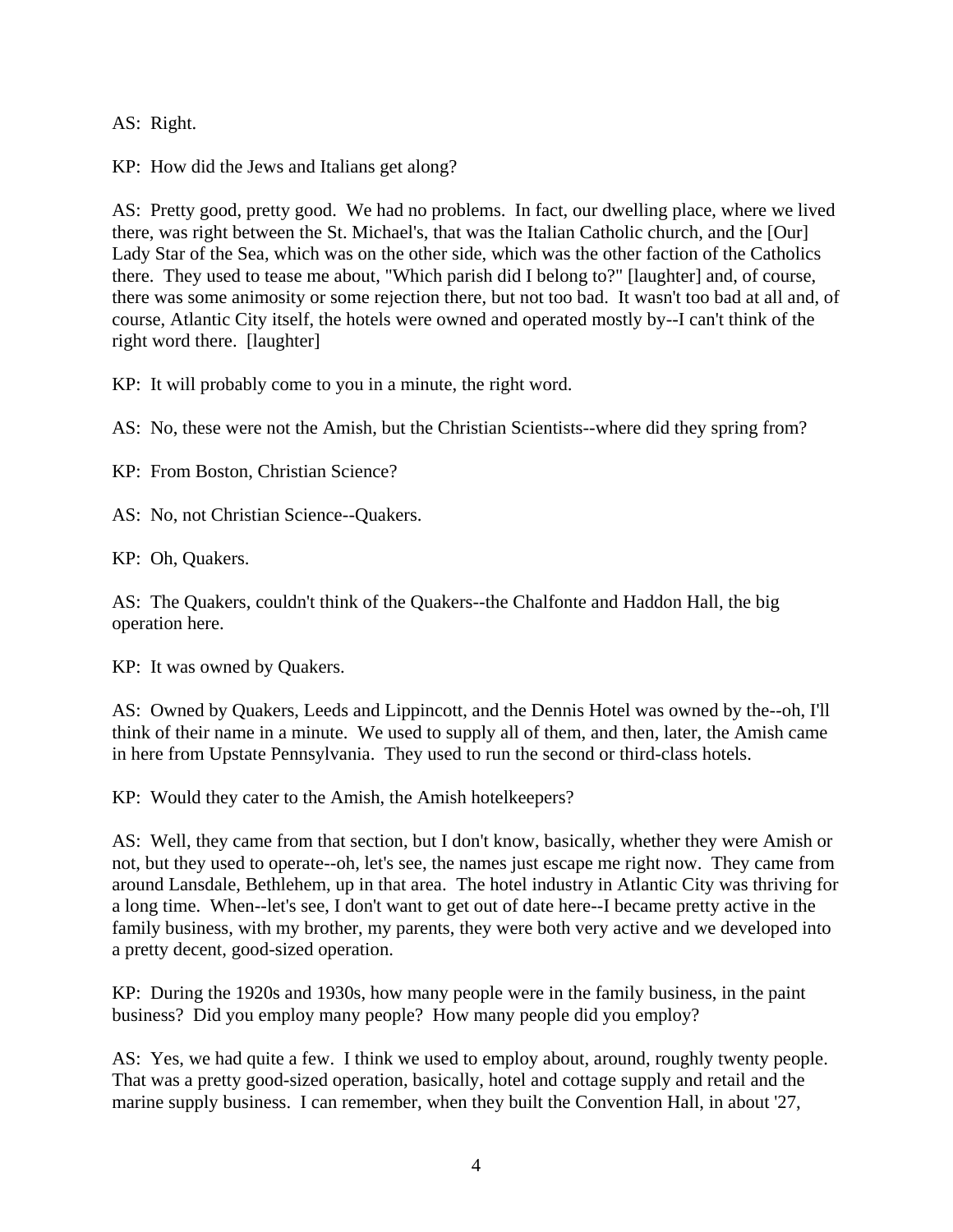when they had the foundations dug out, the great, big cellars, I guess you would call them, we had a horrible northeast storm. The cellars all flooded, right up to above the ocean level. That was quite a mess, but they got it finished, basically on time, and it became quite an important aspect of what Atlantic City had to offer in the off-season. One of the other things at that time, when things were moving along better, later, they built a racetrack not too far from here. Of course, the pitch, at that time, for getting the racetrack and other things like that was that this was supposed to boost the economy of Atlantic City from a June-July-August business into more weeks before June and more weeks into September. These were some of the things that helped Atlantic City grow; whether they were plusses or minuses, that's something else, depending on what your outlook is.

KP: You mentioned at one point that your father told you not to cash the tuition check.

AS: Right.

KP: How did the Great Depression affect your father's business? How tough did it get?

AS: Well, it got to be pretty tough. I'll give you a reasonable example--they had a safe deposit box in the bank. When the banks were closed, the safe deposit box was incarcerated, or whatever the right word was, and I think they were held that way for fifty years. After 1977, which would have been fifty years later, I couldn't give you the exact date, but I got a letter from a lawyer in Cincinnati or Cleveland or somewhere, saying that now that these vaults were released that they have some sort of an "in" there. If I wanted the contents of the vault, if I would send them ten dollars, they would give me the contents of the vault, etc., and so on, and so forth. Well, I called our attorney and he said, "Sure," he said, "send them the ten bucks." Anyway, the total contents of the vault, which was the business vault, were two promissory notes. One of them was for a hundred dollars from Frank Gravatt, who was running the Steel Pier at that time, and the other was from an attorney here who my father befriended and loaned him a hundred dollars to keep him afloat. That was all the contents of the vault. Now, this is so impressive, because the businesses in Atlantic City were conducted on--most, a lot of them--on faith and credit. Mr. Gravatt used to buy paint all winter long to refurbish and remodel and repaint the Steel Pier and he would pay us off in the summertime, if the receipts were enough, and, sometimes, instead of getting cash, we would get tickets for the pier or we would get a promissory note. Now, at that time, 1927, for what was left of the whole year, there was a note for a hundred dollars. Now, this didn't represent probably the whole year, but it reflects how important a hundred dollars was then. You fellows just don't appreciate that. You just don't imagine. When I was in school, I used to get six bucks a week from home, which was to pay for my board and incidental expenses, clothes and whatever else, and I was one of the lucky kids. My parents had a business where they could send me six dollars a week, and they never had enough money to send me twenty-four dollars for four weeks.

KP: Only six dollars a week.

AS: That's right. They would send me six dollars a week and you used to get a haircut back on Hamilton Street, I guess, or wherever it was. They had a little shop there, right across from Queens, that street that runs there. I think we'd get a haircut and a shave; see that truck there?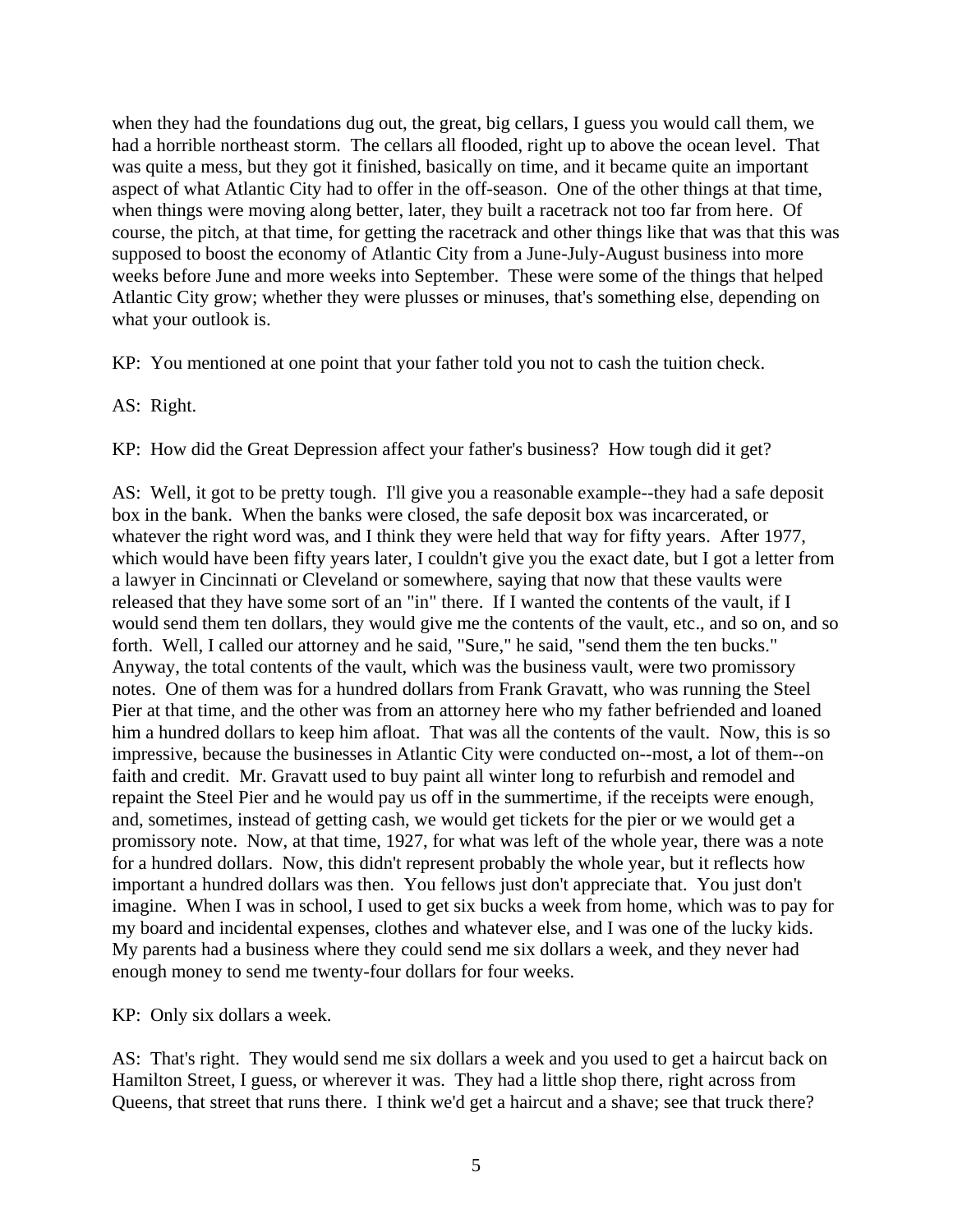[Editor's Note: A truck comes within view of the interview site.] That's still one of the trucks that they operate there. I have nothing to do with the business now.

KP: It still has your name on it.

AS: It still has our name on it. We had a good name. I think we used to get a haircut for seventy-five cents and, if you wanted to get shaved, it was a quarter, something like that. You could go down to Doc (Robechek's?) or the other drug store on Easton Avenue, I can't think of the name of it now, get a Coke or a soda for ten cents, or something like that. All these were ridiculous numbers. At that time, you'd get a full meal--I remember going to Trenton, on the way home one time, and stopping in Childs Restaurant. There were four of us or five of us. You'd get all you can eat for sixty-nine cents, something like that. They were bad times, they were tough, but we got along great. I can remember living in the fraternity house and a lot of fellows went home Friday night, because they could get a good meal at home and you want to go home. [laughter] We would take a collection with all the boys that were not going home and, if we could get, like, two bucks from all of us, we would go and get a great, big rye bread and a salami and a lot of other food and we would eat. That was what we ate Saturday and Sunday.

KP: Your father was a Republican.

AS: Yes, he was. How did you ever figure that out?

KP: You wrote it on the survey.

AS: Oh. [laughter]

KP: Yes, otherwise, I would not have known. Was he active at all in local politics?

AS: Not too much, no, no. My father was dedicated to the business. He was a hard-working, good-natured guy and I suppose that, basically, the business growth was primarily because of his personality and his willingness to be available seven days a week, twenty-four hours a day. When you get involved with the construction trades, which we were, often, they work right around the clock, when they can, in order to get a job done, or so on, and so forth. They would think nothing of calling either him or me, three o'clock in the morning, "Bring me--oh, I need a forty-foot ladder," or something like that, and we were available. I think that was part of our success. We were a successful operation, without being an egotist or egotistical.

KP: A lot of businesses did not survive the Great Depression.

AS: Oh, no, a lot of them didn't. Our business was almost totally motivated by the family, or with the family. If the paycheck wasn't there, we did without it and we lived together, oh, for quite a while, the whole family. It was a big family, with grandmothers and grandfathers and aunts and brothers and sisters and cousins. They made do; you got along. There wasn't any griping or anything. Everybody accepted what there was and they were damn glad to get it, because they were still close enough to the *pogroms* abroad to know what a good thing we have here. [Editor's Note: *Pogroms* were violent assaults on Jewish communities in the Russian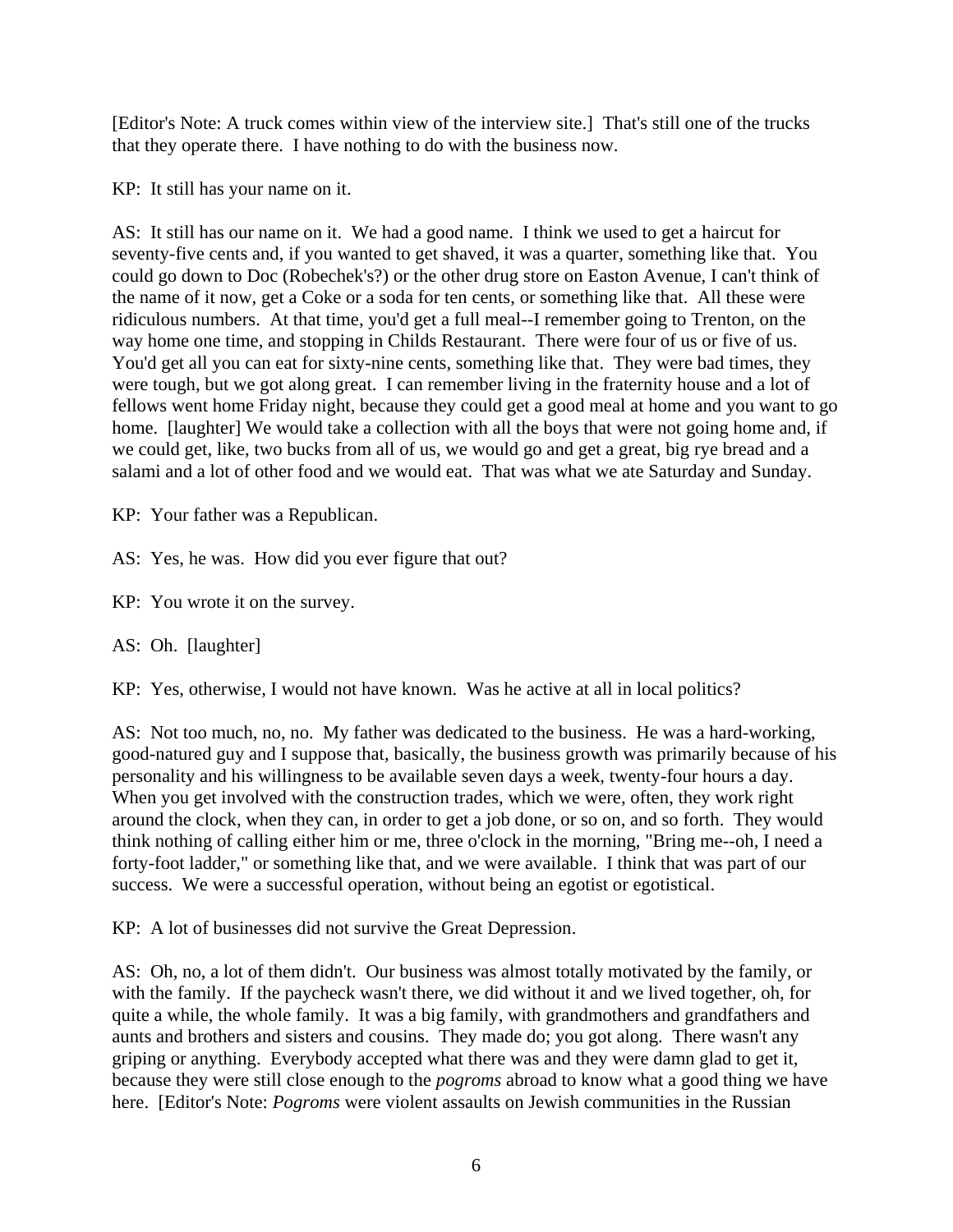Empire by neighboring populations and/or government forces, carried out from the early nineteenth century to the early twentieth century.] I guess I'm a completely, maybe not outstanding, but I'm an excellent example of--I'm the third generation, grandfather, father, me, third generation--and I live in a nice house. I've been retired since '72 and I don't owe anybody any money. We eat regularly. The problem's, of course, that, in '72, nobody foretold or could forecast the inflation and the different lifestyles and what would happen now, because, if I could have, at that time, even dreamed that we would reach a situation like this, I probably would have worked several years longer, but I've got no complaints. [laughter] My education at Rutgers, if anybody else is ever going to listen to this, I've got to tell you this--as an undergraduate, I wasn't a bad student, but I never appreciated what marvelous opportunities you are presented with as an undergraduate and how much you could gain, and how much you would enjoy gaining it, from putting a lot more emphasis on studying and learning and listening, instead of having a good time.

KP: You had a good time in college.

AS: Oh, yes, we had a great time there [laughter] and that, probably, is my major regret about my four years at Rutgers, that I didn't take more advantage of it. I've got this to say to you--if I could do it all over again, I would still be in college studying, [laughter] because that ain't a bad life. That's great.

KP: Growing up, how observant was your family?

AS: How what?

KP: Observant, in terms of religion.

AS: Oh, they were religious. They were religious.

KP: You kept a kosher household.

AS: Yes, my mother had a kosher household and I was exposed--that's probably the right word- to, we used to call it, Talmud Torah, which is the school for the children to learn, classes, Sunday school, and so on. Really, I never took advantage of that, either, but I did learn a lot. I have, in the last ten or fifteen years, spent a lot of time learning more about my religion and studying the Hebrew language. I try to read the Old Testament in the original Hebrew, more as an intellectual challenge, to keep my mind alert, and, really, it's fascinating. It's like--maybe the comparison isn't good--but it's like doing a crossword puzzle. It stimulates it a little bit and, when I do it, I realize that I haven't yet reached the stage of being an Alzheimer's subject. [laughter] It still works. We don't keep a kosher house here, but I belong, still belong, to an Orthodox synagogue and a Reformed synagogue. My wife grew up in a Reformed atmosphere, and so, we still go to both of them.

KP: You wish you had taken more advantage of your college years, but what about going to the Atlantic City school system? How good was it and how well did it prepare you for Rutgers?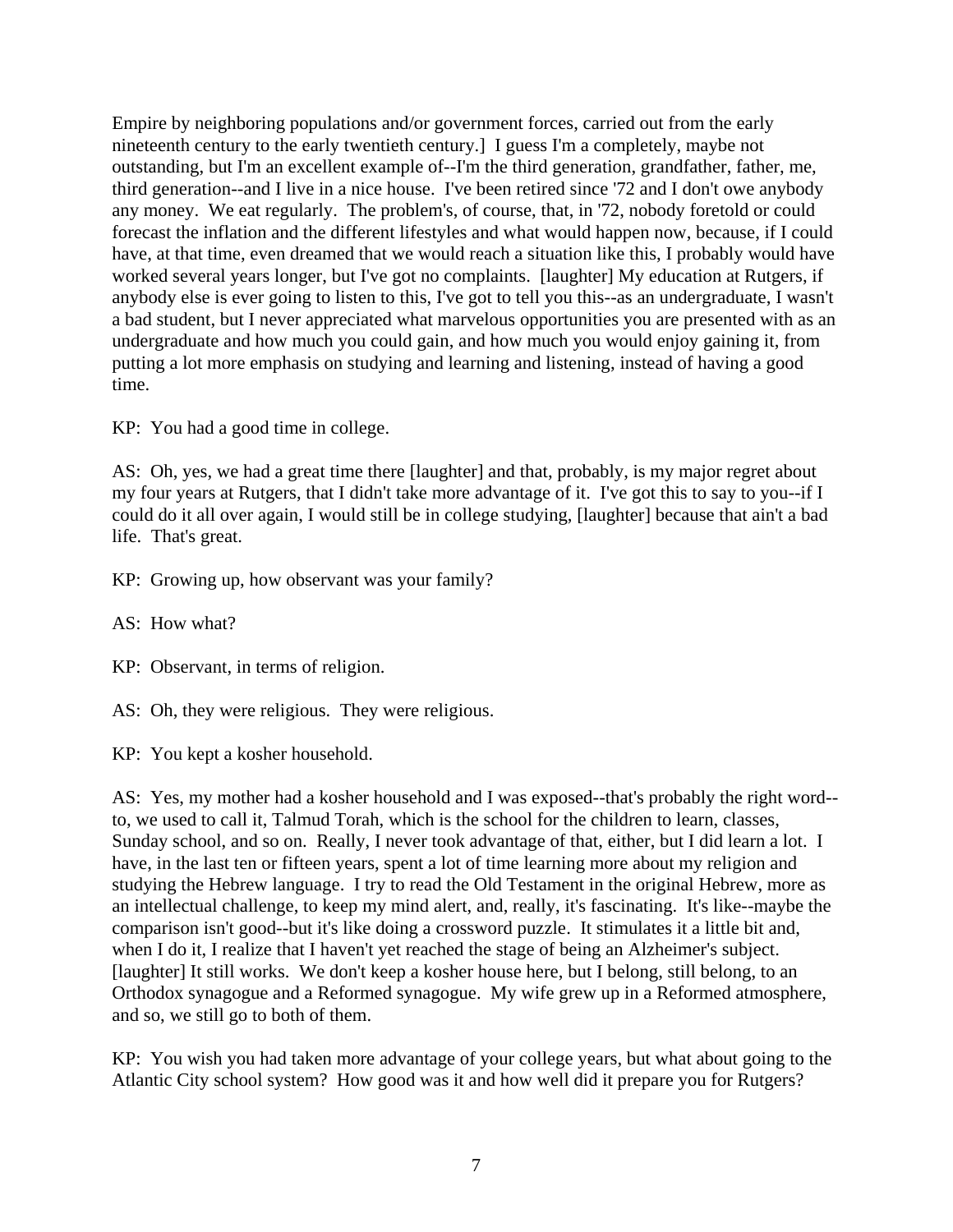AS: At that time, the Atlantic City school system was as good as any in the nation. I had a marvelous high school education and that's something else again--if I hadn't learned so much in high school, I probably would have applied myself more in college. I'll tell you why. As a freshman, I took calculus. Rutgers, at that time, was largely an engineering school. That was required for the engineering students, calculus. College algebra, I had in high school. I was the only freshman in the calculus course and most of the engineering students absolutely had no idea of what was going on in the calculus class. Your mind has to work a certain way to absorb that or you have to be an excellent student, and so on. I had no trouble at all with it, calculus. I used to coach the captain of the basketball team in calculus, because--his name was Georgie Kramer, I think it was--they wanted him to pass the course. [laughter] So, they picked on me and I enjoyed doing it. My entire freshman year here, at Rutgers, was basically a review of my senior year in high school and I was a good student, but it was, more or less, not exactly boring but repetitive. It gave me, I think, the wrong idea about college. It meant that I could just coast through. I didn't have to do any studying. I don't think I ever studied as a freshman; I knew this stuff. We had an advanced chemistry course in high school; my freshman chemistry course at Rutgers was just a repetition of it. Algebra, what else did I take? English was interesting, but you didn't have to go to college to study English, really, and does that answer your question about [school]?

KP: Yes, in terms of Atlantic City.

AS: We had an excellent school system here, excellent, really.

KP: Why Rutgers? Had you considered other schools? It sounds like your parents had the vision that you would be going to college.

AS: Oh, yes, definitely. It was just so important, education, as part of not only our family, but the families of immigrants, which, basically, we were. My maternal grandfather was an immigrant, and so was my paternal grandfather--yes, they all were. My mother was the only one who was born here. She was born in Philadelphia. My father was born in Odessa, Russia, yes.

KP: Why did you choose Rutgers? Had you thought of other schools, say in Philadelphia, like Temple or Penn?

AS: Yes, a lot of my friends went to Penn. I wasn't interested in going to school in a metropolitan area, that was one [thing]. It may not have been the deciding factor, but I wasn't too happy with the Philadelphia scene at that time. I wanted to go to a college with a collegiate atmosphere and I had been up to Rutgers visiting some of my friends from Atlantic City who were students there. I met some people up there who were, to me, sort of worthwhile. They were the right kind of people and they all seemed to enjoy it. I went there, and another thing, it was the state university. The fees, at that time, were not too high and we didn't have that kind of money to spend on tuition and books and things like that. We weren't poor, I mean, we weren't "gutter poor," but we …

KP: Money was not growing on trees.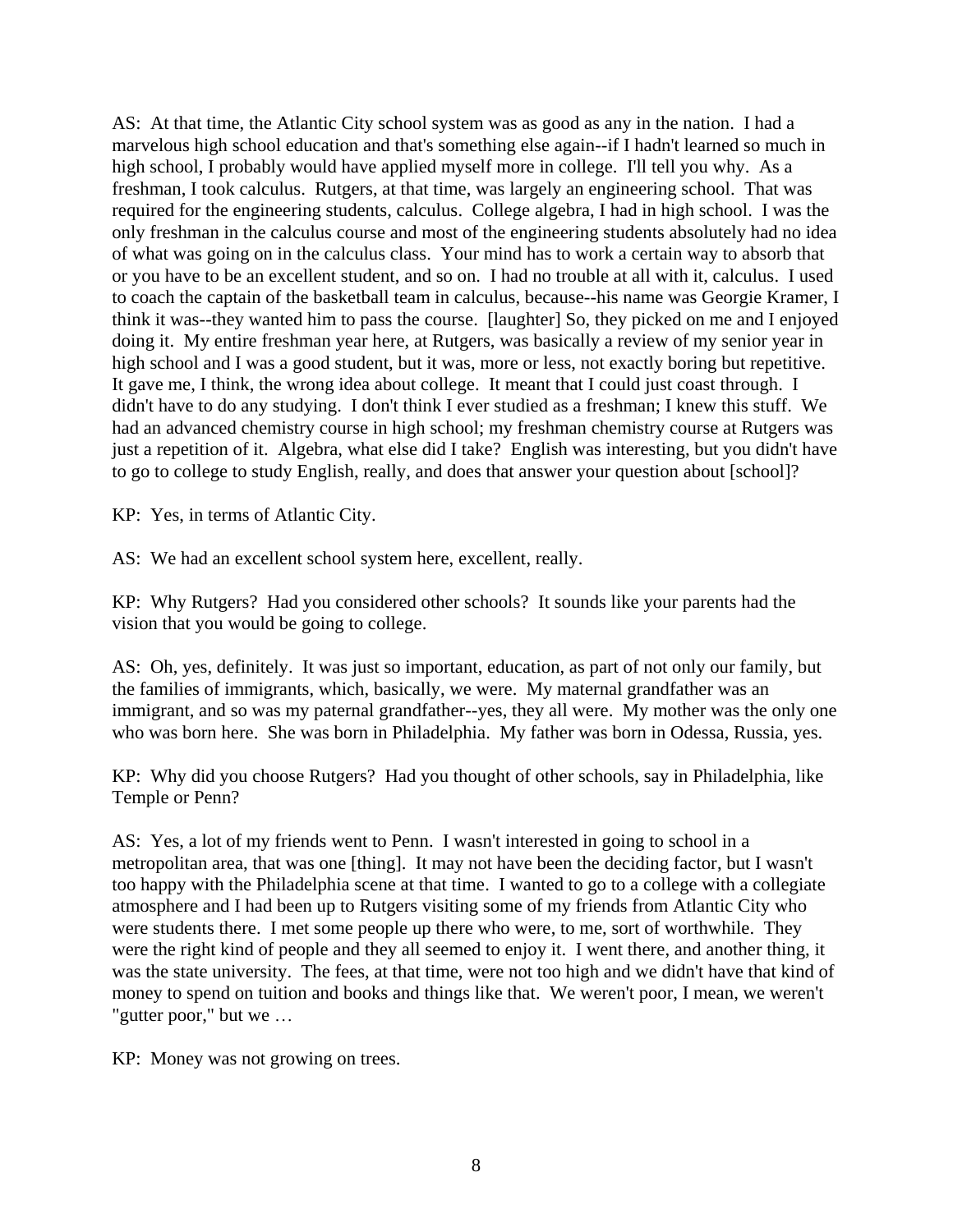AS: That's right. We certainly weren't upper class, upper cased or upper classed. I don't think I really considered very many other schools except Rutgers and schools in the Philadelphia area. I filled out an application and was accepted and that was it. Two of my real good friends did the same thing. They went to school with me and we went up together. Everything worked out well.

KP: Let me give Brian a chance to ask a question.

AS: Brian, what's your question?

BO: I had a question about your father. He lived in Russia.

AS: Odessa, yes.

BO: Yes. Why did he decide to leave? Was there any specific event that happened?

AS: [laughter] I don't know about any specific events, but the political situation in Russia and the fact that they were Jews there meant that they were subject to a lot of indignities and *pogroms* and, really, persecutions. My grandfather, his father, brought my--no, I think my grandfather came here first and sent over for my father and brought him here. My father came here when he was probably four or five or six, in that neighborhood. He came here, he used to peddle papers. [laughter] He'd get the great, big pile of newspapers. He was a pretty husky kid, a strong kid. They used to run up on the boardwalk and the kids that got there first used to get the gamblers [laughter] and the gamblers would give them a quarter or something like that for a newspaper. The papers then were, what? two cents, or something like that. They used to scoot up there and challenge each other to see who got there first, and then, they used to go around and peddle them in the saloons. He tells the story--at that time, in the saloons, if you went into a saloon and bought a beer for a nickel, you could eat [at] the free lunch counter. That was all they wanted from you--they wanted you to buy a beer or two. My father used to tell us about these great spreads and he was a great, big, husky kid, and how much he used to eat there when he was in there selling his newspapers. [laughter] I could tell you a lot of stories about when I was still a youngster and about this credit situation--there were a lot of whores' rooms, whorehouses, what we used to call gambling rooms, all around town. They all used to buy paint, [laughter] but nobody ever paid except it was all on credit. They used to send me around to collect the bills and the people were always very nice. There weren't any problems and they were glad to get the credit that my father extended to them. The girls in the whorehouses, they used to tease me. [laughter] God, I can still remember some of that.

BO: What was the Community Chest Fund of Absecon Island?

AS: The Community Chest Fund of Absecon Island?

BO: Yes, right.

AS: That is--I don't know what the heck they call it right today--but it's a fund that everybody contributed to, to help the poor and disadvantaged, and so on, and so forth. They still--United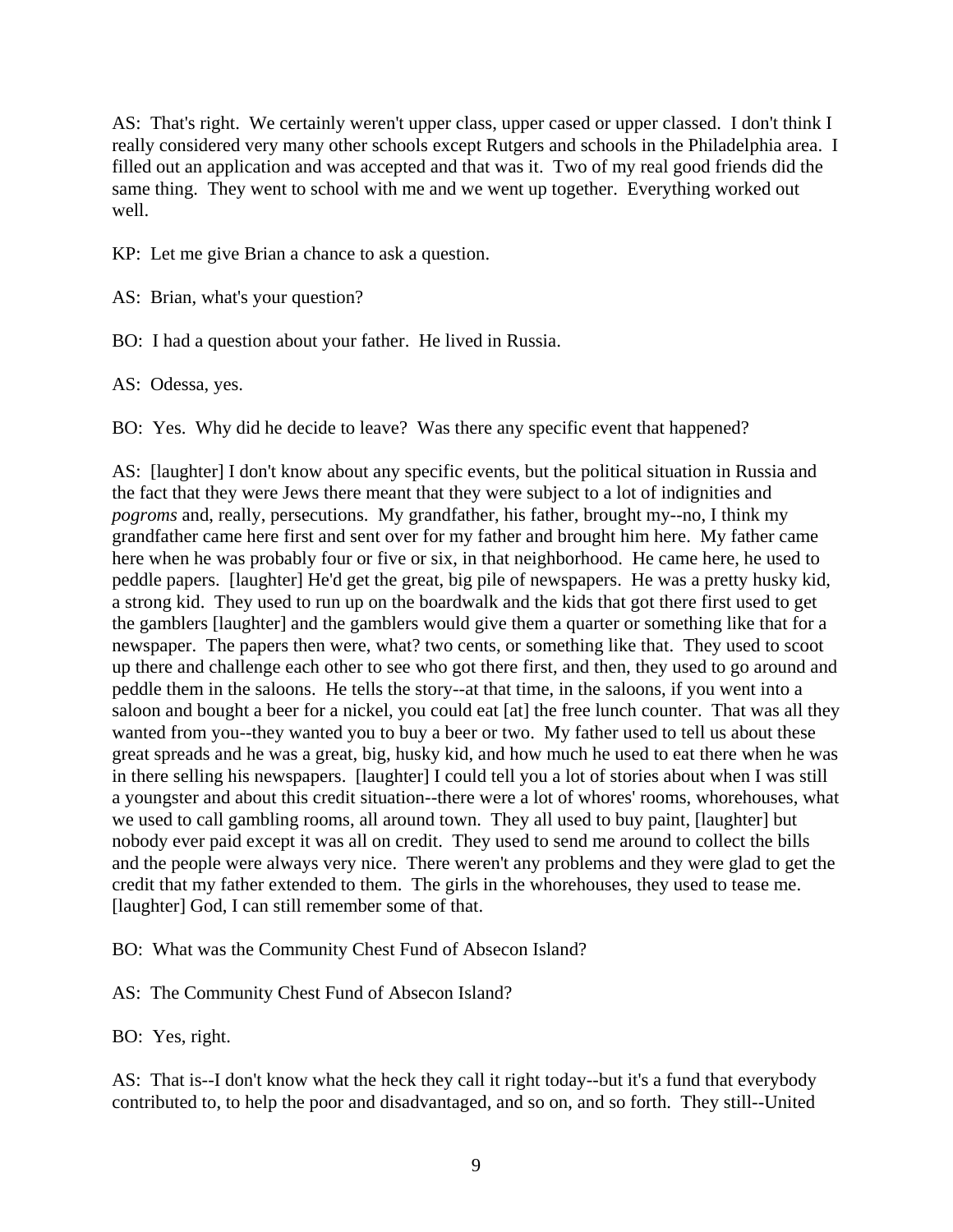Fund, it's the equivalent of the United Fund today. You're familiar with the United Fund, their requests for contributions? and most of them, they do good work.

BO: Did you do any work for them?

AS: I did, at one time. I don't now. I'm eighty years old and I did a good bit. I'd do the income tax returns for the poor and low income and elderly. That's interesting; it's valuable. Most of our clientele are people who need it. Some of them are the, we say "the needy and the greedy," but the greedy come up there to get something for nothing. Sometimes, when I'd look at their returns, I say, "Gee, you make so much money here, I feel that you should get a professional tax computer to do that, because I don't think I could get you enough credits," and so on, and so forth. I think I could, but I'd tell them that and it seems to work. [laughter] After all, there are still a lot of unfortunates here in this area and there's a lot of people who need help. The casinos do employ a heck of a lot of them. I can see it, because I get their W-2 forms and I can tell. We get some people who maybe have worked in six or eight casinos during the course of a year and they've worked here and made two hundred dollars gross and there, four hundred, and so, their total income might be, like, two or three or four thousand dollars. It's good. It's a healthy situation from that standpoint and, of course, there are a lot of minuses, but, by and large, it does a lot of good.

KP: Going to Rutgers, one question I always ask everyone is about Dean Metzger.

AS: Dean Metzger.

KP: Everyone seems to have a story about [Dean of Men] Dean Metzger. Do you have any stories about Dean Metzger and any dealings with him?

AS: Well, I remember Dean Metzger for a couple of things. First of all, he was a very impressive character, quiet, reserved, authoritarian. He had two sons, Karl and the other, I forget now. They were both undergraduates, I think, and good boys. I don't remember too many other things about him. I remember the Dean at the Ag School, his name was [Dr. Jacob G.] Lipman, and he had two sons. I think they're both fairly active in Rutgers alumni affairs today. I couldn't tell you too much about them, because I was in '35, I think they were in '31 or '32, and Metzger's sons, I think his sons were, I think so, I may be a little bit [off]. I was fortunate enough never to have been on any …

--------------------------------------END OF TAPE ONE, SIDE ONE-------------------------------------

-

KP: You mentioned that you were fortunate enough not to be on any of his lists, Dean Metzger's lists. Your fraternity stayed out of trouble and you did, too.

AS: We had a good time at Rutgers. [laughter] We didn't miss anything. We used to have some of the greatest parties and we had a tremendous intramural program. I know our fraternity house, we used to play touch football, and tackle football, too, and we played basketball and softball and, I think, intramural swimming. It kind of got a lot more contact between the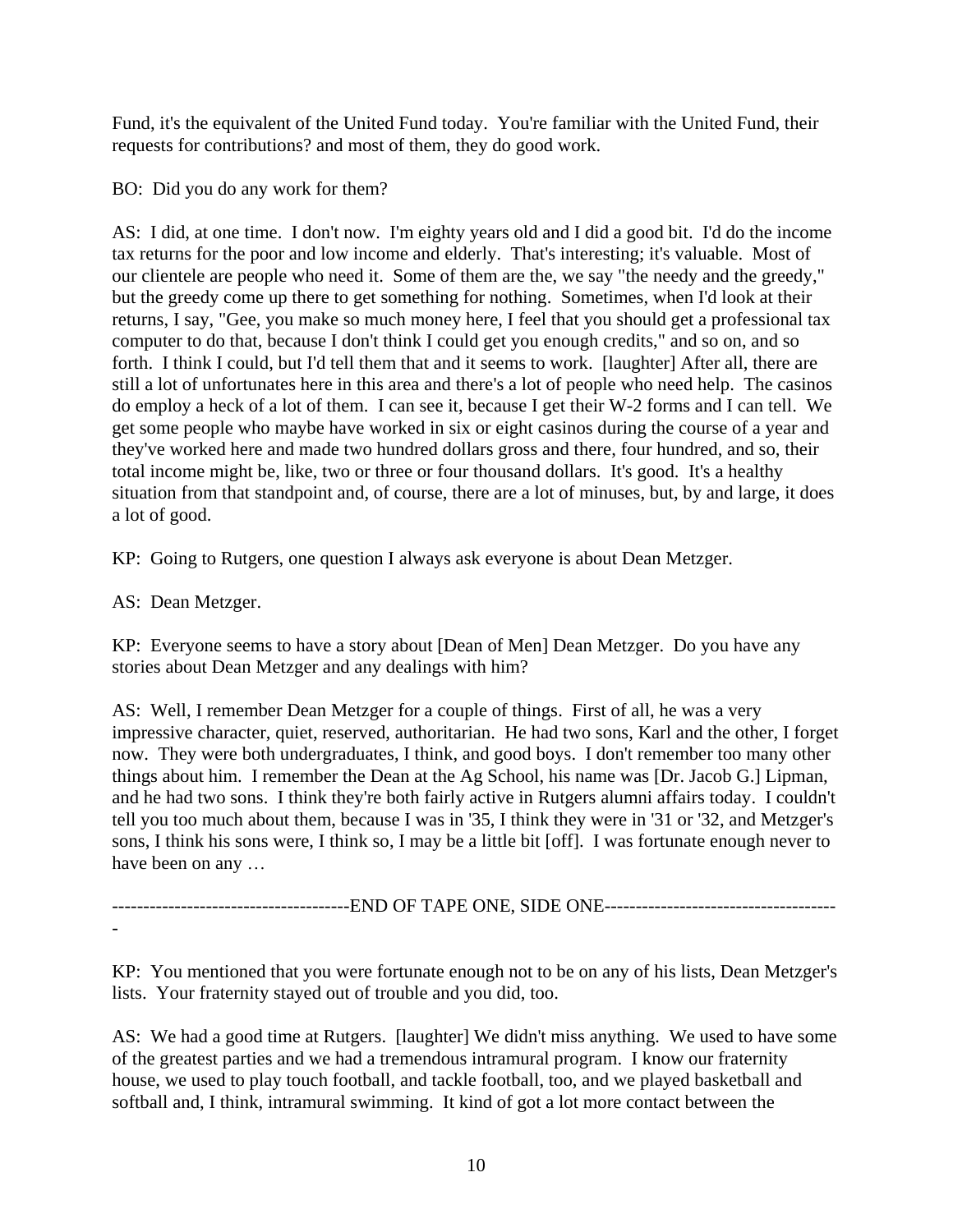fraternities, because the fraternities were a very important part of the undergraduate setup at that time. One of the debits I have about the fraternities is the fact that it tended to make you more clannish. The DUs didn't go with the Dekes and the SAMs didn't go with the Betas, and so on, and so forth. There wasn't any animosity there, but it didn't tend to bring the groups together. More to my way of thinking, that grouping, that mingling, I think, was probably due to the fact that each individual fraternity had their own activities, and so on, and so forth. I don't think the fraternities today are as an important factor there as they used to be.

KP: No, I have been told that the fraternities really dominated the campus. They held all the principal offices in the student government.

AS: That's right, yes.

KP: The newspaper.

AS: All the politics were fraternity dominated, I think, the appointments, like, the athletic teams had a manager and an assistant manager, and then, you had boys applying for it. It was--what's the right word about things that get handed down?

KP: Patronage?

AS: Patronage, the patronage. If a Deke was a manager of the team, then, you can bet that the next manager was going to be a Deke, [laughter] and so on, and so forth, and, like, these societies there, the Cap and Skull, that was more patronage, and the Inter-Fraternity Council, of course. The other things that politics had anything to do with, they were all dominated by fraternities. It's understandable, because the fraternities, I think, they had the pick of the athletes and the good-looking guys and the personality kids, and so on, and so forth. I guess that's as it should be--that's politics today. What else do you want to know?

BO: Why did you choose Sigma Alpha Mu?

AS: Well, basically, it was a Jewish-oriented fraternity and my friends, a good many of them, were all Sigma Alpha Mu. I guess they're the two main reasons, plus the fact that their membership, almost without exception, they were all people who appealed to me.

BO: Did you notice any anti-Semitic behavior at Rutgers while you were there?

AS: Some.

BO: Yes.

AS: Yes, some. A few of the things stick out in my mind. I remember, in one classroom, where we used to take assigned seats, I guess it was just axiomatic that you wrote your name or you cut your name initials in the bench or whatever. I remember my name in there one time and, underneath, somebody had written, "New York Jew," which wasn't a nice thing at that time. Some of the fraternity groups were anti-Semitic. It was more or less accepted that that was kind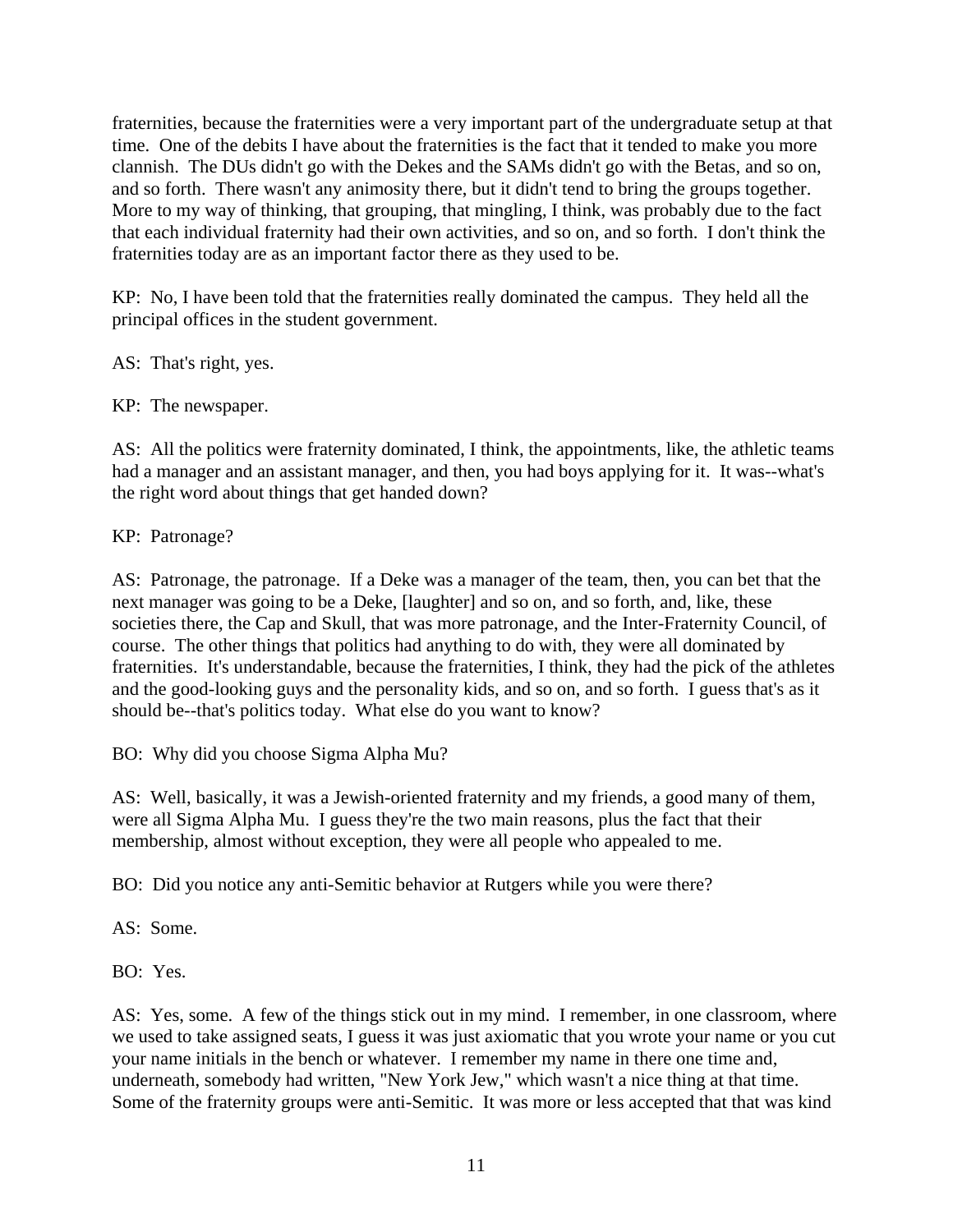of accepted behavior at the time and we learned to live with it. While we didn't cow to it, it just wasn't pleasant. I don't think the same situation exists today. To my recollection, most of the fraternities were religiously oriented, but, today, I think, universally, the regulations regarding fraternities, I think most of them state that membership is not predicated on religion, color, race, etc., and I think that's a good thing. I'm pretty sure that that might be a universal, or almost universal, set of rules today. I'm pretty sure I'm right about that. You want the stuff off the top of my head, that's what you get. [laughter]

KP: How did you feel about having to go to chapel?

AS: I relished it, I really did. We were always taught that religion is a great thing, no matter which one you choose. It's a privilege and that you should be allowed to worship as you see fit, as long as it doesn't interfere with the other person. As I told you before, I grew up between these two Catholic parishes and I would often go to Catholic services with some other boys, who we used to play ball together, get to be good friends. Some of the boys used to work for us, parttime, or, later on, full-time. I often, not often, but I went to Christmas midnight Mass many times and enjoyed the ceremony. I went to other--we used to go to some of the black services on the north side here and they'd be there, "Happy am I, my redeemer," [Mr. Soltz claps the tune of the song]. [laughter] They were more what you'd get today in some of your [music], oh, the songs they sing, the soul songs, etc. In fact, when I was in the Army, I don't ever remember my outfit having a Jewish chaplain, except maybe one time for one day, but we had Catholic chaplains, we had Methodist chaplains and they were all nice people. I used to go, whenever there was a service and I was free, I would go to one of their services, curiosity, and, actually, from a feeling that my religious background had given me about religion. I can remember one of the Catholic chaplains putting his arm around me one time, after I went to his service, he says, "Abe," he says, "you're the best Irishman we got in the outfit," because all the Catholic boys weren't religious. They all didn't go to services. Whenever I could, I would go.

KP: You liked chapel at Rutgers. It sounds like you enjoyed it.

AS: Oh, yes, yes. It was very impressive, beautiful. The organ, world-famous, I think, that organ, and the services were always beautifully connected and they weren't--I don't remember whether they were mandatory or not. I think, as a freshman, you were required to go to chapel, but, if you didn't want to go, you didn't have to. One of my good friends, who came to Rutgers later, was an accomplished organist and he was one of the few non-professional or non-licensed organists who was allowed to play on that organ there. He used to go there often. He was a Jewish boy from Atlantic City, a real character, a great guy.

KP: When you say he was a real character, why?

AS: He was a character, [laughter] very gifted, wasn't anything that he couldn't do, played on the water polo team, and you know you've got to be some kind of a nut to play water polo. [laughter] He flew an airplane when nobody flew airplanes, became very good at it.

KP: Do you remember his name, the organist?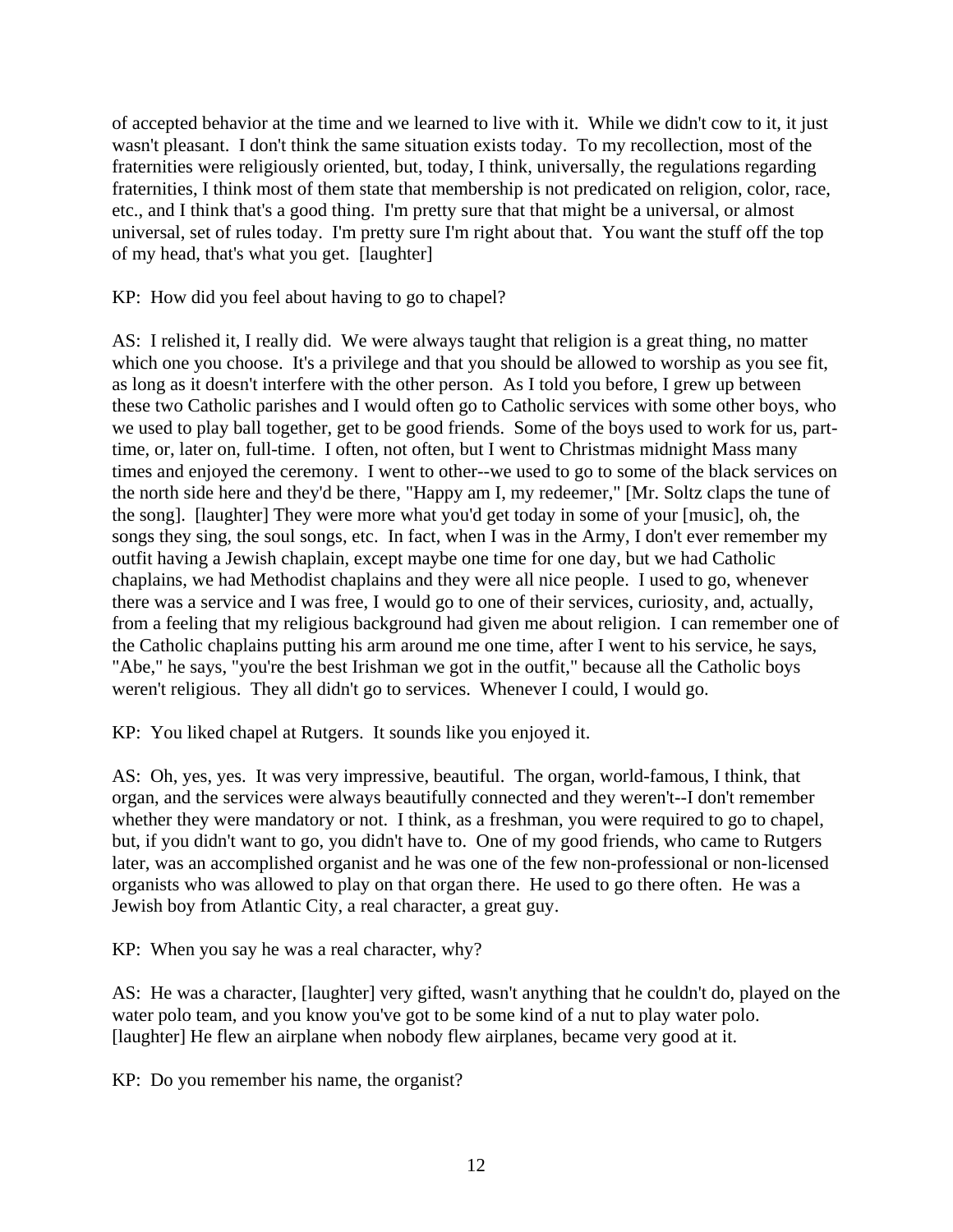AS: Yes, his name was Connie, (Konrad Wolf?), W-O-L-F, I think. His parents, I think, were pretty wealthy. He was in his family business. They made something that went into men's clothing. I forget whether it was haircloth or something like that, but all the clothing manufacturers used to use it and they had some sort of a monopoly on it and they were reasonably well-off. Well, here, you're bringing back a lot of memories now.

KP: Why did you major in economics in college?

AS: Well, to tell you the truth, I started out, I wanted to be a pre-med student, but, then, I sort of became disenchanted and I realized that perhaps the best direction for me to go in at the time was for me to get back in the family business. That's why I got involved in that.

KP: Why were you disenchanted with pre-med? Was it the subject matter?

AS: I honestly don't feel that I have, at my fingertips, the answer to that. I just don't know right now.

KP: Were you concerned about getting into medical school? Was that part of it?

AS: That may have been part of it. That may have been part of it, although, while I was a pre-med student, I had excellent grades.

KP: Were you concerned that, because of the quotas, you might not be able to get into med school?

AS: It could have been, very, very possibly, although some of my friends whose grades weren't as good as mine continued on and went and got into med school, and some of them before that, but I just don't …

KP: You do not know why you made the switch.

AS: I don't want to mislead you.

KP: Okay.

AS: And I don't want to just guess.

KP: Yes.

AS: I just don't have the answer right now.

KP: You were not in ROTC.

AS: No, no.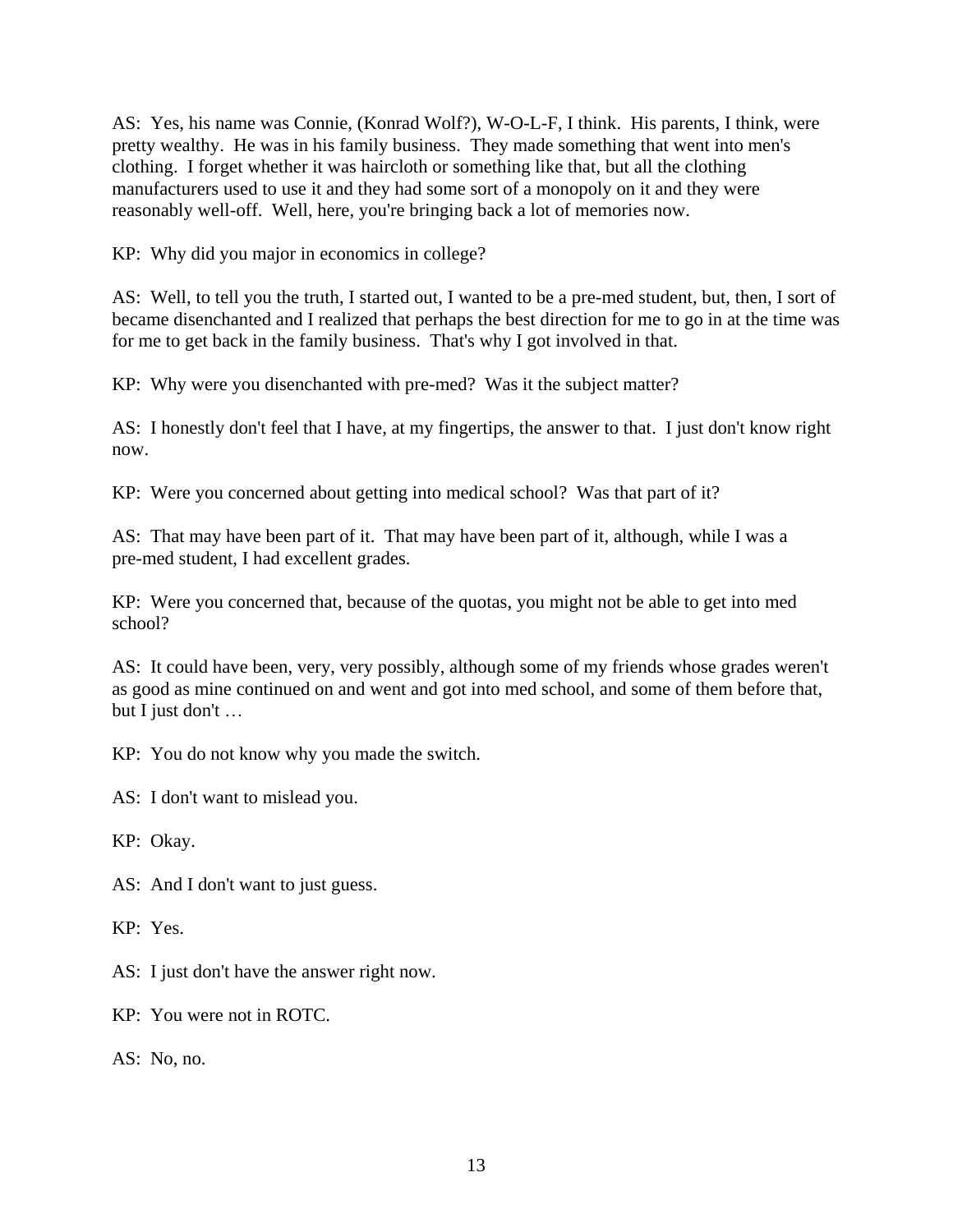KP: How did you get out? I am curious, because almost everyone was in ROTC for at least two years.

AS: That's right. That was very interesting. Number one, I played the clarinet in the high school band, and so, they had me down to play in the band in ROTC, or aside from ROTC. Number two, I had the flattest feet of anybody at Rutgers at the time. [laughter] So, I think that's why they excused me or didn't want me in there, whatever that was, while it had nothing to do with my acceptance into the Army--at the time I went in, as long as you could breathe, they took you, or it wasn't quite that bad when I went in.

KP: It was getting there. [laughter]

AS: Yes, maybe, maybe, yes. I went in the Army and my commission originated in August 1942 or July '42, sometime in that [period]--pre-Rutgers or pre-Army or what?

KP: One of my last questions on Rutgers is, you had a favorite professor, [Henry L.] Van Mater, who taught chemistry.

AS: Yes, he was a great guy, very, very down to earth, knew his stuff, and chemistry classes, for freshmen, I think the chemistry classes and the physics classes were enormous. I think we had, like, a hundred students in that and he knew how to relate to all of them and how to get his message across. I used to kibitz with him. We had a nice relationship, a nice feeling there, and I still remember him. There weren't that many professors that I do remember, but he was one of them.

KP: What about your classmates? You mentioned that it was rough going in the Depression. How many dropped out? Did you have any friends who just could not make it financially?

AS: I would guess quite a few. I don't know what percentage.

KP: Yes.

AS: And I have no data on it at all. I do remember, none of my close friends or none of the people I knew real well dropped out, but I think, at that time, too, unless it was a real bad situation back home, or something like that, that I think the school made it possible for some of those boys to continue. They found jobs or something like that. I don't have any authentic information about that.

KP: You do not have any percentage. When you were going college, there was a big peace movement on a lot of campuses. Do you remember any of that at Rutgers?

AS: A lot of what?

KP: Activism in peace movements?

AS: Peace movements on the campuses?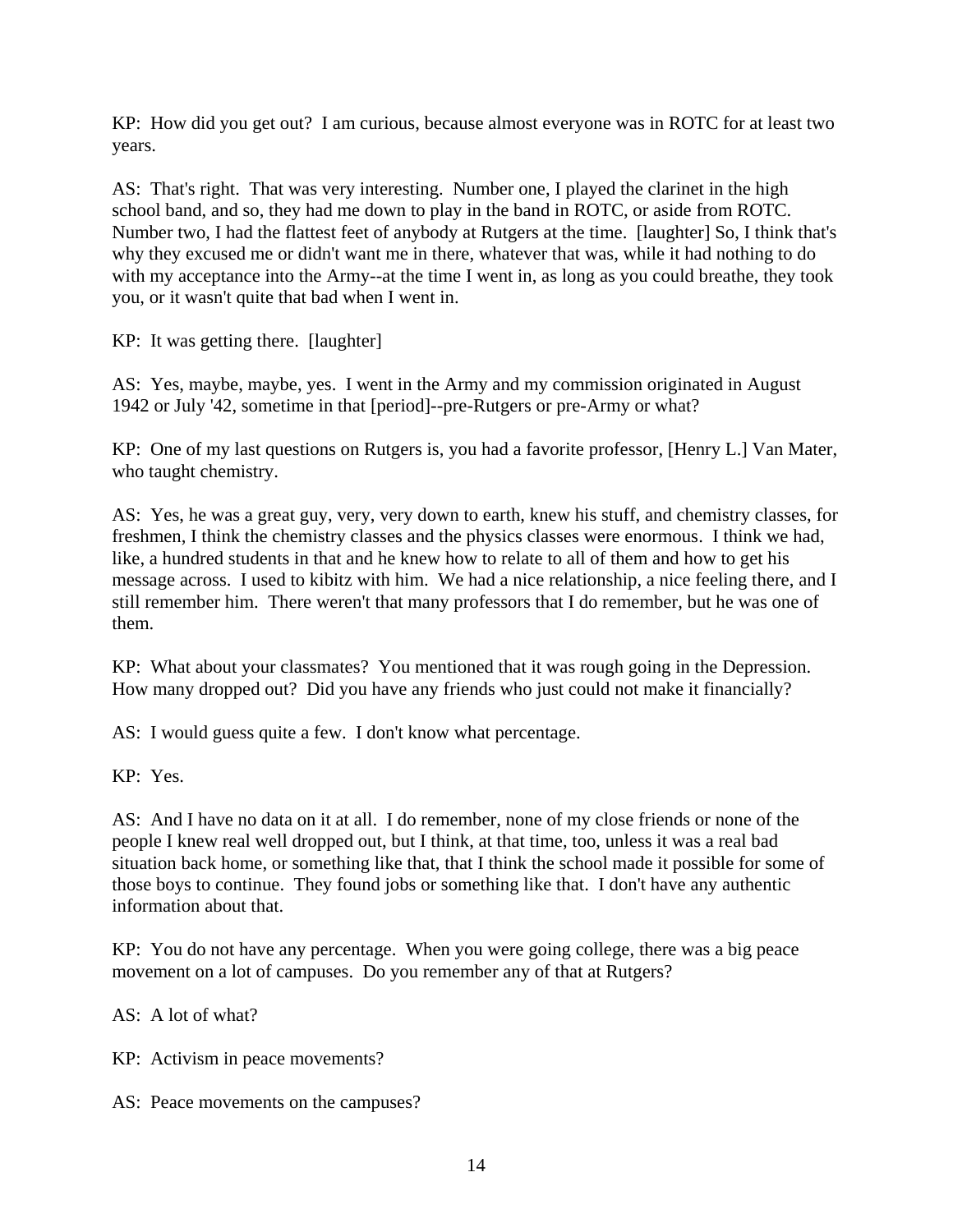KP: Yes.

AS: No, I don't.

KP: Yes.

AS: I don't remember, because I got out in 1935. That horrible situation in Europe had not yet started to fester, I don't think. The German drive toward the East, I don't think that became really open until much later. I don't remember any peace movements there, not at that time. There may have been, but I don't remember any.

KP: Politically, how did most students feel about the New Deal and Roosevelt?

AS: Well, I, for one, was very pro Franklin Delano Roosevelt. He, to me, exemplified a lot of things that were important to us. I say us, I mean all of the country, and I registered to vote, I was twenty-one in 19--let's see, fifteen and twenty-one is thirty-six--I registered to vote in 1936, or did we vote earlier? No, I think it was 1936, I registered to vote. I registered as a Democrat, to be able to vote for Roosevelt, and don't you think my father wasn't contacted by the local Republicans about his son registering as a Democrat. [laughter] There weren't any repercussions about it, but …

KP: It did raise some eyebrows.

AS: It raised eyebrows and it got a lot flak, believe me, [laughter] because politics played an important part in the awarding of contracts, and so on, and so forth. If you weren't registered right and you weren't voting right, you weren't getting the welcome mat. [laughter] I can still remember that. I changed, soon after, to register as a Republican, because, basically, I've always been a Republican in my political thinking.

KP: It sounds like you thought very highly of Roosevelt.

AS: Yes.

KP: And the New Deal?

AS: And the New Deal. I didn't have the same feeling about all the Kennedys. [laughter]

KP: Since we are on politics, what did you think of Harry Truman?

AS: Well, I'll tell you, at the time, we used to feel that Harry Truman was a horse's ass, [laughter] just in those terms, but, in retrospect and in reviewing history, he comes up with a much better impression, or our impression of him is much better. I've never really been politically active. I do insist on my franchise to vote. [laughter] That's a good question about Truman. My son is a Democrat and he was a Truman man. Where are we going?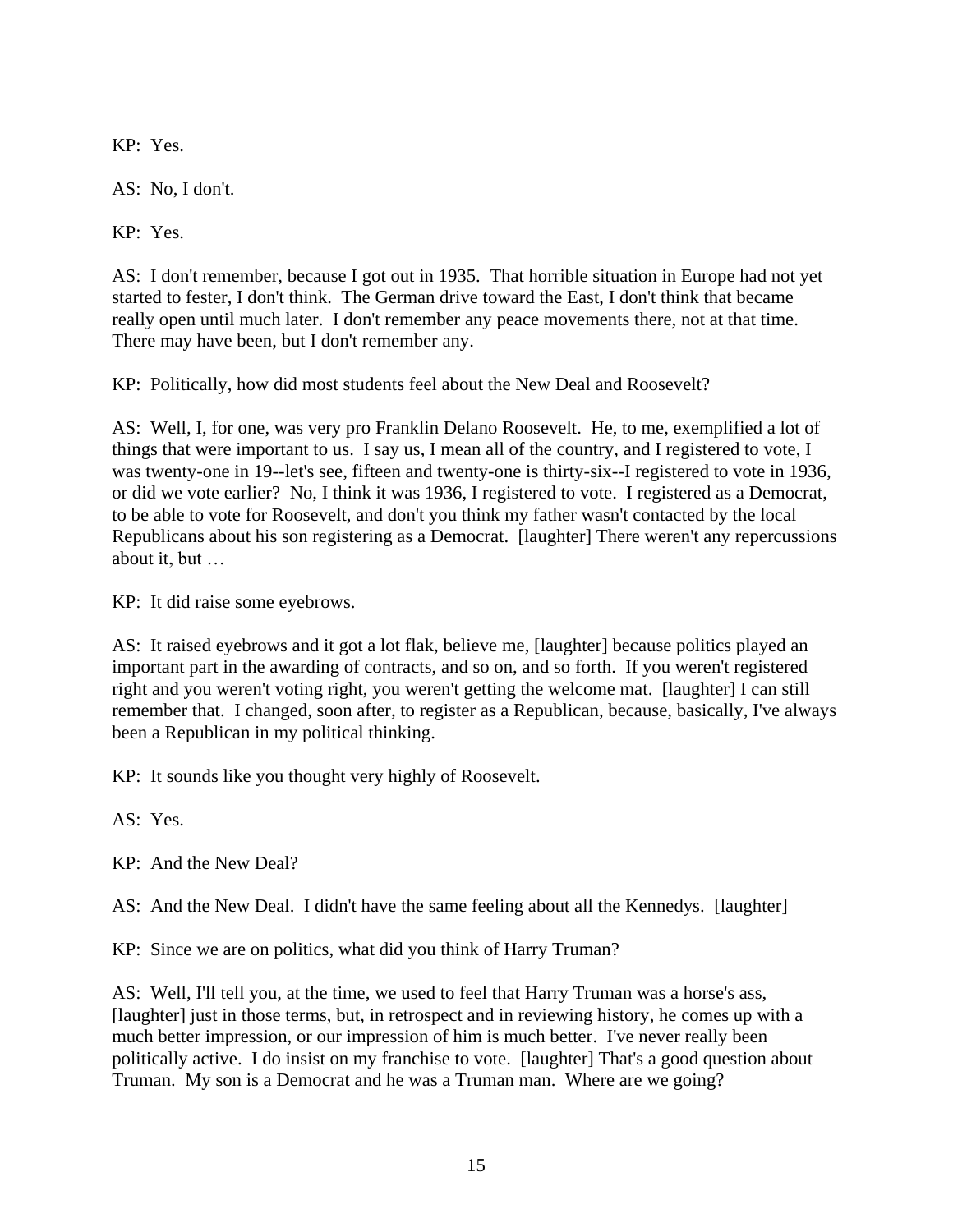KP: One of the things that Brian and the class has to study is *The Case of the Nazi Professor*.

AS: A case of?

KP: The Nazi professor who was at Douglass College, New Jersey College for Women, Hauptmann. Do you remember anything of Hauptmann?

AS: I missed what you said, a lot of it.

KP: One of the things that Brian and the history class are studying is the controversy between Hauptmann and Bergel of the Douglass German Department. Do you remember anything of that controversy from the 1930s?

AS: Not too much. I don't remember it as being a campus issue. I'm pretty sure it took place sometime while I was at Rutgers, the kidnapping. [Editor's Note: The trial of Bruno Hauptmann, accused (and subsequently found guilty) of kidnapping and murdering famed aviator Charles A. Lindbergh's son, took place amid unprecedented media coverage and public interest at the Hunterdon County Courthouse in Flemington, New Jersey, in January and February of 1935.]

KP: Not the kidnapping. There was the Hauptman who was in the Douglass College German Department.

AS: Oh, oh.

KP: Apparently, Bergel claimed he was fired because he was an anti-Nazi. Do you remember anything of that?

AS: I can't buy that. I remember taking a course in German and the German professor, I would say, was not really qualified as a good teacher, definitely not qualified. His name may have been Hauptmann or it may have--I'm pretty sure it probably was--but I can't honestly say that the anti-German feeling had anything to do with his firing. If it's the same professor that I remember, he would have been there in the year '32-'33. Is that right?

KP: I know it was in the mid-1930s that the controversy erupted.

AS: Right. Well, that would be in the early '30s. I think he was replaced shortly after '32 or '33 and, if it was, I would have to say that it was because he had outlived his usefulness. I think he was getting older, he couldn't project to the class, he used a set of notes which he had been using for all these years, and so on. He was just not the kind of professor who was college caliber. This is my impression, I may be completely wrong. That's about as much as I could say about it.

KP: As events were heating up in Europe, how did you or your family feel about what America should do about what was going on in Germany, and then, when World War II broke out?

AS: Well, we were really quite concerned, because all of us all still had family there. Oh, we used to contribute to all the funds and we used to go to lectures here. I remember going to a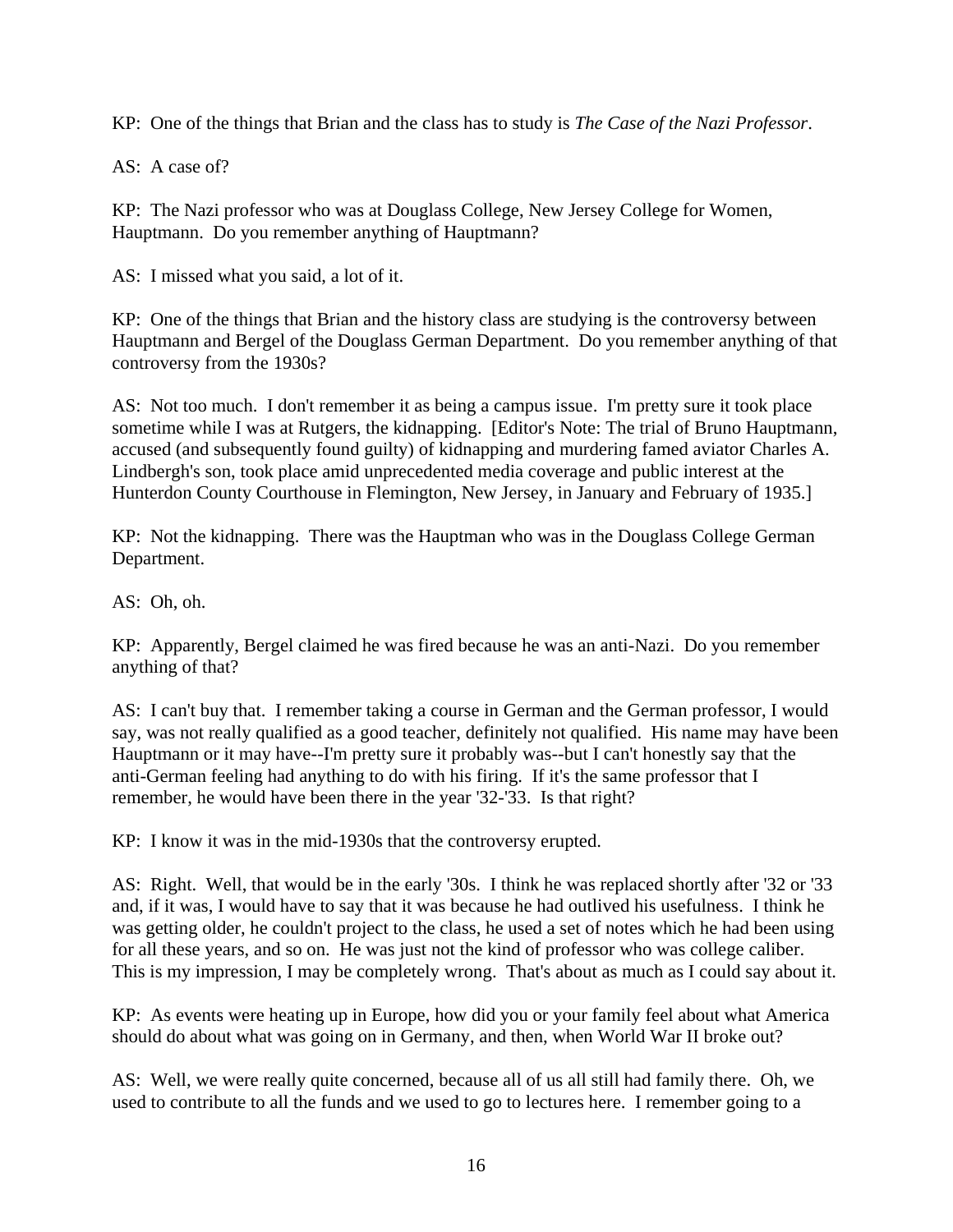lecture sponsored by one of our Jewish organizations here. Pierre van Paassen, does that name ring a bell to you? He was a Dutchman who, I think, was a lobbyist for the Jews in Europe, but he was so sincere and he was so well-informed and he was so able to communicate, to get across to an audience. He made the lecture tours all through the country. He wrote many books. The one that I think got me first interested in him was possibly one that we had as a textbook. It was called *Days of Our Years* [published in 1939]*,* maybe. Pierre van Paassen was a German, or a Dutchman, not Jewish, I think he was maybe Lutheran [Unitarian], or so on, but he used to lobby for aid to the Europeans subject to these atrocities.

KP: How did you and your family feel about Palestine in the 1930s? Did you think that was a hope for European Jews?

AS: Yes, that was, Zionism was, it was sort of a dream at that time.

KP: You did not envision a State of Israel in the 1930s.

AS: Not as it is now, but, certainly, as a possibility. Of course, the politics over there, the English mandate--I can't think of the name of it right now--was not too well received here. There was still the bad odor of the treatment of the Jews and the other minority groups in Europe and, of course, certainly, we were not going to encourage that at all. It's too well documented, I mean, now, for me to comment on it much more than what I've just said.

KP: When did you think the United States might be going to war with Germany? Did you have a sense that we were destined for war and that that was a good thing, or would you have preferred to stay out in 1939, 1940 or 1941?

AS: No, in '39, '40, '41, the situation got to be so desperate over there that our feeling was that unless we joined with the Allies that it was hopeless, that unless we did join and do everything we could that the Germans would be able to conquer the whole world and, if they did, as such, you know what we Jews could expect. We'd wind up being a parchment lampshade.

KP: Do you have any recollections of when you sensed how bad German anti-Semitism was in the 1930s, that this was a departure?

AS: I think that the *Kristallnacht* was probably the crystallizer there. [Editor's Note: On the night of November 9-10, 1938, SA stormtroopers and German civilians, with the cooperation of the Nazi regime, carried out a series of attacks against Jewish communities throughout Germany and Austria known as *Kristallnacht*.]

KP: This was really different from …

AS: That it was no longer--and, of course, the great propaganda carrier was the show, *Cabaret,* that I think that sort of woke everybody up. It became something that they saw, rather than something that they read about, and we didn't have television the way we have it today, but I think that helped a lot, and, of course, the propaganda of all the organizations, Jewish and other minority groups and those in favor there.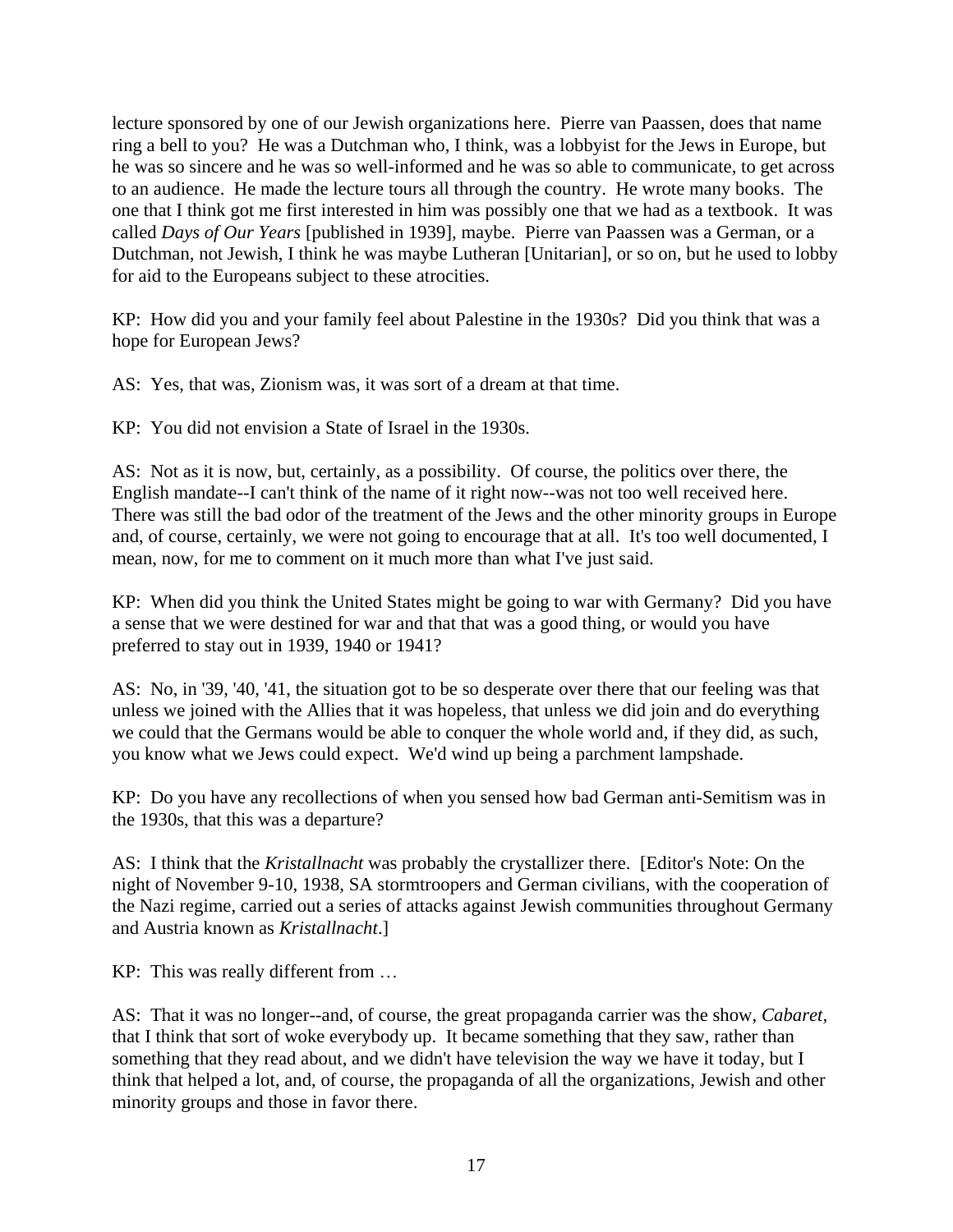KP: A lot of people I have interviewed have very distinct memories of *Bund* activity in New Jersey and not too far from here is Lakehurst, where the *Hindenburg* blew up. [Editor's Note: The German-American *Bund* (based on the earlier Friends of New Germany) operated from 1936 until December 1941, when it was outlawed, as a pro-Nazi group. On May 6, 1937, the German airship *Hindenburg* caught fire while attempting to dock at the Lakehurst Naval Air Station in New Jersey.]

AS: I don't have too much recollection of that and I think the only--I don't remember, except that we were aware that these activities [took place], not only in Lakehurst. In Vineland, Bridgeton area, up around Salem, they had some Ku Klux Klan activities, but there wasn't too much overt Ku Klux Klan setup here. I don't remember too much about it. We knew that it existed and we were aware of it and probably did whatever we could about it. It made us, I think, a lot more belligerent individuals, rather than passive. It taught us that we were not to take any shit from anybody, in just those words, and I think it helped build our characters a lot. It was a horrible, nasty situation and we should all be dedicated to "never again."

KP: Were you surprised that war broke out in the Pacific? What did you know of Japan in the 1930s and early 1940s?

AS: We never expected anything like Pearl Harbor, never. In fact, Pearl Harbor, when they attacked Pearl Harbor, my family and my wife and my college buddy, Norman Kramer, who was the captain of the swimming team, Class of '33 at Rutgers, we were having dinner with my mother at our house, he and, I think, at that time, he was married, his wife. We just couldn't believe it. It's one of those real shocks. [Editor's Note: Japanese forces attacked the American naval base at Pearl Harbor, Hawaii, on December 7, 1941, thrusting the United States into the Second World War.] Very shortly after that, he went in the Navy. He was a gunner in the North Atlantic on a DE [destroyer escort], I think, and that was rough duty and, later, he became a lighter-than-air balloon pilot. They used to fly those little zeppelins and he used to fly the kind that were self-propelled. We used to take, on our landing boats, we had the smaller ones, not self-propelled. We had them up on cables. We were trained to try to impose these in an area where the strafe bombers would have to fly over them or, if they flew into them, they were [damaged], but, of course, that part of our services never was utilized, because I don't think that turned out to be practical. That was December 1941 and that brings us up just about to where we want to go about the service, huh?

KP: What was your reaction to Pearl Harbor? Did you expect to be going to war right away? You had been out of college for a while, working in the family business for six years.

AS: Yes. Well, I was married and I had a daughter. My daughter was born in 1940 and, at that time, I don't remember when they initiated the draft, but I guess it was right after Pearl Harbor; I don't think it was before Pearl Harbor.

KP: There was a peacetime draft, but you were not called for that. [Editor's Note: The Selective Service Act of 1940 required all twenty-one to thirty-five-year-old males to register for the draft.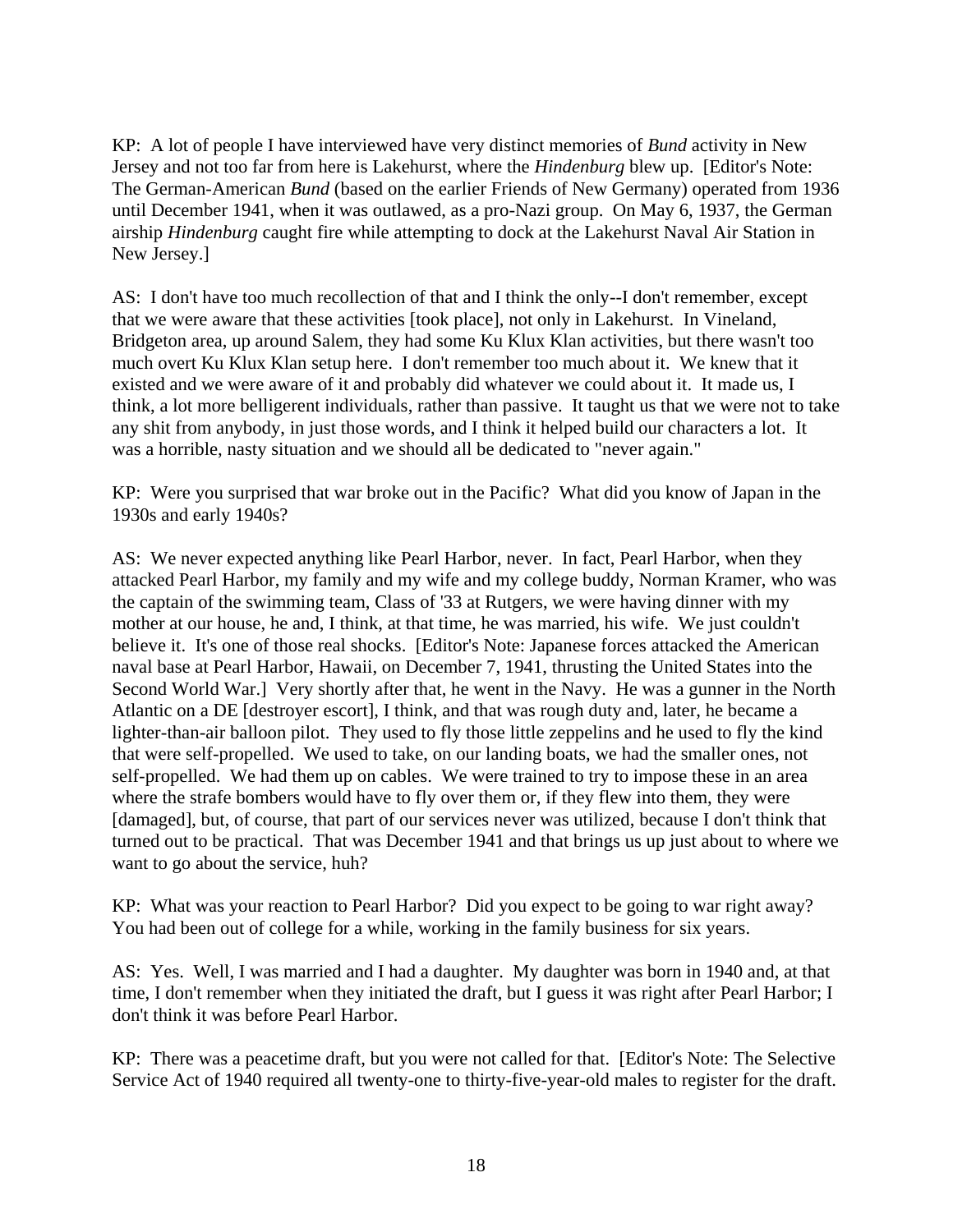These age parameters were expanded to eighteen to forty-five years of age after the United States entered the war.]

AS: No, I was not called for that, but we were aware of the categories that they were calling and the timing, and so on, and so forth of it. I don't think I was eligible for the draft. I think I had registered for it and my brother had, too, but I don't recall exactly when we registered for the draft, whether it was right before Pearl Harbor or it probably was before Pearl Harbor, because the thinking, at that time, was that we were going to have to get involved some way or another with England, with the Allies.

KP: When did you enlist and why did you choose the Army?

AS: Let me get you some pretty authentic [information], our book, from my outfit in the Army. It's a beautifully done, complete record and you may want to look through it, maybe want to take some [copies]. Let me read you a couple things here.

KP: Okay.

AS: "In the darkest moments of World War II, the Allied Combined Chiefs of Staff were nevertheless grimly preparing offensives to regain the ground lost and bring the Axis ultimately to abject surrender. One fact stood out--there was no land route of approach, and so, the British and American forces could come to grips with the Germans and the Japs only by amphibious attack. Not only would strong armies have to be raised, trained and equipped, but those armies would also have to be provided with ships and boats and trained beach parties in order to assault the fortresses of Europe and the vast island empire of Japan. The British and American Navies were doing all they could to prepare, to procure ships and small landing craft and to train crews for them, but the US Navy in particular were necessarily preoccupied with meeting the menace of German submarines in the Atlantic and the threat of the now superior Japanese naval forces in Central Pacific. In order to better distribute the burden of preparing the amphibious forces, the Joint Chiefs of Staff assigned to the Army the task of creating a major amphibious training center and of recruiting and training specialized units capable of operating landing craft and handling the engineering work on the beachheads. They established an amphibian training center at a camp in Massachusetts, in Camp Edwards in Massachusetts, to procure equipment and personnel for specialized amphibian units. To procure personnel with appropriate civilian background as officers and noncommissioned officers, an intensive recruiting program was inaugurated with headquarters in Washington, employing extensive publicity and cooperating with the US Power Squadrons, yacht clubs, other organizations concerned with maritime activities. This drive resulted in many hundreds of civilians being enlisted or commissioned during the Summer of '42." That's me. "Procurement of boats was handled through the Navy Bureau of Ships, so not to duplicate effort. In accordance with a decision, the Engineer Amphibian units were restricted to craft less than a hundred feet long, on the general theory that these would be adequate for the short distance across the English Channel, where brigades were initially expected to be employed. Every day brought a fresh influx of personnel and equipment, which included Coast Guard, Marine officers, battle-tested Britishers with experience in commando raids, experts in civil engineering, navigation, boat repair and communications. Camps were opened at Waquoit and Cotuit and docks were built to provide appropriate training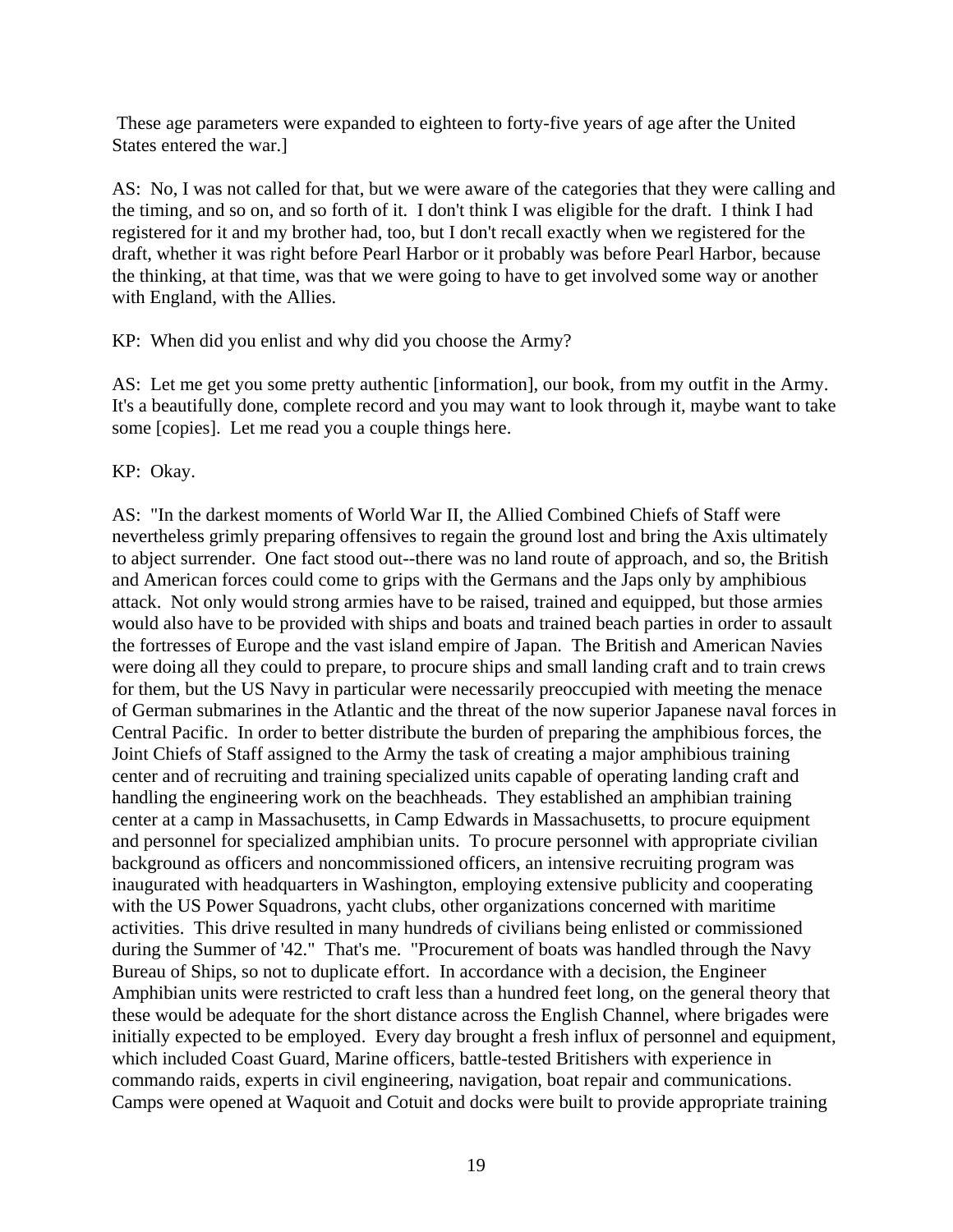bases for the boat units." [Editor's Note: The US Army Amphibious Command opened several satellite camps of Camp Edwards along the Cape Cod shoreline, including Camp Washburn on Washburn Island, Falmouth (Waquoit), Camp Havedoneit in Osterville and Camp Candoit in Cotuit.] That probably is where maybe I want to start here with you and we can proceed from there. Am I running out of time?

KP: No, take your time.

AS: Am I giving it to you the way you want it?

KP: Yes.

AS: You're accomplishing what you want to accomplish?

KP: Yes.

AS: Okay. Now, as a kid, I spent a lot of time on the beach. We learned to handle these lifeguard boats. We used to fish out of them, kibitz with them. We'd take our girlfriends out riding, and so on, and I was always interested in boats. I joined the Power Squadron. They mention that in here. I was pretty knowledgeable in paints as used for maintaining and camouflaging boats. I had a real good background in that. I had a college education, if you want to assume that Rutgers is a college. [laughter] I had a college education. I had been the contact man for our firm with many international construction outfits who were building power plants here and doing other things, had beautiful recommendations.

---------------------------END OF TAPE ONE, SIDE TWO------------------------------------

KP: This continues an interview with Mr. Abraham Soltz on February 9, 1996, in Ventnor, New Jersey, with Kurt Piehler and …

BO: … Brain Oaks.

KP: You were saying how you developed an expertise about painting and boats. You were a member of the Power Squadron.

AS: Right, and I had quite a bit of liaison with the engineers and the construction men, with the people who were building power plants and doing things locally here. One of the companies, they built the big power plant over in, right across the river, Great Egg Harbor River and they remodeled the Atlantic City Electric Company. They knew, at that time …

## [TAPE PAUSED]

AS: I was very *gung ho* at this time. We were all pretty well charged up about the war and what it would mean to us, as Americans and us as Jews, and I really wanted to get in to do my share. My wife and baby were not very happy about that.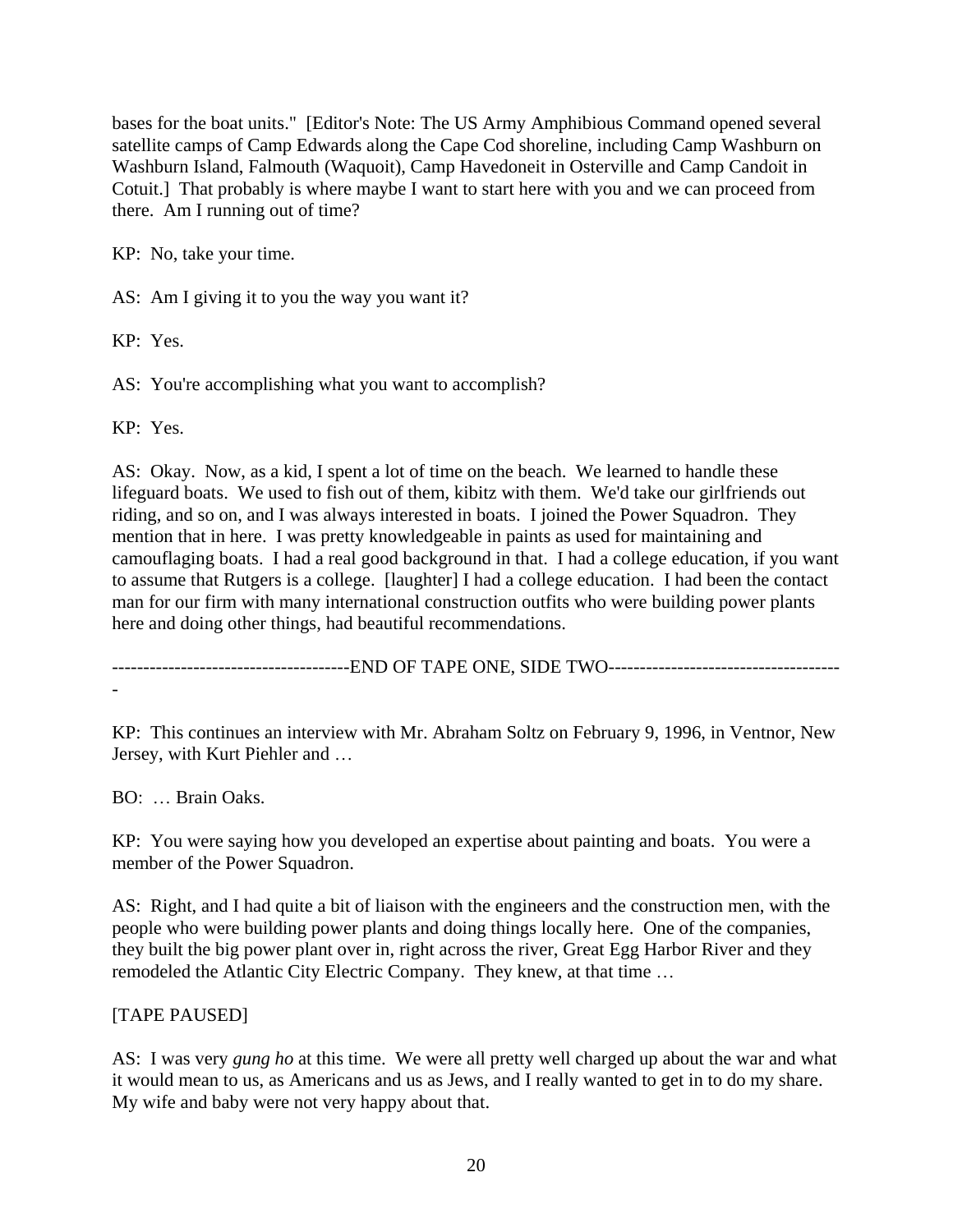Mia Soltz: And who answered the door when the telegram came? [laughter]

AS: I went for several interviews. I was interviewed by the Coast Guard, I was interviewed by the Navy and I was interviewed by the Army, because I had learned about this Amphibian Command operation. I filled out the applications, but, with this one here, that was the one that, basically, I was really interested in. First of all, with my flat feet, I didn't want to get any part of the service where I would have to walk or march. [laughter] I always liked the boats and I knew something about it. I felt qualified to get in it and the Engineer Amphibian Command just seemed to be, from what I've already read to you, just seemed to me where I was best suited. I don't remember when I sent my application in, but, in I guess June or July '42, I got a telegram, which my mother or you …

SS: Your mother; I knew.

AS: My mother answered and it was addressed to me, telling me that I am now a second lieutenant in the United States Army Corps of Engineers. My mother was very, very, very unhappy. [laughter] I was her baby boy and she certainly didn't want me in the service, but that's the way it started. I knew absolutely nothing about military discipline, military service.

KP: You had not had ROTC.

AS: I had not had ROTC and, in fact, all that information, I just wasn't interested in it.

KP: How much did you know about the Army before that, from movies or from reading or anything? What was your image of the Army? Does any memory stick out, especially since you mentioned you did not know anything?

AS: My memories of the Army are probably from George M. Cohan's, [Irving Berlin's], *This is the Army, Mr. Jones*, [laughter] and almost nothing. You see, in 1919, I was only four years old and my father was not in the Army. I don't remember exactly, I don't think he was old enough at that time--well, no, he had to be, I don't remember. I think he may have been involved in a later draft or some military whatever. I don't remember about that, but I don't have very many recollections of World War I.

KP: You were not in ROTC. You were a second lieutenant. [laughter]

AS: I was commissioned directly as a civilian, primarily because of my background with boats, my membership in the United States Power Squadron, I had a college education and the letters of recommendation that I had from these different people in construction companies. I was ordered to report to Camp Edwards in Massachusetts. I went up there [laughter] and I had absolutely no idea of what was to be expected of me, or so on, and so forth. When I got there, I had to report to whatever office and they gave me some papers and told me to report to a lieutenant sergeant. Now, with my brilliant background in the Army, I'm trying to figure out, "What the hell is a lieutenant sergeant?" I know about a lieutenant colonel, I've read the officers' book when I got the papers, but I couldn't figure out what a lieutenant sergeant was. When I finally got to where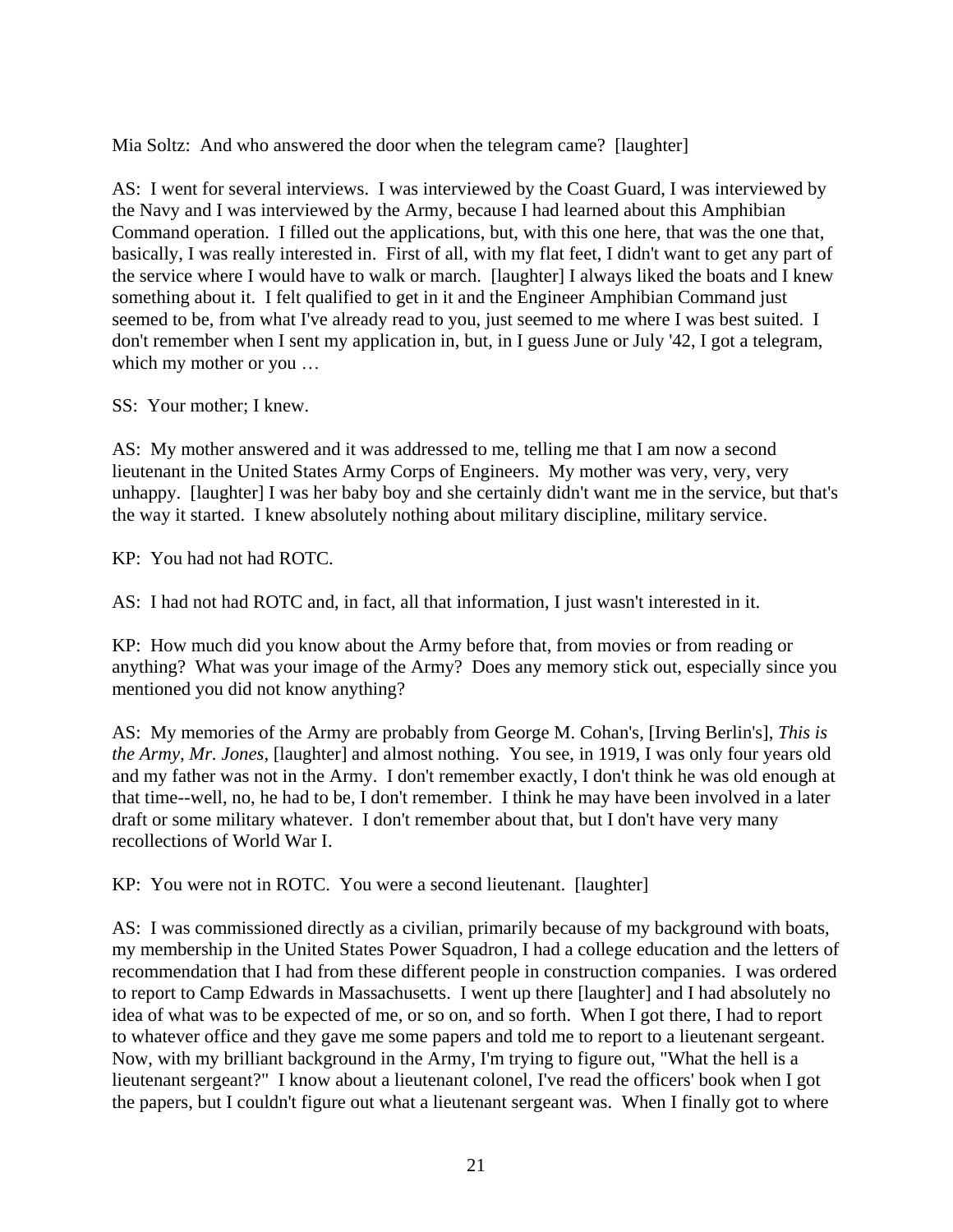this guy was, here's a lieutenant whose last name is Sergeant. [laughter] So, that's Lieutenant Sergeant. I remember, later, a captain whose name was Captain and he was Captain Captain, [laughter] but, by that time, I had figured this out. So, that's one of the things. I got there and, of course, we went through some basic training and it was all along an accelerated basis. They went through, I think it was six weeks of training. If you got there in the third week, you went through three, four, five and six, and then, back in one and two, or maybe just three, four, five and six. I think I got there in three or four. They issued you uniforms. I remember when they issued me shoes. You stand on a platform with a piece of paper on it and they gave you a bucket of sand to hold in each hand. You're barefoot and they draw a line around your feet and that line has the length and width of your shoes. They issued you shoes and, with the bucket of sand, it spread your feet out. [laughter] I remember telling the guy who was issuing the shoes, "Hey, I can't wear those shoes." I said, "I'm flatfooted. I never wore anything but orthopedic corrective shoes in my life." He said to me, "You'll wear those goddamn shoes," [laughter] and I put them on and, the next day, we went on a five-mile hike. I wore those boots. We trudged through mud and water and everything else and I can remember getting back, finally, and my feet were all stained with that tannic acid stain that looks like you've been painted with iodine or something like that, but I got along. We went from the basic training at Camp Edwards, where you were supposed to learn everything you had to know, we're put right into one of these brigades. I think, first, it was the Engineer Amphibian Command. There were supposed to be eight regiments or eight brigades, I forget now; get some of this, which is so well-written.

KP: You were sent to Harvard, too.

AS: Yes.

KP: That came after you were first put in the brigade. You were first put into the brigade before you were sent to Harvard.

AS: Right, right.

SS: I'll tell you one thing. We were on the Cape in the summer and we were in Florida in the winter, not saying where in Florida.

KP: You followed your husband.

SS: No, we just used to visit. I took my daughter. We'd stay a month or two months. It was very hard to get housing. They stuck you in a room, and then, everybody cooked together, you know that setup. The only good thing about the Army was that he made such wonderful contacts. Now, this week, we had somebody coming down for the sailing convention and he was with my husband. He came to visit, he stayed all afternoon. So, we made beautiful contacts.

AS: That's how I got all the books out.

SS: So, we don't see them often, but we do know them, and there's another one, his name was Tex. You've got to tell them that story about Tex. That's the best story.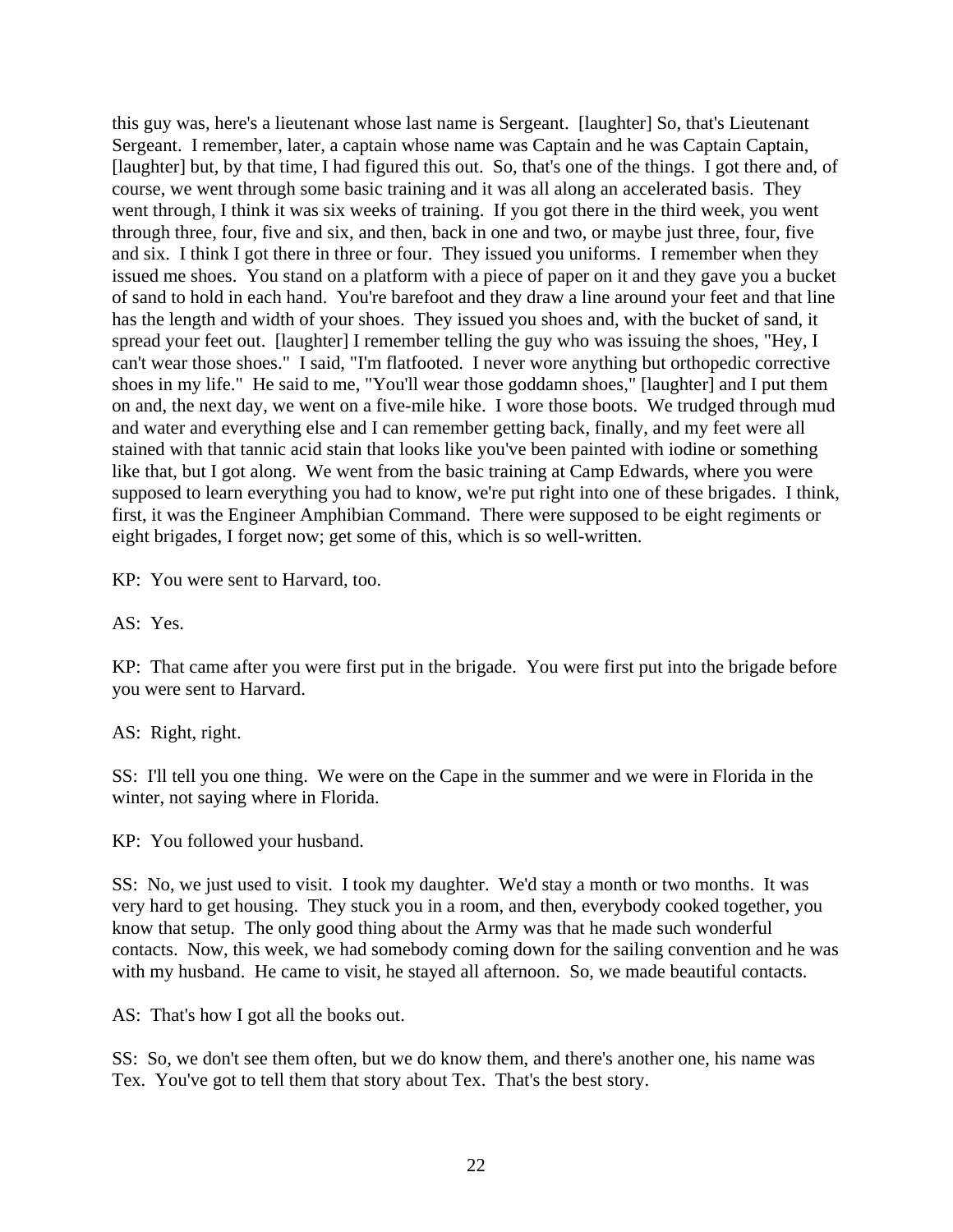#### AS: [laughter] We'll get to that later.

SS: You must listen to that one.

AS: Oh, here, "The Engineer Amphibian Command was activated June 1942 with a mission of organizing, equipping and training eight Engineer Amphibian brigades, each capable of transporting and supporting a reinforced infantry division in a shore-to-shore amphibious attack." Now, that shore-to-shore is a key for our operations right on through, because the Navy handled all of these operations that originated on a ship. Where it was ship-to-shore, they handled that, but where the initial embarkation of the troops, and so on, was on a friendly shore, we handled that. "First Engineer Amphibian Brigade was activated using two engineer combat regiments as its nucleus. Five days later, the Second Brigade came into being. During June and July 1942, the Allied situation throughout the world grew more perilous. The Afrika Korps routed the British Eighth Army and reached striking distance of the Nile. [German Field Marshal Fedor] von Bock's great group of armies started its one-thousand-mile-plunge from Orel to Stalingrad and the Japanese, despite the naval battles of the Coral Sea and Midway, still threatened Australia. To the Combined Chiefs of Staff, meeting in London in July, the most serious danger appeared to be that the German summer offensive would succeed in knocking Russia out of the war. In order to do what little they could to relieve the pressure on the hard-pressed Red Armies, they agreed to launch a cross-Channel invasion of France, even though the forces at their disposal were pitifully small. To do this, they would need more landing craft and crews than were available in the British Isles. So, the First Brigade, in July, was ordered to England as fast as it could be moved. This brigade was in sad state of confusion, with almost no equipment and all ranks barely oriented as to their technical missions and training objectives." That was one great plus that we had, because we had a couple more months of training and orientation and getting used to it and getting more supplies, although we were awfully inadequately supplied. "Nevertheless, equipment was rushed from all parts of the country and it was brought to full strength and sailed from New York in August. Hardly had it debarked in England when it became apparent that the German drive was slowing down in the Caucasus and was being brought to a standstill at Stalingrad and it would not be necessary to launch the major attack across the Channel during that year. Given this breathing spell, the Navies of Great Britain and the US set about reversing the decision made in May to have the Army run small landing craft and, in England, they actually took away our First Brigade's boats. Back in the United States, confusion, understandably inexpert performance of some of the engineer boatmen in their first maneuvers in England, led to the Navy's argument that only the boys in blue," meaning Navy, "could satisfactorily handle the boats. Colonel [Arthur G.] Trudeau, Army Engineer Amphibian Command Chief of Staff, made a flying trip to visit MacArthur in Australia to see if MacArthur was interested in continuing the development of the amphibian brigades. At this time, MacArthur was engaged in his Battle of the Marne in the Owen Stanley Mountains and in the steaming jungles and plantations of Milne Bay. Though he had been successful in driving the Japanese back toward their bases on the northeast coast of New Guinea, lack of waterborne transportation had caused him to rely almost exclusively on his pitifully few airplanes and he was necessarily in a very receptive mood." Now, waterborne transportation, as we mentioned there, that's us. "He promptly informed the War Department he would like one Engineer Amphibian brigade immediately, to be followed in '43 by a second one," and the second one was the one I was in. "The War Department reduced the number of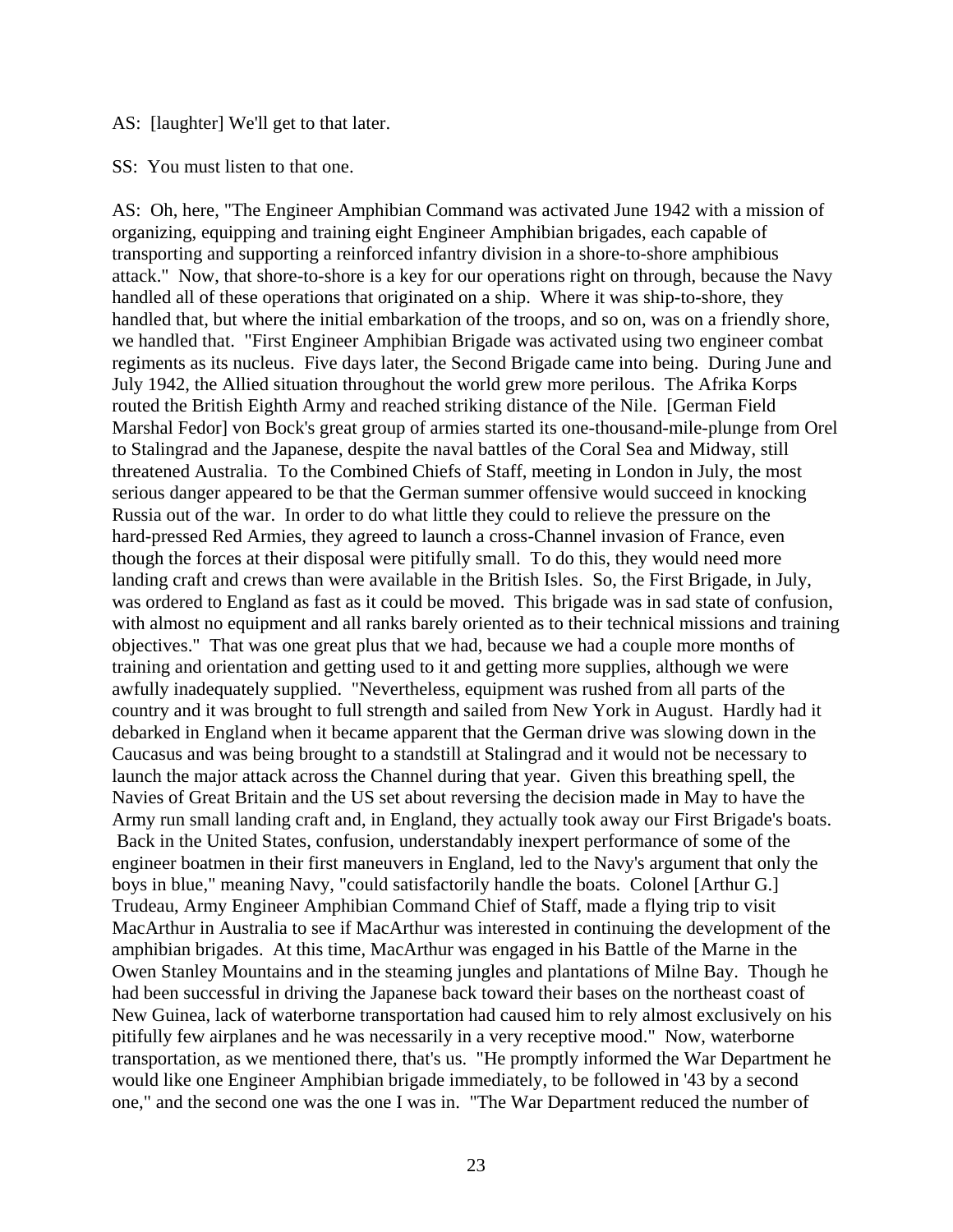brigades to be created to three from eight. Thus, the Navy's campaign to keep the Army out of the boat business succeeded to the extent that the amphibians in the European Theater were henceforth to be nothing more than shore party engineers." That's Europe. "While in the Pacific, under Nimitz, there would be no specialized amphibian engineers at all. Only in the Southwest Pacific were the engineers, the amphibian engineers, given a chance to operate in the manner originally contemplated in the dark days of 1942 May." Now, that brings you up-to-date about the formation of our outfit, our training, and where we went and what we did over there.

KP: You were really trained to be both Army and Navy, in a sense, in many naval skills.

AS: Most of us had more sea time in our outfit than the Navy personnel had in their outfit and we used to bitch about it, because, in the Navy, when you have a certain period of sea time, you get--what do they call it?--a fogy, which is an extra five percent pay. We had all this sea time, we never got a fogy for that and that was a sore point, but we didn't have time to argue about that at that time. Now, that brings you up-to-date, basically, to our outfit getting activated. Of course, the First Brigade went to England. The Second Brigade was shipped to the Southwest Pacific quickly, in a hurry. They really didn't have the time to get the training that we got. In fact, Joe (Bartlet's?) son, who lived right across the street from me, went to the Southwest Pacific with the Second Brigade and I have some data about him. He was not a Rutgers man. He got pretty well shot up over there. I don't know whether he's still around or not, but, basically, they did not have as much training as we had. Now, we started out, we went from Camp Edwards, up in the Cape of Massachusetts, a boat outfit went to Cotuit, which is about fifteen miles, I guess, from Camp Edwards, but right on the Cape, the town of Cotuit, near Falmouth, and so on, and so forth. We had to build a bivouac area there. We lived there, no hot water--they were sort of indoctrinating us to what we were going to have to put up with. Initially, we were training in boats which had been donated by, I think, the Coast Guard. These were little cabin cruisers, thirty-five, forty-foot, something like that, twenty-five-footers, and we got our basic training, or initial training, in those boats. We used to go from Falmouth to Popponesset to Martha's Vineyard, and so on, and so forth.

KP: It sounds like you enjoyed this part of the trip.

AS: We did. That was great. We knew where every gin mill was between--what's the name of the northernmost part of it?--all the way down to, I forget the names of the [Prince] Edward Islands. We used to visit them regularly and they knew us, too, and, very shortly thereafter, we got a few landing craft, which were in horrible condition, but these were the kind of boats that we were going to be using. We were there, oh, I don't know, from--well, we're there a couple months--and, as you say, enjoying it. We really did have a great time. This was something I loved to do, run boats, and so on, and so forth. Then, they sent us in groups to Harvard, for celestial navigation and piloting seamanship. They sent some of the boys to New Orleans to work with the people who were turning out the Higgins landing boats [LCVPs] and they sent some of them--where else?--I forget now where else. I've got it in here. Anyway, I went to Harvard and we took a course in celestial navigation under Dr. Bok, who became the chief astronomer for the country of Australia later. He's a brilliant man and this was his assistant there. She did most of the teaching and she was a great person and she was so sincere. This, she sent me, I forget now, June 1943 …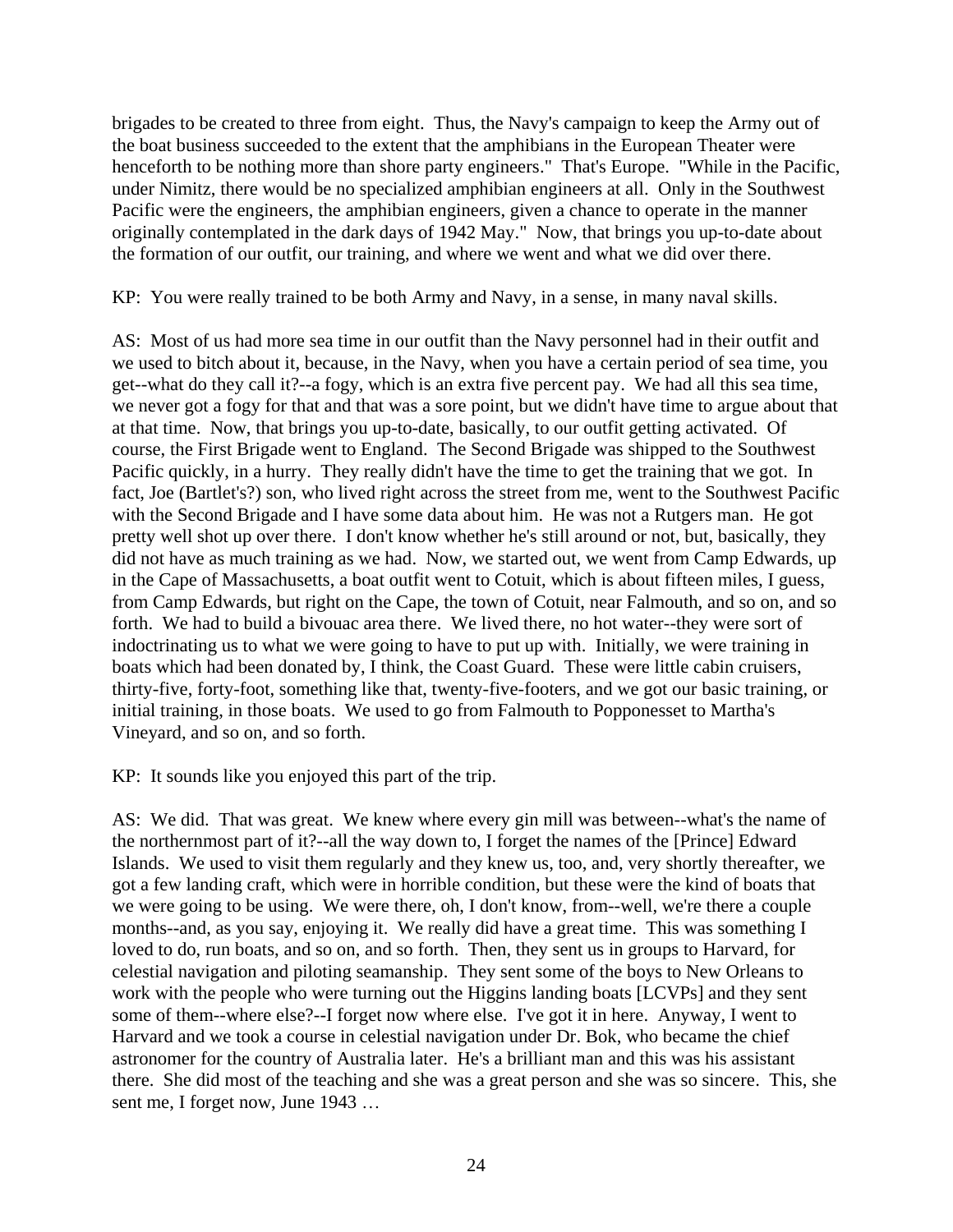KP: Her name was Frances.

AS: Frances Wright.

KP: She actually did most of the teaching.

AS: She did, always waiting to help with problems, etc. "Wish I could go along. Meantime, best wishes from Frances." Now, she used to keep in touch. I think I've got some other pictures in there of the class. Now, while we were up taking this course, our outfit moved to Camp Gordon Johnston, which is in Carrabelle, Florida. This is on the Gulf Coast, the northern Gulf Coast--they've got a special name for it--but it's like halfway between Tallahassee and Pensacola.

KP: The Panhandle?

AS: The Panhandle, that's what I'm trying to think of. Well, to make a long story short, they moved, our outfit moved, to Carrabelle while we were still at Harvard. From Harvard, we came home. They gave us enough time to drive from Boston to Atlantic City, and then, take a plane and get down there. When we got there, we were shocked, because Camp Gordon Johnston was back in the swamps, not too far from the coast, but it was just a horrible place and cold down there in the wintertime. It was colder there than it is here, and we had to build everything. You couldn't dig down there to make latrines and things, because, after you went this much below, it was all swamp. We built the bivouac areas down there and our boats were out that little creek, I forget now, but we used to go around Dog Island and train. Our mission down there, primarily, was to acquaint ourselves with the equipment and, also, to train infantry troops in loading and unloading and in getting them familiar with riding in a boat. Now, we used to take out, like, twenty of these landing craft, filled with infantry troops, and, if the weather was real flat, we would just let them drift in a circle like. We'd run around them in our faster boats to create waves, to get these guys used to the motion. These guys used to get so seasick; the seagulls used to come to feed on that stuff. [laughter] They used to come from miles and miles and miles around. It was a riot. To us, it was funny, but this was our job and we were learning how to do it, because, after all, very few of our personnel, even though we were supposed to have a pretty vast background in boats and marine work, a lot of them were rookies and a lot of the enlisted personnel were the rejects from any outfit. They put out a call through personnel that they wanted so many privates. What would happen was, the outfit that had nineteen privates, that wanted to unload them, they used to send them to us. [laughter] We had these guys, most of them were rebels, and we had to train them in how to run a boat and what to do. A lot of these guys never saw a boat before and a lot of the guys who were engineers never saw a motor before--I'm talking about mechanics for the boats--but we did a marvelous job, I think, in getting these guys acquainted with the equipment and getting ourselves oriented.

KP: Where were you in the chain of command? You were a lieutenant.

AS: I was a lieutenant. I became a navigation officer. In the chain of command there, you had a company commander, you had an adjutant and you had a navigation officer, I guess, and the lieutenants were boat unit, boat convoy, personnel. Each guy would have, like, eight or ten boats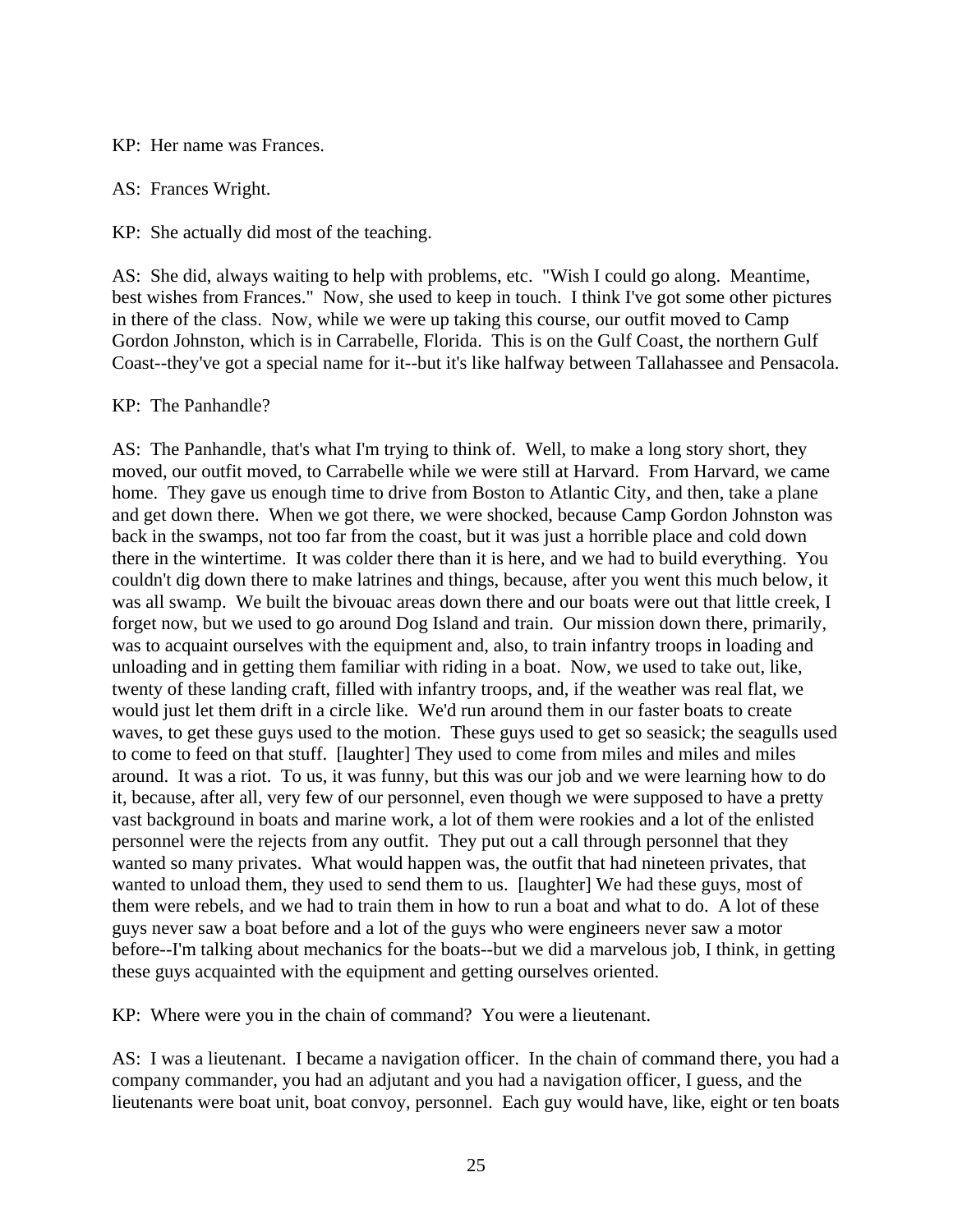and I was the fellow who would have to take them where they would go, teach them how to handle the equipment, teach them how to plot a course and show them what was emergency navigation, and so on, and so forth. I had to get them there--that was my job. The guy who was the lieutenant who was in charge of a group of boats, he had to orient these guys and teach them how to handle the boats, and so on, and so forth.

KP: In a sense, you were on one boat, directing the whole group of boats.

AS: That's right, yes.

KP: Did you supervise any of the enlisted men directly?

AS: Yes. My boat, which was always the lead boat, I had a radioman …

KP: You had your own boat.

AS: Oh, yes, that's right.

KP: You had responsibilities for all the boats.

AS: For the convoy, that's right, yes. I had a radioman, I had an engineer, a mechanic, and I had--what the heck we used to call them?--just a mate. I don't even remember what we used to call them, "Hey, you," you know. [laughter] His job was to be a mate, like, on the boat. I think, in addition to that, we had a coxswain, a guy who actually did the steering of the boat and the handling and he had to know his stuff. Each fellow was a specialist and we were training them to be that good a person in their particular job.

SS: Don't forget to tell them about when we got to Florida. This is the best story.

AS: When we got what?

SS: When you got to Florida. This is a good story.

AS: [laughter] These are some of the boats that we used and this is actually part of the training down in--well, this is Martha's Vineyard.

KP: You mentioned you got some misfits. Did you get a bunch of guys who said, "I joined the Army, I did not expect to be on boats?"

AS: That's right. You know what the answer there is, "Tough shit." [laughter] Now, see, our outfit was, our regiment was, a boat battalion and a shore battalion. The shore battalions were the engineers. Our job was to put them ashore with the first wave in any assault landing or any dock building program. They had to set up the stations on the beach, ammunition, medical supplies, gasoline, whatever, food, so on, and so forth, evacuation of the wounded. They had to build roads, or they had to lay down that kind of equipment, that a truck could run over without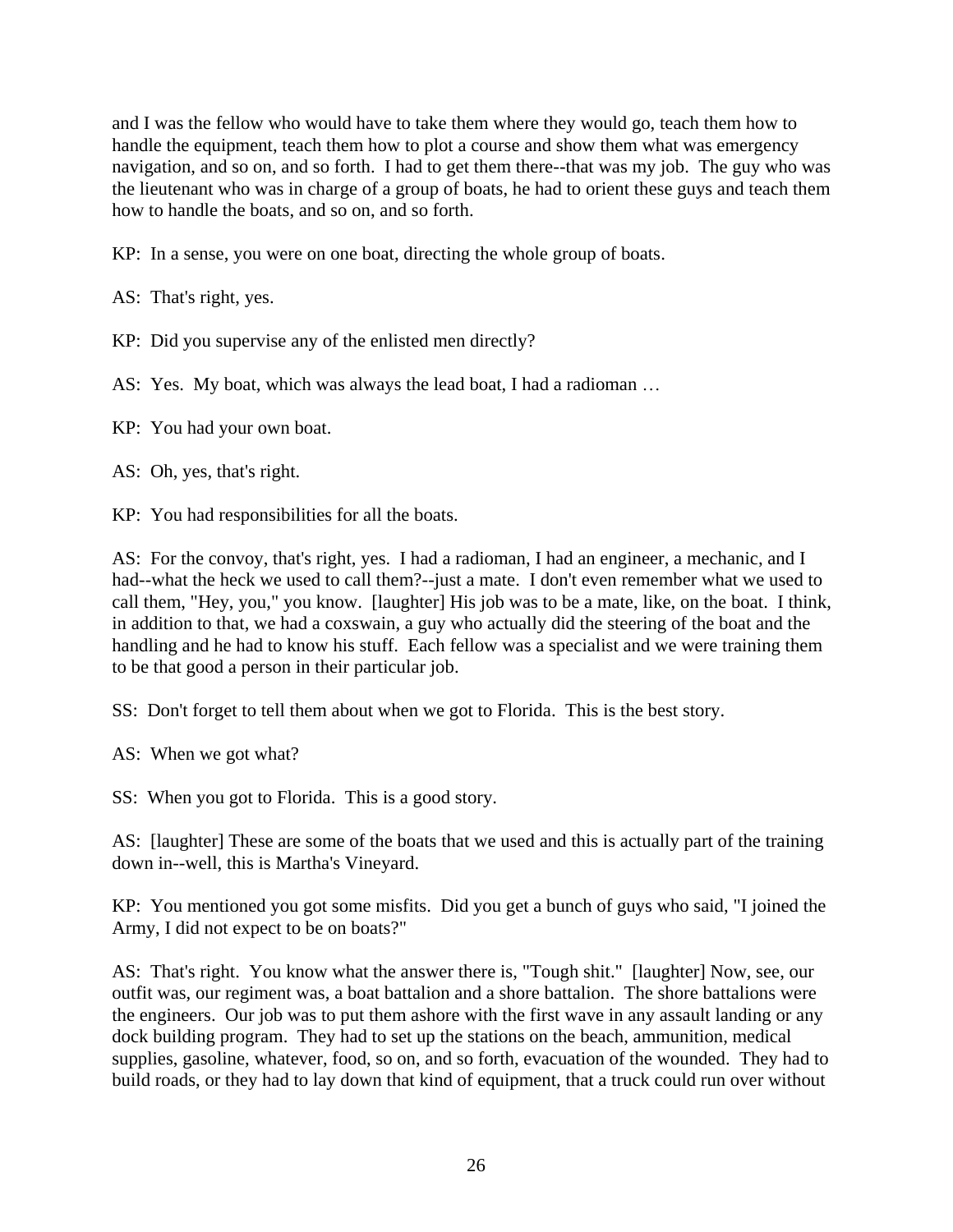getting bogged down in the sand. They had to eliminate any hazards, like coral reefs or things like that. That was the engineer's job, the shore battalion's job.

KP: You were strictly to stay with the boats.

AS: Our job was the boats. We had to get the boats, we had to see that the boats did what they were supposed to do--load personnel, load equipment, load ammunition, load this, whatever--and we had to get that to where it would be usable.

KP: As part of your original mission, were you also to evacuate the wounded?

AS: Evacuate the wounded, absolutely, yes. That's a very important part, because the casualties in an actual operation were sometimes so serious that the faster you got the wounded to someplace where they could be transported, by helicopter or airplane or whatever, or to a base hospital somewhere, where they could get the kind of treatment that they deserved, that was all part of it.

SS: You're not telling him that good story.

AS: Ah, I'll get to that. [laughter]

KP: Had you traveled much outside of New Jersey before the war?

AS: Yes, I had been around. I used to get around before I got married.

KP: Had you been to Florida or New England before the war?

AS: Yes, I'd been all through New England as a young buck. We'd get a car, a couple guys, and we'd go all up through New England. I went to New Orleans. A fellow I'd met from Tulane, who was in my fraternity, was a captain of the football team in New Orleans, a captain of the Tulane team, and he invited me down there. I went down there. This was in, like, the middle '30s; an airplane ride down there, I think, like, eight hours or ten hours to get there. It was all different then.

KP: Florida was not a shock to you, in the sense that you had been to the South.

AS: Yes, I'd been to Florida a few times.

SS: But, this place in Florida was the worst.

AS: But, never to anyplace like Carrabelle. See these pictures here? This is Carrabelle, actually, and our base was, oh, I don't know, five minutes by jeep from where we used to keep the boats. Here's some of the boats we used and the personnel. I'm going to let you take this book with you if you want.

KP: No, we can get it through interlibrary loan.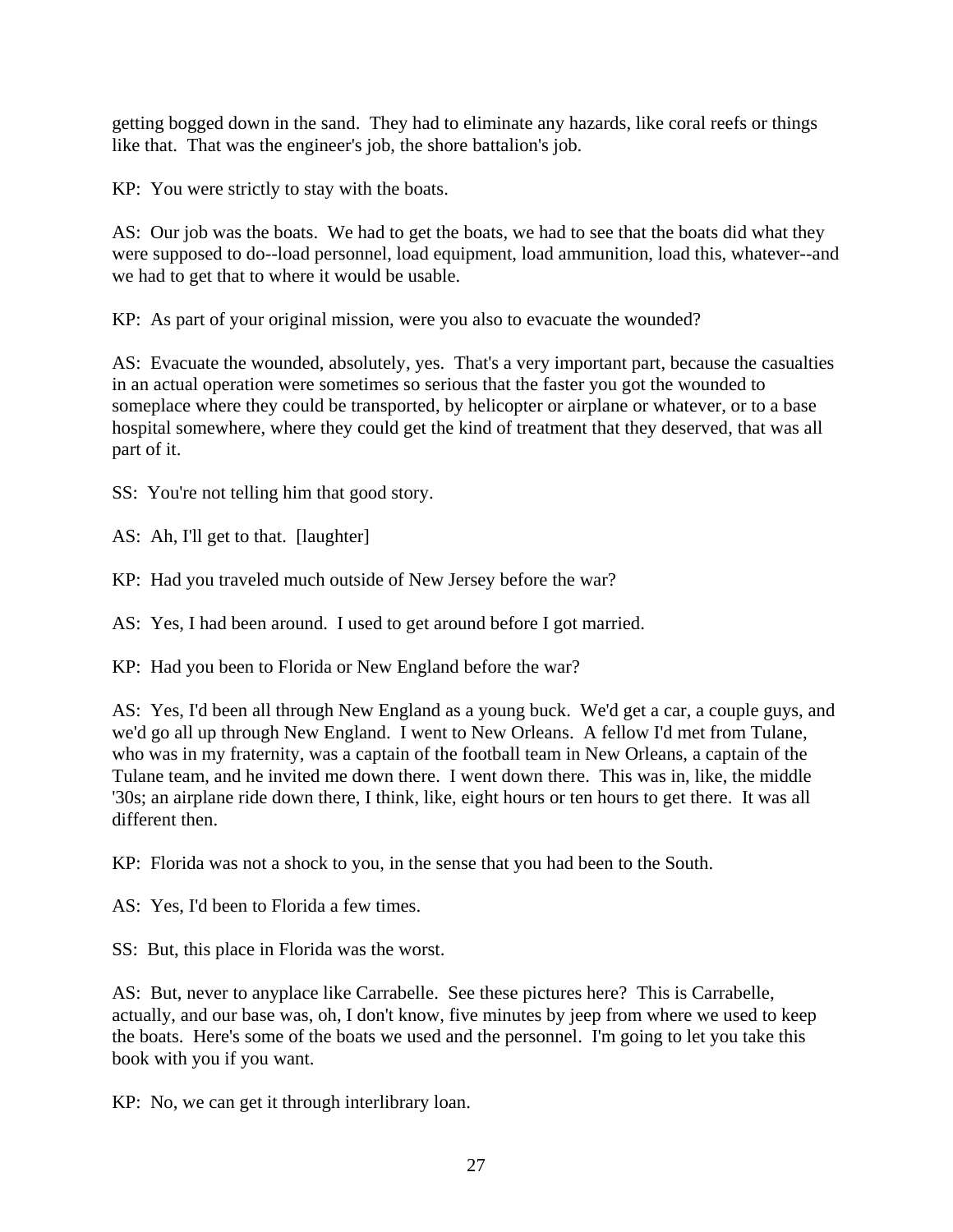AS: Oh.

KP: I do not want to risk losing it.

AS: Right.

KP: Unless someone is going to give it to us for good, I try not to take anything.

AS: Right. See, here's a map, Camp Gordon Johnston, this is Dog Island here. We used to take our boats--I forget the name of this little creek here--but we used to keep them over here on the beach, run out here, around here, go out and this is the Gulf of Mexico. At the end of [training], when we were ready to leave Camp Gordon Johnston, we took all the boats that we had and we took them across the Gulf of Mexico, to--oh, I forget the name of the little place on the west coast--and, on the east coast, we went through the canal and across Lake Okeechobee, and then, through the other side and came out at Fort Pierce. There, we turned over all of our boats to the Navy--I think we turned them over to the Navy, it may have been the Army--and then, we went to California. I was talking about the balloon up here--this is how we had them rigged up, with these cables.

KP: You never did that in combat.

AS: We never did that in combat. It would've been useless and we'd have to get those darn things over there. These were set up so that they would be used on the East Coast here, because they felt that the Germans might try to strafe our beaches here and this might help prevent it, but here are some of the actual pictures of us in training. I don't know if any of this is what you're looking for or not.

KP: It sounds like you took very well to all of the training, despite your lack of Army background. Were there any problems that you ran into, besides the march that was not too good on your feet? Did you make any mistakes with celestial navigation, which is not an easy thing to do?

AS: I'll tell you, the biggest problem, the biggest SNAFU I got involved with in the Army, was trying to find out where Lieutenant Sergeant was. [laughter] The rest of it, you've got to picture the situation--I would say, ballpark figures, at least ninety percent of the people in the Army didn't know right foot from the left foot, as far as, "Which way I'm going to start to march." Most of us were civilians. If you tried to keep your mind open and tried to stay alert, you were better off than ninety percent of the people. Ten percent of the guys would look down their nose at you, because you were a rookie, you didn't know from anything, but we got along all right and we did our job. We were in there to do certain things and we learned how to do it and we did it. The fact that this was almost my second love, the boats and the training, celestial navigation, geez, that, to me, was just the most marvelous thing that could've happened, send me to Harvard University.

KP: It sounds like you also enjoyed your months at Harvard.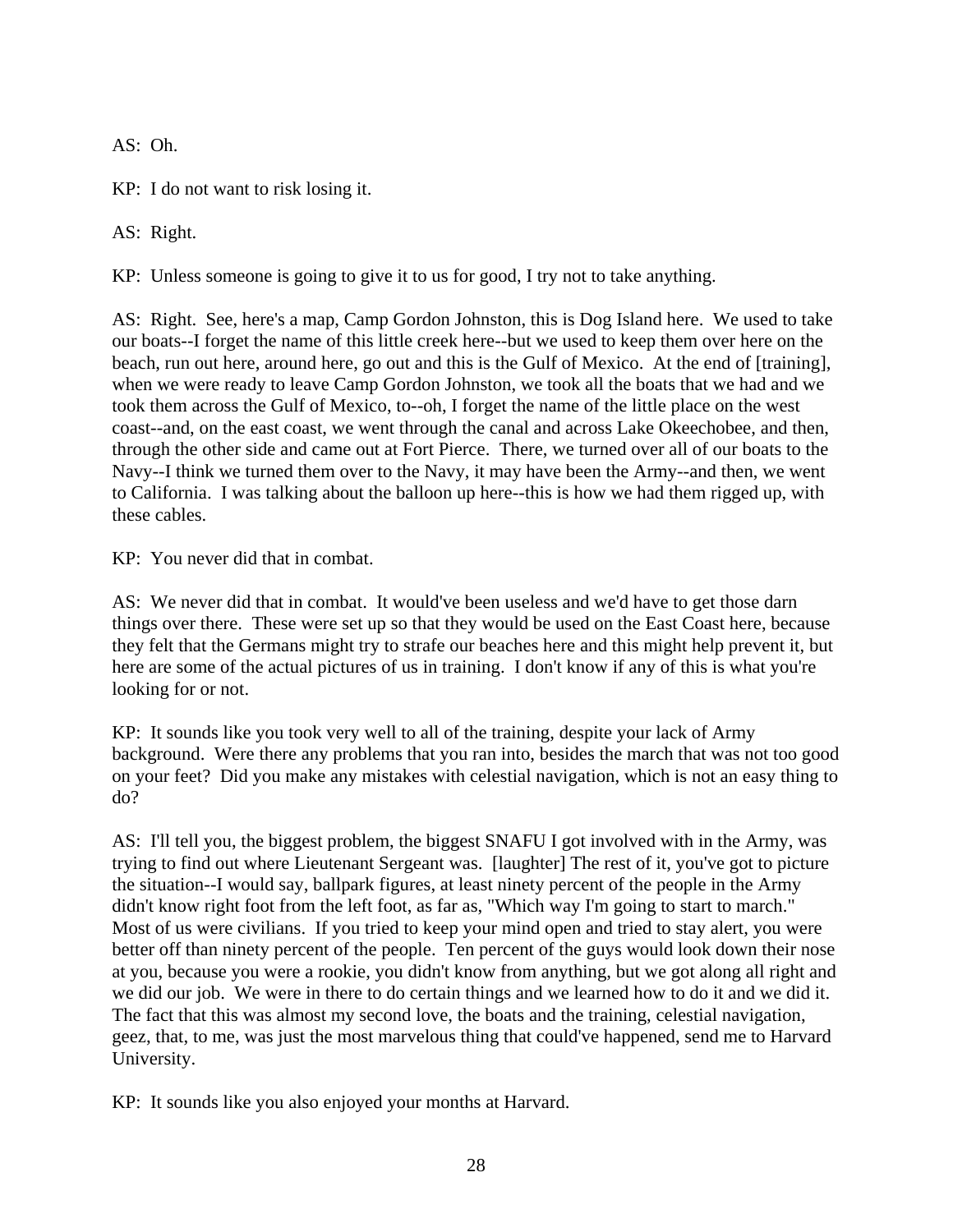AS: I did, I did. We had a great [time] and we had a nice bunch of guys. Whenever we had a chance, we'd raise hell and we had a lot of fun.

SS: Well, the one that came the other day, he was in the service with you.

AS: Yes. That's right.

SS: A lot of them were married with kids and they were really a nice bunch of boys. We've kept in contact with a few of them. I just want him to tell you this story. This is really a good story.

AS: [laughter] Mom loves this story.

SS: I love this story.

AS: We're down in Camp Gordon Johnston, Carrabelle. We're there, we're working. I mean, we're putting our time in and we're working seven days a week for a good, long time, because we know that we're going to be sent over damn quick. It's imminent. We're just awaiting our orders and we work hard and we're trying to learn as much as we can. We finally get a weekend pass. Now, there's six or eight or ten of us, get in a command car and we go to Tallahassee. We're looking forward to hot water. We get a room in a hotel, the only one hotel in Carrabelle. We were lucky enough to get it. We got a great, big room with those fans on the ceiling [laughter] and I think each one of us must've taken a dozen hot showers. We hadn't had any hot water for weeks. Now, we also got all the whiskey we could buy and we got as much ice as we could get and we're sitting around, drinking, telling stories and having a reasonably good time. Now, these guys are starting to feel their oats. They're saying, "We've got to get dates. We've got to get some girls. How are we going to get girls here?" "Don't worry, fellows, I'll get you dates," you know me and my big mouth. Now, I know we're in Tallahassee, Tallahassee is the home of the Florida State Teachers College, I think. I get the phonebook; I go down the Greek letters until I come across a name which I know is a sorority. I call up the sorority [laughter] and I say, "You girls invited us over for lunch." I said, "How do we get there?" She says, "Who is this?" "Lieutenant Soltz." She said, "How many of there are you?" I forget, I said eight or something like that. She says, "Wait a minute." [laughter] She comes back on the phone; she gives us complete detailed instructions, like I gave you, how to get to where their sorority house is. We go over there and there's a bunch of really nice looking girls over there and they're very friendly and we have a great time. [laughter] We spend the afternoon with them, we take them out to dinner and some of the fellows stayed there overnight, I guess. I don't know.

SS: He was married at this point.

AS: I went back to camp, but, to make a long story short, three or four of these girls married the same number of guys that I had taken over there with us that day and they went right out to California.

SS: They left school and went to California.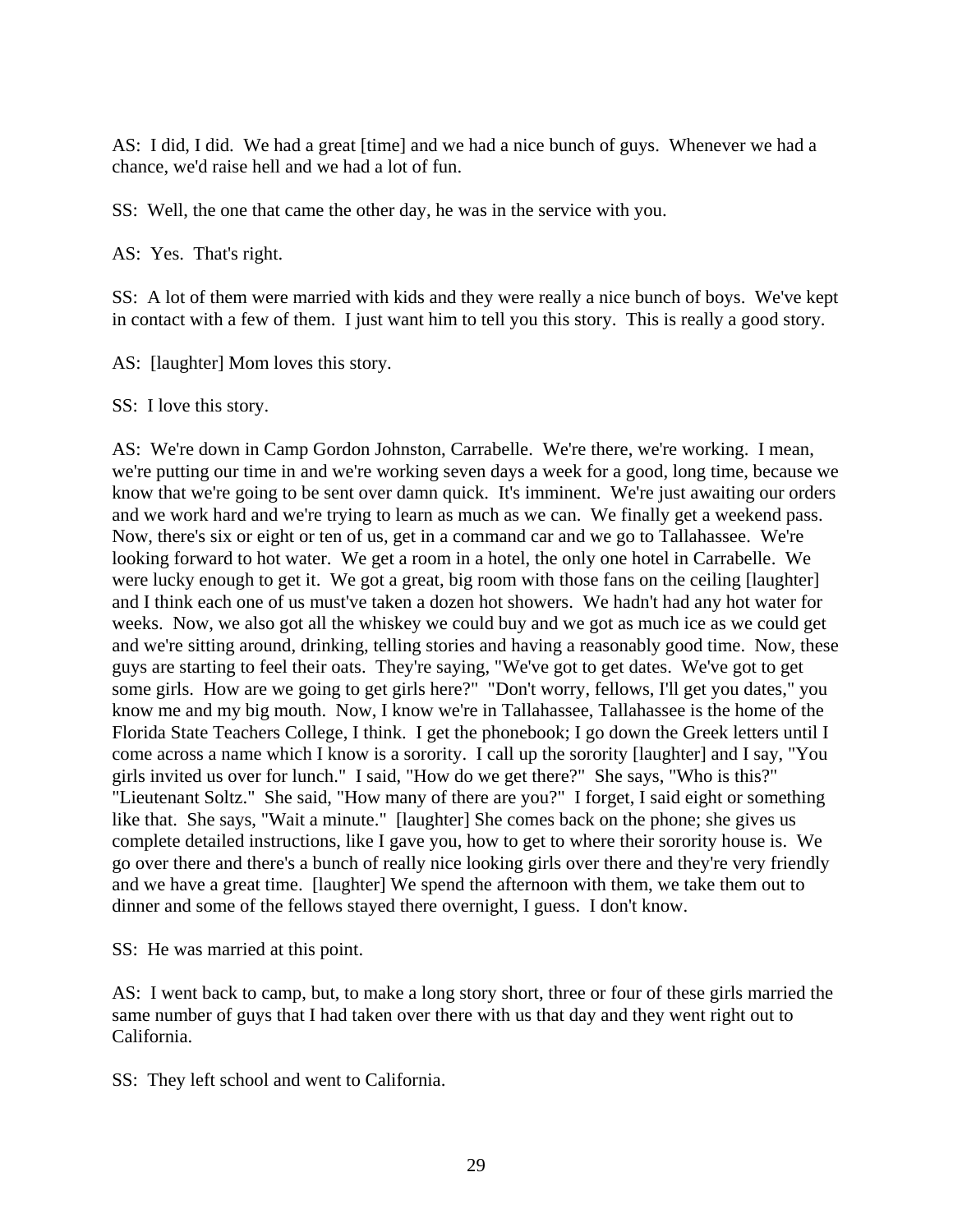AS: Left school and went to California with us. That's the story she loves.

SS: Is that a story?

KP: That is a story.

SS: They didn't know these boys.

KP: You had just simply randomly picked this sorority.

SS: He picked the name.

AS: That's right. I picked the name which I knew was a sorority. I know that Sigma Alpha Mu is a fraternity, but I remembered that the Zeta something or other was a sorority, and so on, and so forth.

KP: These guys and these girls just got married.

AS: They got married.

SS: Yes, and a few of them really worked out very well.

AS: We were there about, I don't know, three or four or five more weeks and, in that time, the girls just moved right out to California with us.

SS: One was his good friend that married, (Scales?), that married that girl. They were very happy.

KP: The marriage endured.

SS: Well, some of them did. I don't know what happened.

AS: One of them did. Now, I'm not …

KP: Not sure about the others?

AS: Not sure about the others. I knew one of them didn't.

KP: Yes.

AS: The others, I can't vouch for.

SS: Did you ever hear of such a thing? The girls just left with the boys. This was wartime, things were different then. Things were different, even the stories.

AS: Now, I've got to tell you this story.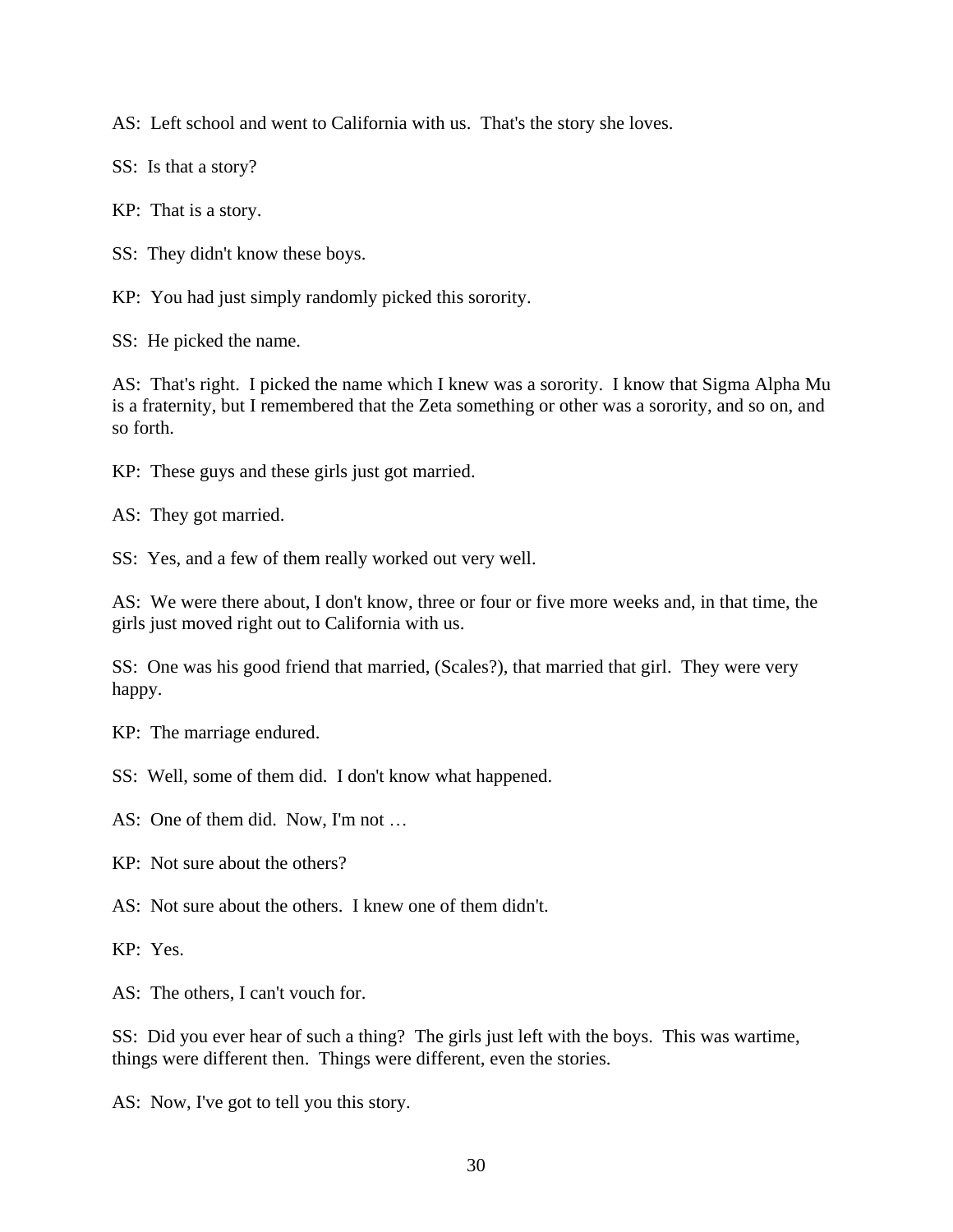KP: Let me actually pause.

-

-----------------------END OF TAPE TWO, SIDE ONE--------------------------------

KP: You have been doing fine.

AS: [laughter] Anyway, we completed our training there and we're sent to California to be sent overseas. We're stationed at Fort Ord--this is where we get stationed--and Fort Ord, our barracks are up on top of a cliff like and as far as you can see from the edge of this cliff is fields of flowers and vegetables. The Burpee seed place was right there and I forget the name of the farm group there--it's not important--but they raised lettuce, carrots, what kind of crops? I forget what you call them, all food. They had top priority, because they were feeding the Army. Our boats were moored at Monterey, right out on the Monterey Peninsula, where the Pebble Beach Racquet Club is and where Carmel is, and so on, and so forth. At the Presidio at Monterey, we had our boats tied up there and our training continued there until we got ready to go overseas. We used to go out into the Pacific. Now, the Pacific is a completely different ocean than the Atlantic. The main thing, as far as we're concerned, is that there's a lot of fog out there. There's a lot of fog here, too, but the swells are much bigger out there than they are here, because the swells come across from Japan, New Guinea and China. They go across all that water and they build up and build up and they're great, big swells. Our guys really have to get used to, again, that motion, because it's so much different and, believe me, it gets to you. Anyway, we are in training there and here's a lovely picture, if I can show it to you. This is the Pebble Beach Racquet Club, where, if you're golfers, you know they play the [National] Pro-Am there every year. It used to be the Bing Crosby ranch. This is, I forget now, the tenth hole or the ninth--it's not the eighteenth, the eighteenth is over here--but these things here are our tents. We lived on this beach here and we practiced--here, you can see some of the boats getting ready to land, right there on these beaches. In fact, I wrote them a letter and sent them these pictures, got a Photostat of them. They wrote me the nicest letter. They were so happy to have it. Anyway, in California, we picked the three nicest spots in the country for boating, Cape Cod …

KP: Florida.

AS: The Panhandle in Florida and Monterey, Pebble Beach, Carmel. Sona and I and our little girl had a cottage in Carmel and I forget now, we used to pay something like ten dollars a month for rent, or whatever it was.

SS: It was a long time ago.

AS: Long time.

SS: Peggy was only about three-and-a-half or four.

AS: Our little girl, who now is fifty-six.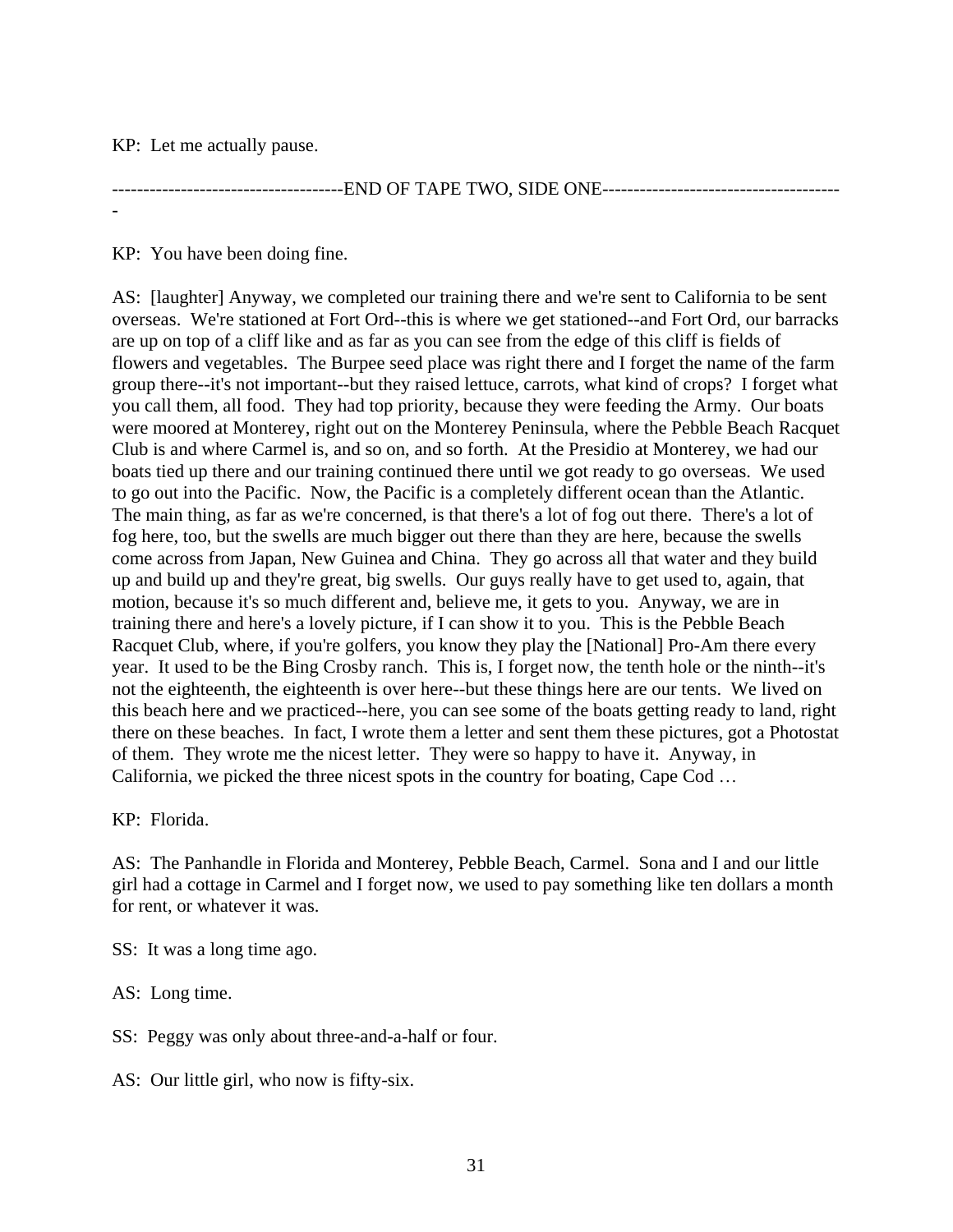SS: She'll be fifty-six.

AS: Anyway, we had just a great time out there, too, the weather and the conditions, plus the fact that we were training and most of us knew what was in store for us or we could guess what was in store for us. We were there, I don't know, about four or five months, I guess.

## SS: At least, yes.

AS: About four or five months. Then, we were sent up to Pittsburg, California, which is up the river. It's a big embarkation point and we got on the, not the *QE II*, but the SS *America*, I think, and we went overseas. Now, this is a troopship. I think we were, I can't remember, at least fifteen thousand of personnel on there, with equipment. We went underneath the Golden Gate to go out there. We're not too far out at sea, there was a school of whales went by, I still remember, and, as we went across the Pacific, we zig-zagged all the way across. We used to listen to Tokyo Rose. Tokyo Rose used to tell the listeners that they are going to bomb this, our ship--she named it by name--that was going across the Pacific with so many onboard on it and that they had the information, somehow or another, but they did not have the ability to do it.

KP: You must have gotten a little concerned at the time.

AS: Well, what the heck? We're there [laughter] and there isn't anything you can do about it. You've just got to roll with the punches. Anyway, our outfit, the 533rd Engineer Boat Battalion, I don't remember whether the shore battalion was with us at that time or not, but our mission was to go to Cairns, Australia. Now, that's a long way from here. Cairns, Australia, had a boat assembly plant, in which they were putting these boats together, assembling these boats together. We were going over there to take them across to Milne Bay in New Guinea, which I think was 250, or I forget now how many miles, on their own bottom. We were supposed to run them across there.

KP: Which is a long journey for a small boat.

AS: You're damn right it is, [laughter] particularly in an area that, at that time, was domineered by Japanese aircraft and by some of the Japanese. We weren't too happy about it, but, as it happened, when we were off of New Guinea, they got requests for three navigation officers to go to New Guinea, because the Second Brigade Boat Battalion was there and they didn't have the personnel. They needed people to run boats on these little island-hopping missions. So, I was one, (Palmer?), my friend who was here the other day, was the other and I think (Beach?) was the other; I don't remember now. They put us off in Milne Bay. We were off loaded there and we were assigned to--I forget who right now--but, then, the three of us were separated. Each one went a different way. Now, when I got there, I was attached to, I think, the 592nd, which was a boat battalion, and they were running what we used to call "milk runs" [easy missions] from Milne Bay up to the D'Entrecasteaux Group, which was Normanby, Ferguson and [the] Goodenough Islands. They may not mean anything to you, but, if you can picture the situation, we had Army units at all these different places and we had to supply them and they didn't have- the aircraft were busy, something else. We had to get the stuff over to them in boats. Now, the equipment that we had, number one, the boats themselves were rejects. They were held together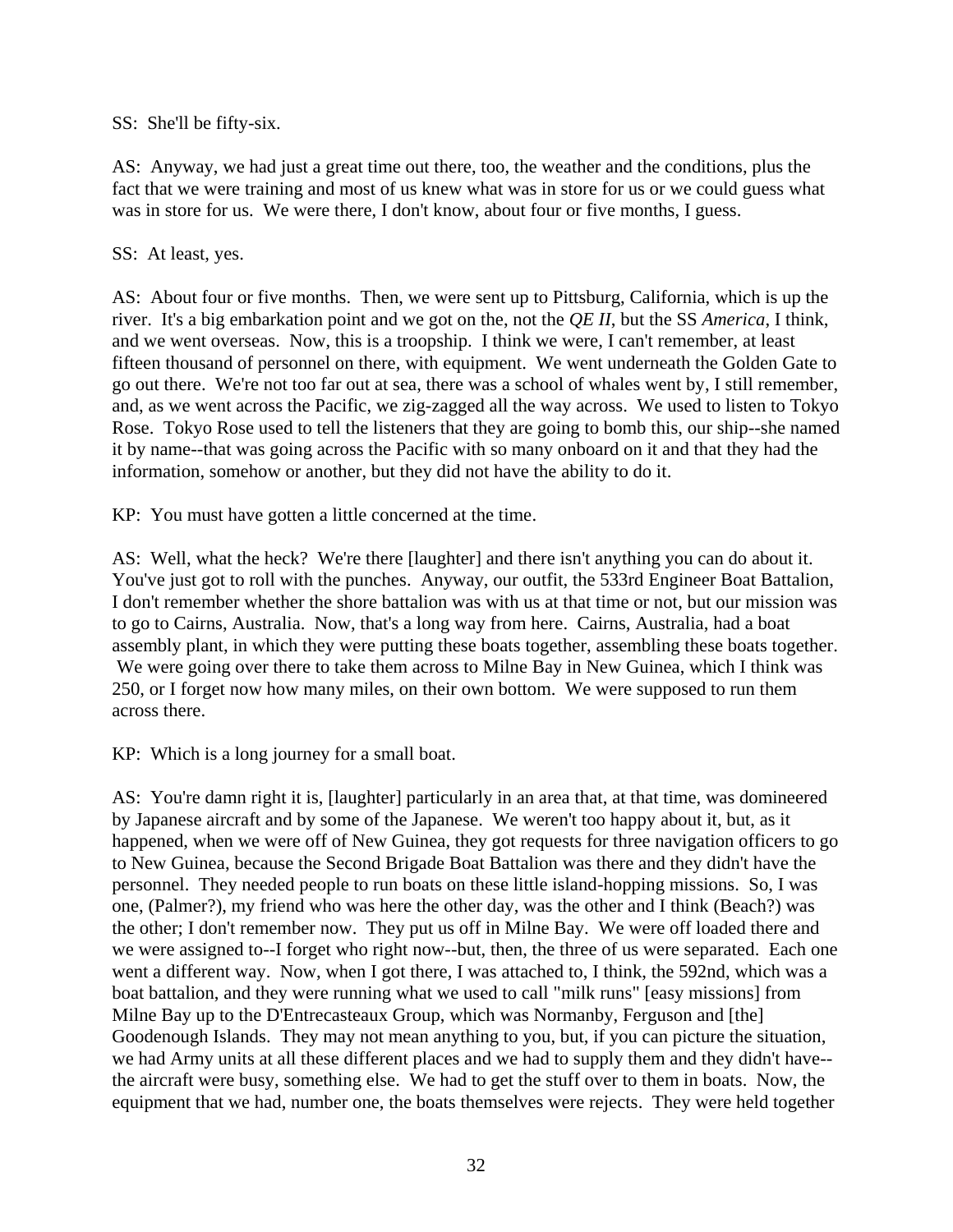with bailing wire, etc., and they were not fit actually to be used the way we were using them. Plus, the personnel that were operating these boats, they didn't leave any of our personnel with them, they had their personnel. They had guys who'd never saw a boat before who were trying to steer them and run them, and the engine men never saw an engine before. These guys were doing their damndest, and they did a great job, to get these boats moving and going to where they were going. That's that part of it. My part of it, I had to take them there. The charts we got were hundreds of years old, inaccurate. The aerial reconnaissance, they weren't that well organized to be able to give us maps, aerial maps, and so on, and so forth. So, what they used to tell us--they'd show us as near as they could on these old, outdated maps--they'd say, "This is where you want to go." We'd say, "Well, what's the coordinates? What's this, what's that, what's the other thing?" They don't know, "You just go," and you've got to go. There ain't no way you can say, "I can't go there." [laughter] You've just got to go. So, we did reasonably well. My first trip, I took about twenty boats, loaded with gear, equipment and stuff, about, I guess, thirty miles away with no exact knowledge of how to get there, and so on. We knew what was between these islands. These islands had high mountains on them and it used to lightning and thunder and rain over there all night long. We had to run at night. How we got there, I couldn't tell you, but we got there and, later on, it became almost a milk run. I think I ran that three or four times a week for four or five weeks or so, until that place was reasonably well stabilized or they had a different mission. Then, there were other places where they had, like, you've seen pictures about a radio station that was hidden up there in the mountains and operated by an Australian [Coastwatcher] who would send information over about airplanes and whatever? These guys had to be supplied, too, not necessarily with food, because most of them had New Guinea natives with them and these guys were marvelous. They could get food and fish, and so on, and so forth, but they needed batteries and they needed gasoline and they needed this and that and the other thing. They were in places that were practically inaccessible and we would take one or two or three boats and go up there and find them, or at least rendezvous with somebody up there, get the stuff to them. We'd often wind up with some New Guinea natives and we'd go--when they saw us, we were the greatest people in the world--they would always put a feast on for us and dance. Most of them, or a good many of them, had been to camps in Australia and they all spoke Pidgin English. Pidgin English is almost a separate language, but you get to know certain things that they were saying that they couldn't pronounce. Now, one guy I had, I remember, he was a marvelous person, his name was Sully and we finally found out that his name was Charles, Charlie, but they can't pronounce that "Ch." That school, the mission school that they went to, his name was Sully. Instead of Charlie, it was Sully; that's just an interesting aside. We used to take Rangers, our guys, and put them up somewhere at night, put them on an island, and then, come back days and days later, trying to find them again to bring them back with their information. That was all part of our duties, in addition to supplying all up the coast of New Guinea, from Lae-Salamaua, Wewak, Aitape, all up these little places, and we would make assault landings. I remember one in particular on New Britain, which is a goodsized island on the west side of New Guinea, and the Japs had a pretty well-established camp up there with a goodly number of soldiers and a lot of equipment and ammunition and guns, and so on, and so forth. They were on the west side of the island. There was a little mountain, and then, there was a beach on the east side. Now, they had all of their guns trained to repel a landing on the west side and our intelligence knew that. We had an Australian guy over there who was sending back information and we established that the sensible thing for us to do--we wanted to neutralize this place, because they could, from where they were located, they could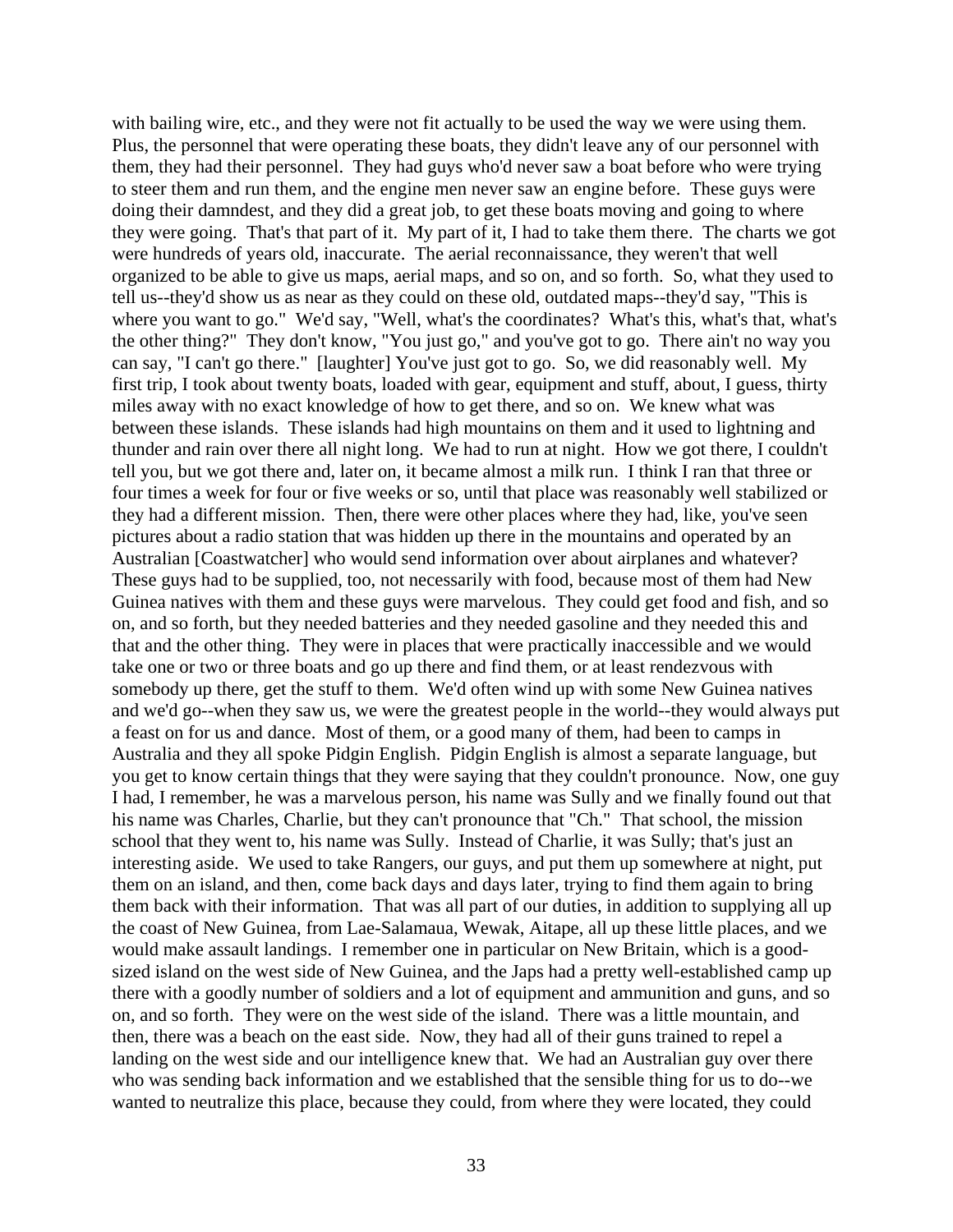keep pretty well track of our airplanes, of our ships out that way--and we wanted to neutralize that. So, our intelligence set up a landing on the opposite shore and we made that landing. We left, I guess it was forty miles or more, from one beach; at night, we came up on the other side. It was my job to get them to exactly the spot where we were going to beach. We put them ashore there, got there just right on time. The Navy was with us on that one, too. They had, I forget now, I think they had a couple PTs that went with us to help. When we landed there, it was, I guess, early in the morning, I dispatched all those boats. They went, hit the beach, set up all these stations. By that time, they had a few Jap mortars that they had cutting across and one of the mortar shells broke right near one of my good friends, Joe (Gannon?). He got hit, a piece of shrapnel in his groin, and there were quite a few casualties there, but I remember Joe very well. I'll tell you about that in a minute. That became a very successful operation, because the troops we put ashore there, they neutralized that outfit on the other side. That was quite good. Now, while all this is going on, I had taken a group of boats back to resupply and, while I was back getting the boats together to come back again, we got a radio that one of our boats, which was evacuating the wounded, was on the way back, but they were lost. This is in the middle of the night. Now, I've got to go out and find those boats. [laughter] Well, how am I going to do it? I don't know, but we found them and I got aboard this boat, talked to the doctor, and he showed me my friend there. He was all coked up--they give them morphine or whatever--and I'll never forget, he said to me, "Abe," he says, "they didn't shoot off my pecker, did they?" He was worried. He was all bandaged up down here. Poor guy, he's dead now, but his wife still comes to our reunions and they had either one or two kids. At Camp Edwards, when we were there, we all used to be pretty friendly. We continued to do these things all up the coast of New Guinea, as far as Hollandia. This is my part of it. My outfit that went to Cairns, Australia, they spent six months there drinking beer, raising hell and training. They used to get up in the morning, they'd go down to the beach, they'd load a bunch of infantrymen aboard, they'd take them around this big jetty, bring them back and teach them how to get off again. No, I think they'd put them on the ship, too, made them climb up this landing ladder, and so on. That's all they did for about six months and they had a ball down there and my outfit was the kind of guys who really knew how to take advantage of it. Anyway, they got back. They came back to New Guinea after, oh, I don't know how many months they were down there, but, instead of running the boats across on their own bottom, by this time, they had enough ships to load them on the ship, and then, offload them over here, where they could be used. That saved a lot of time, etc.

#### KP: Did you ever rejoin your old unit?

AS: Yes, yes. I got my unit--when I left, I was a company navigation officer--when I got back, I became the battalion navigation officer. I was in charge of all the boats in the whole battalion and, oh, we had a lot of interesting experiences. I think we were in New Britain. There was a big island over there where there was a naval base. I was over there, too, and then, came back to New Britain. I took a bunch of Seabees, all black, I forget how many boatloads of them I had. I took them from a place on Goodenough Island up to the Trobriands, two islands there, Kiriwina and Kitava, just two little flecks in there. Boy, when I left, I had no idea of how I was going to get there or find them, but we got there, we found them. I offloaded these guys that were going to build the dock up there. Up there, while they were building docks, we ran into a pretty bad storm. I was supposed to bring my boats back to Goodenough. The weather report was so threatening and they ordered me to take the boats back and I refused. That's the only time I ever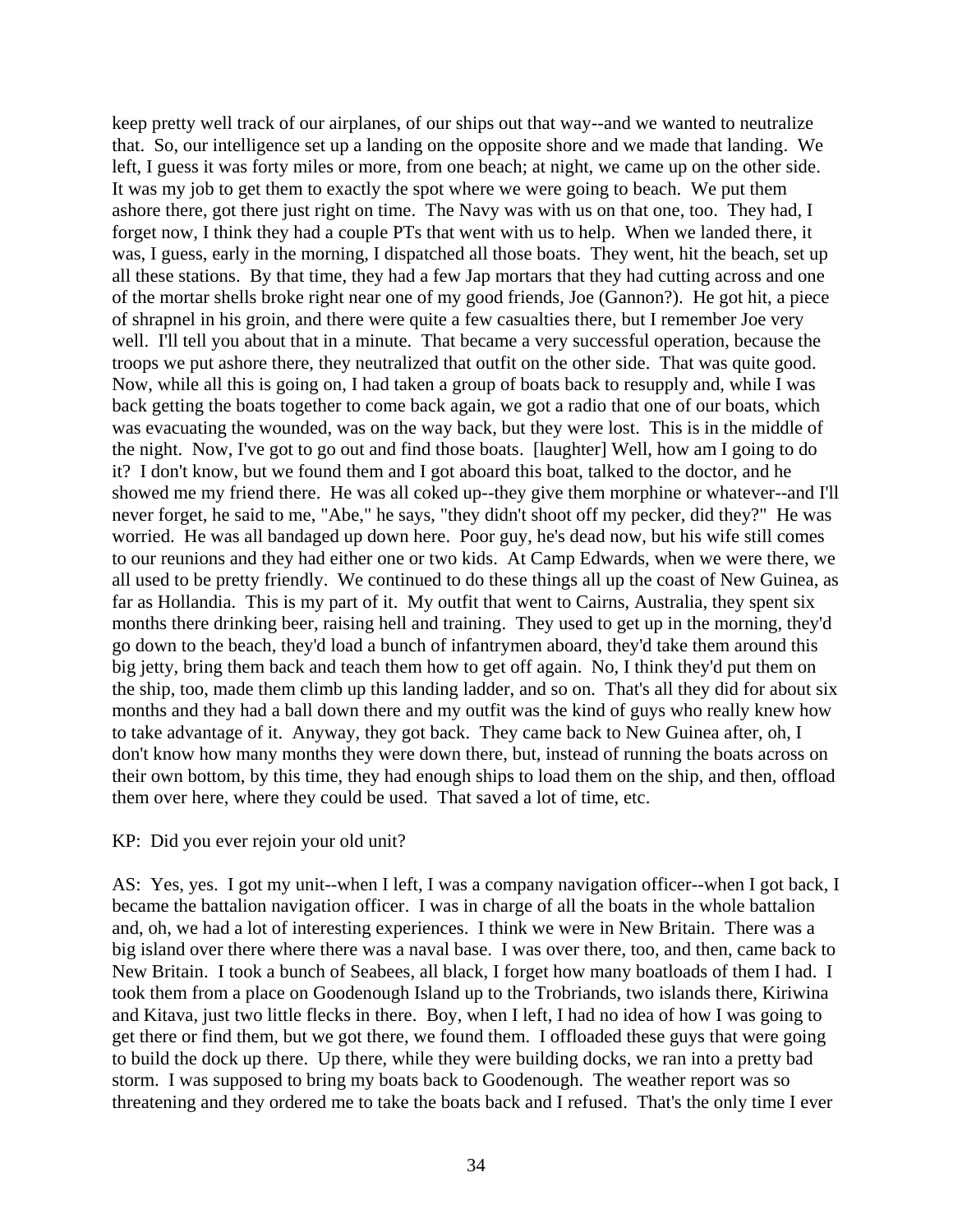refused, because of the weather report, and the General, his aide came over to me and he says, "The General insists that you do it." I said, "Okay, I'll go, but I want an order, in writing, from the General that he's ordered me to do this," and they wouldn't give it to me.

KP: They would not give you a written order.

AS: And I wouldn't go. Well, what the hell? if you've ever been in a bad storm on the water.

KP: Have you been in bad storms on the water?

AS: I've been in bad storms on the water.

KP: How frightening was it? How frightening were the bad storms?

AS: Well, they're so damn bad that you don't have time, really, to be frightened until it's all over. Down in Carrabelle, we got in our training boats--this is before we really knew as much about the boats as we did--we had one of those freak, not a hurricane, but, oh, one of these little things that goes through there, raises so much hell. The weather boys didn't pick it up, nobody knew about it, and we were, at that time, involved in a training landing, which was to show the commanding generals here how good our outfit was. We got involved in that storm, we lost thirteen boys, drowned. That was horrible. We lost a good many boats. My captain put a boat so far up on the beach during the height of this storm, with the water raising that high, that his nickname in our outfit from then on was "Sandbar Harris." [laughter] He really put it up there and, of course, in a storm like that, I can remember some of the things that happened to me during it. I had a little thirty-six-footer with a 160-horsepower Buda diesel engine in [it] and we were up to our hips in water in the boat and bailing with five-gallon paint cans to get it out, but that damn Buda motor just kept going, going and going. We got through, we got out. We got back exactly whenever we were supposed to and, the next day, we were out there looking for boats, stranded boats, and so on. That was a horror. I've been in a couple bad storms in other places.

KP: It sounds like you feared the weather almost as much as the enemy.

AS: Oh, absolutely. The enemy--we were pretty cocky--we always felt that we could handle the situation, but the weather, you can't. The enemy, we had pretty good control after a couple of those big naval battles over there and, of course, the main reason why we proved to be so able was because of the units like ours, which could take and bring these troops up around. We would cut off the Japs here and cut them off here and cut them off--if they can't resupply and if they can't move, they're dead. We wouldn't want that to happen to us, but these were the things that did happen. We just kept doing it, and the fact that we could get enough equipment and enough boats--look, it's the manufacturing end that won the war--and a few crazy people like me, who got this stuff to where it was going and a lot of our guys. I've got to read you something, if I can put my finger on it. [laughter] Our outfit still keeps in touch with each other and they put a bulletin out and have a reunion every year or two. This is 1993. It says, "Letter from Abe Soltz. Abe writes that some previously uncharted islands off New Guinea owe their present name to his quick thinking. Abe was, as our navigation officer, guiding the Colonel and some intelligent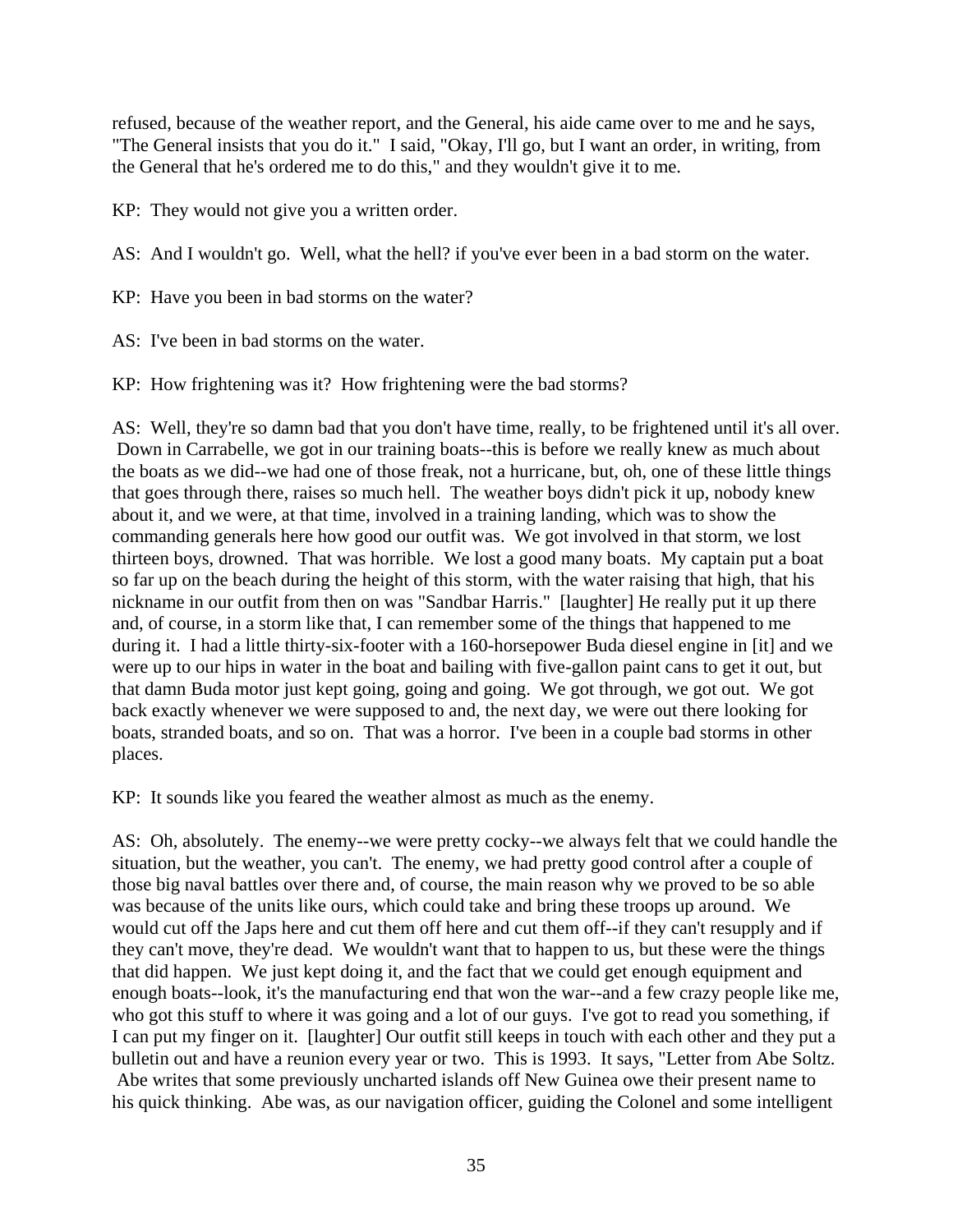officers--intelligence officers," I don't know how intelligent they were, but they were intelligence officers, "through reef-infested waters. When the intelligence officers asked, 'Where the hell are we?' Abe pointed out some flyspecks on the chart in front of him and, without hesitation, replied, 'We're just off these Hell-Are-We Islands,' and, since then, they're known as the Hell-Are-We Islands. [laughter] Anyway, he further writes," this is what I've been getting to you, "'Thinking back to the accomplishments of our boat battalion, we actually performed miracles, with less than necessary and suitable equipment. We kept the boats running, we got to our destinations, we did everything we were supposed to do, even the seemingly impossible. (Palmer Langdon?)," that's the guy who was here the other day, "'with his sailing background, was probably the only one with civilian experiences in his specialty as a navigation officer. He and others performed admirably, all without dependable charts, with only compasses and watches, no radar, no direction finders, none of today's sophisticated aids. All of the boat battalion had Yankee ingenuity when needed. We worked together and got the job done. I salute all of them- coxswains and crew, engine mechanics, radio operators, officers, all other personnel, including the great 533rd Shore Battalion. Bless them all,'" and all he writes is, "We've got to say amen to that. Thanks, Abe." That's, in a nutshell, actually why we won the war. It wasn't just our outfit, it was our outfit and every other outfit, with guys like MacArthur and Halsey and the other ones directing and planning and plotting and thinking, and the people back home who were sending through the equipment, the manufacturers who sent us the boats and the spare parts and the food, the whole thing.

KP: Where would you get your food and your other needs? When you were ferrying, both the first time, then, with your unit, how long would you be on water? Would you ever dock and be land based?

AS: We were moving all the time, but we had--as indicated, our bases weren't really that far apart. I don't think, ever, we were more than let's say two days, at the most, from a place where we could get supplies. Also, all these big supply ships were over there and, if there was ever any one that we saw, we were never turned down. We said, "We need milk," or whatever, and whatever you could get. I can remember, one time, coming back late at night, completing one mission, bringing the boys back and being told that I had to leave within a couple hours. There was only one supply depot around and they didn't have any food. We got a jeep or something and went over there and we found the storage where they had, oh, just piles of canned fruit salad. Did you ever eat canned fruit salad, the kind they served in the Army?

KP: Not the kind they served in the Army.

AS: They diced all kinds of fruits and vegetables in pieces that were like a quarter of an inch cubed in the juice and they canned it. The only other thing they had was peanuts, these kind of things, dried peanuts in some kind of containers. Of course, we could get some water. We'd fill up our water tanks and, I think, for two or three weeks, we had nothing to eat except those canned fruit dices and peanuts, and we got along. I think we also had some dried cereal, dehydrated dried cereal. That was all that was in this dump. We just grabbed as much as we could. We had to go. "You've got to go," no problems, "Go, go, go."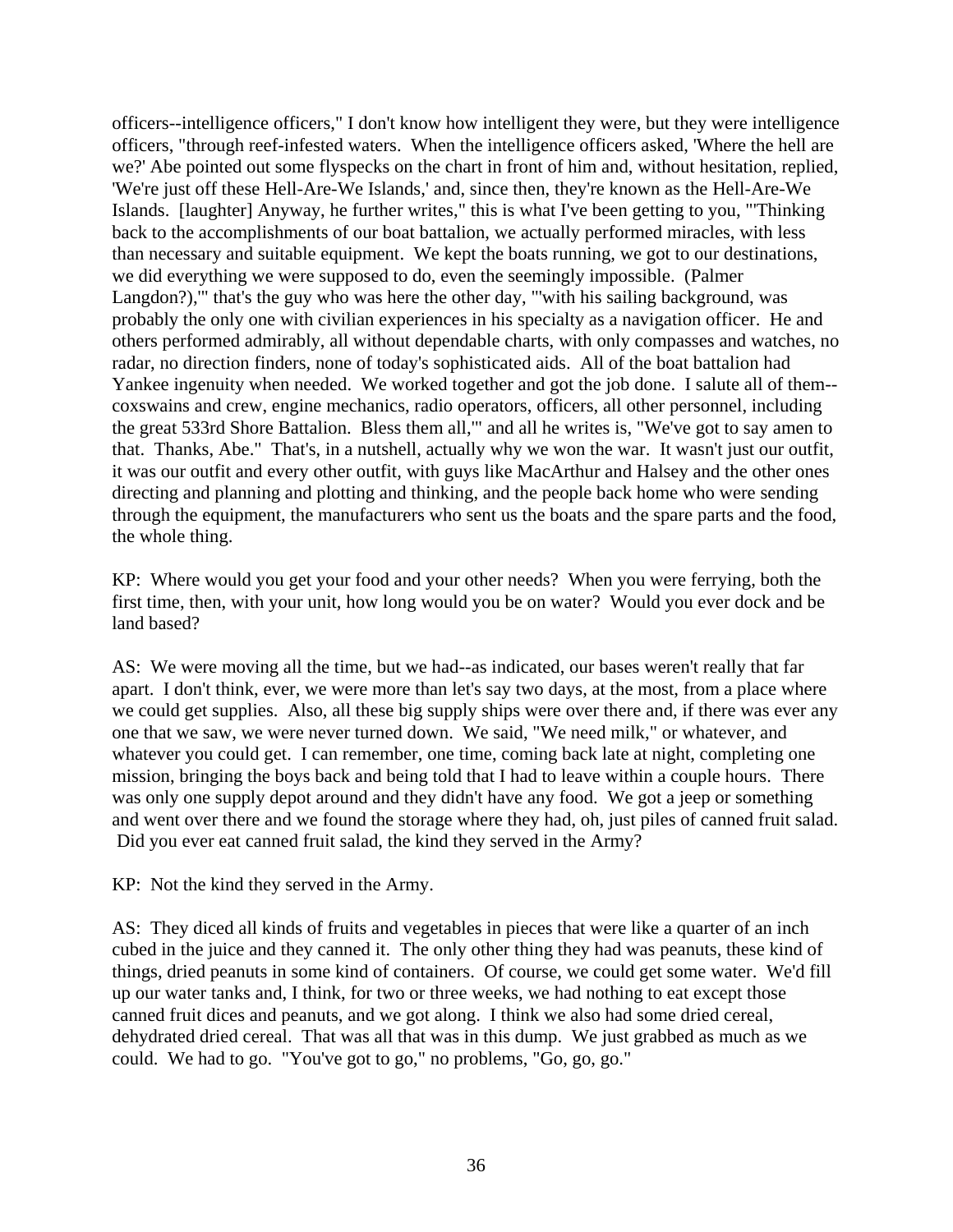KP: How varied was your diet? Especially with supply ships, could you ever get ice cream from Navy supply ships?

AS: When we got to a place--oh, in a place called Aitape, I think it was, it's on the west coast of New Guinea, about halfway up--there was a naval base there. I think they had a PT base and they had what we used to call "reefers," refrigerator ships. On the bases, I think the guys, most of them, lived on their boats, but there was a headquarters on the beach. One time, when we were going into headquarters, in our boat, the guy on the reefer hailed us and we stopped. He wanted to go ashore and we took him ashore and we told him, "We'll be going back in an hour or two," or whatever it was and he said, "Could he go back with us?" I said, "Sure," glad to have him. Now, when we got back to his reefer, it was a great, big barge. I guess, oh, I don't know, it could've been a hundred-foot long, with maybe forty-foot wide, with all kinds of refrigeration equipment on it and food stores. He had all kinds of food. I'll tell you about it in a minute, and he says, "Come on aboard. Tie up, come on aboard." He said, "I'll fix you a meal." He gave us steaks, made us a steak meal, fresh eggs, steak and eggs. You can imagine, with tears in our eyes, eating that kind of stuff. We hadn't seen anything like that, and ice cream, man, oh, man, that's just like finding the Garden of Eden. We were there for three or four days. We ate meals on his boat three times a day. I think we gained twenty pounds each, but that's the rare exception. Once in a while, if we'd run across some of our friends who were officers in the Air Force, or something like that, we could get food, because the Air Force, they had food. They'd bring it in in the planes. They used to have whiskey, too, in the Air Force. [laughter] We weren't allowed to have whiskey in MacArthur's theater, weren't allowed to have any, no beer. It wasn't until practically the end of the war when they started to issue us beer. They'd bring a whole Liberty ship over full of beer and we would offload it.

KP: What did you think of MacArthur at the time?

AS: Greatest man in the world--that was our thinking. You read a lot of flak about him, and so on, and so forth, but they had the right idea. They knew the geography of it over there and they knew exactly what the Japs would have to do to conquer. The Japs got there and they chased [the US Army]--MacArthur got out of Corregidor and Manila, luckily. I think a PT boat evacuated him and some of the other guys, but they had enough knowledge there to realize that the strategy that our forces exercised was the right one. We just denied these people, denied the enemy, the ability to move, the ability to attack us. Of course, when we defeated their Air Force and defeated their fleet, that was curtains for them. Of course, they practically had taken over Australia and New Guinea and the rest of the places over there. They were on the move, anyway. Okay, what else you want to know? [laughter]

KP: How much hostile fire did you see during beach landings? Did you have any rough spots? You mentioned one friend who was wounded with the mortar.

AS: Well, I remember one landing we made--oh, see, we used to get to a place where we were going to make a landing and my boat would anchor, maybe, or keep its position. Sometimes, we couldn't anchor, but we would be, I forget now, a mile, roughly a mile to two miles, off the beach. I would dispatch the boats, because you couldn't have them going in there all at once- there wasn't room for them--and you couldn't have the boat that had to have the prior equipment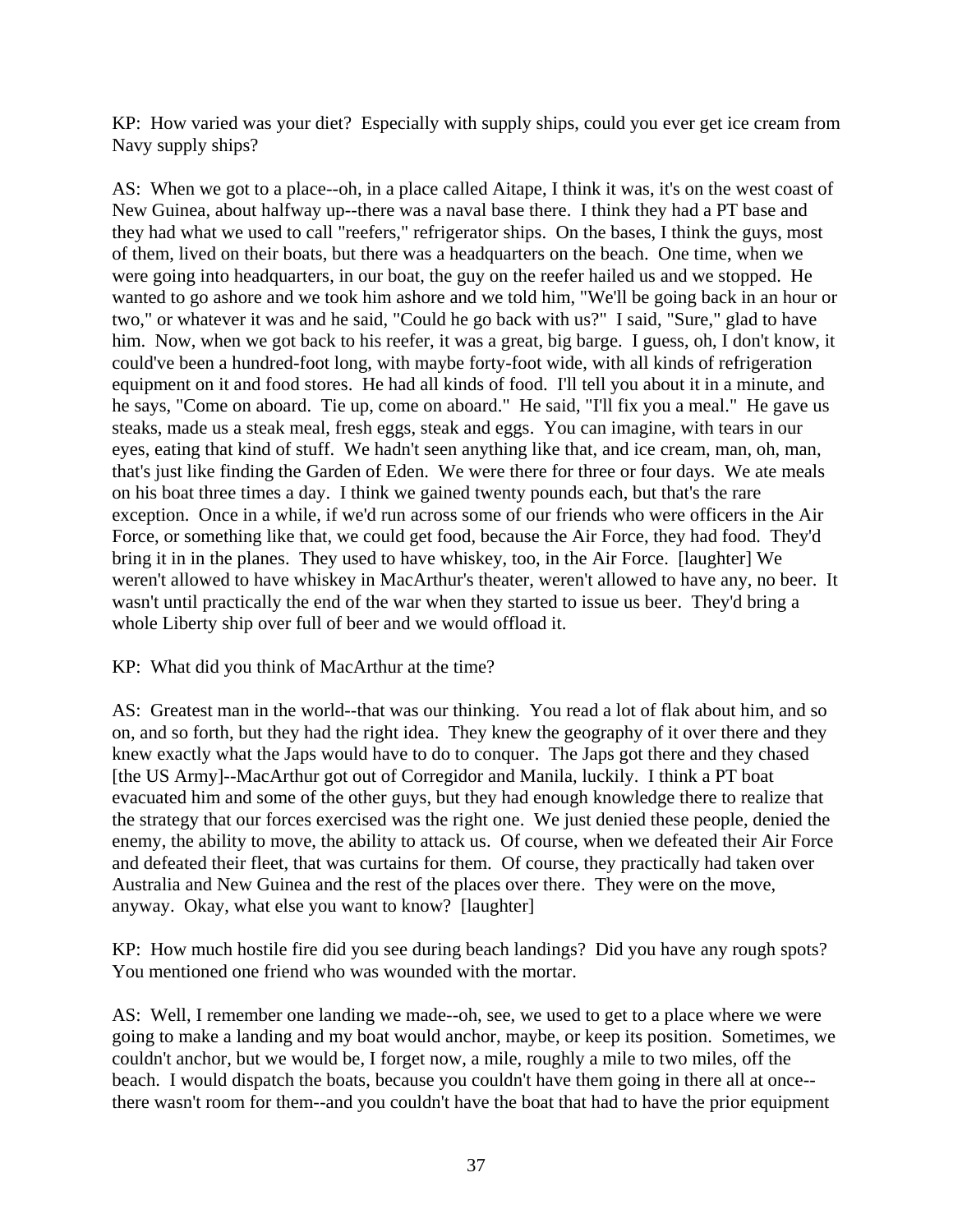in there after the boat that had the secondary or the tertiary equipment in there. So, we were pretty well organized and I can remember a boat that I had dispatched--oh, it couldn't have been more than five hundred yards in front of me--taking a direct hit in the well of the boat, with the boat loaded with soldiers, and just looked like you'd explode a bomb in a meat factory. It's just pieces of people all over and a mortar hit a boat that was not too far behind me, too. I remember, one night, going on a mission with a PT boat captain. I forget exactly where we were, I think it could've been in Aitape, too, in a PT base. Our boats, my boat was sixty-five-foot air-sea rescue boat, which is basically the same kind of a boat as a PT, almost exactly, a little bit less power. The PTs, I think, started around seventy-seven, eighty-eight [feet long], and so on, up. The PTs, most of them had three 1500 Packard engines in them; we had two 650 Hall-Scotts or something like that. We were there refueling and we were going to be there overnight. The PT boys were going out on a mission. I asked permission to go along with them, to sort of find out exactly what they did that I could learn from. Now, the PT mission, at that time, was to go from where they were stationed, at night, run down the coast of New Guinea to a place somewhere off of Wewak, where the Japs were, and their mission was to get in there and kick up enough fuss so that they would draw enemy fire. They would plot the position, and then, the next morning, the planes would go back and bomb that particular spot. That was their mission that night and, of course, I'd never been on one exactly like that. Now, they're very nice to me, glad to have me, and so on, and so forth. They give me a place on the afterdeck of the PT. There's a quadruple fifty-caliber machine-gun, two of them, on the back, the aft deck there, and that's pointed, they're swiveled, point them anywhere, but, basically, they shoot back. A fifty-caliber machine-gun shoots 750 shells a minute. You've got a quadruple one, that's three thousand shells a minute for each one, that's six thousand shells a minute vomiting out of this thing. I'm laying on the deck there and these things are hot. They're red-hot when they come out. There's no gunnels on the boats, so that they keep rolling over the side. Well, anyway, they were nice enough to me to let me stay on this deck here and, when they get to [the place], I had fallen asleep, for a while, anyway, catnapping, and they wake me and they have located a place. I'm on this back deck and they're shooting tracer bullets at us from shore. Now, a tracer bullet, you know what they are and every one of them looks like it's going to go right down your throat. [laughter] They're coming this way, these guys are shooting from this double fifty-caliber machine-gun thing--what is it?--six thousand shells a minute coming out. Boy, there's pandemonium breaking out.

---------------------------------------END OF TAPE TWO, SIDE TWO-----------------------------------

KP: This continues an interview with Mr. Abraham Soltz on February 9, 1996, with Kurt Piehler and …

BO: … Brian Oaks.

KP: In Ventnor, New Jersey. You mentioned this mission where you went along with this PT boat and its captain. It sounds like you had quite a bit of cooperation with the Navy.

AS: Oh, yes.

-

KP: Particularly when you were actually in New Guinea.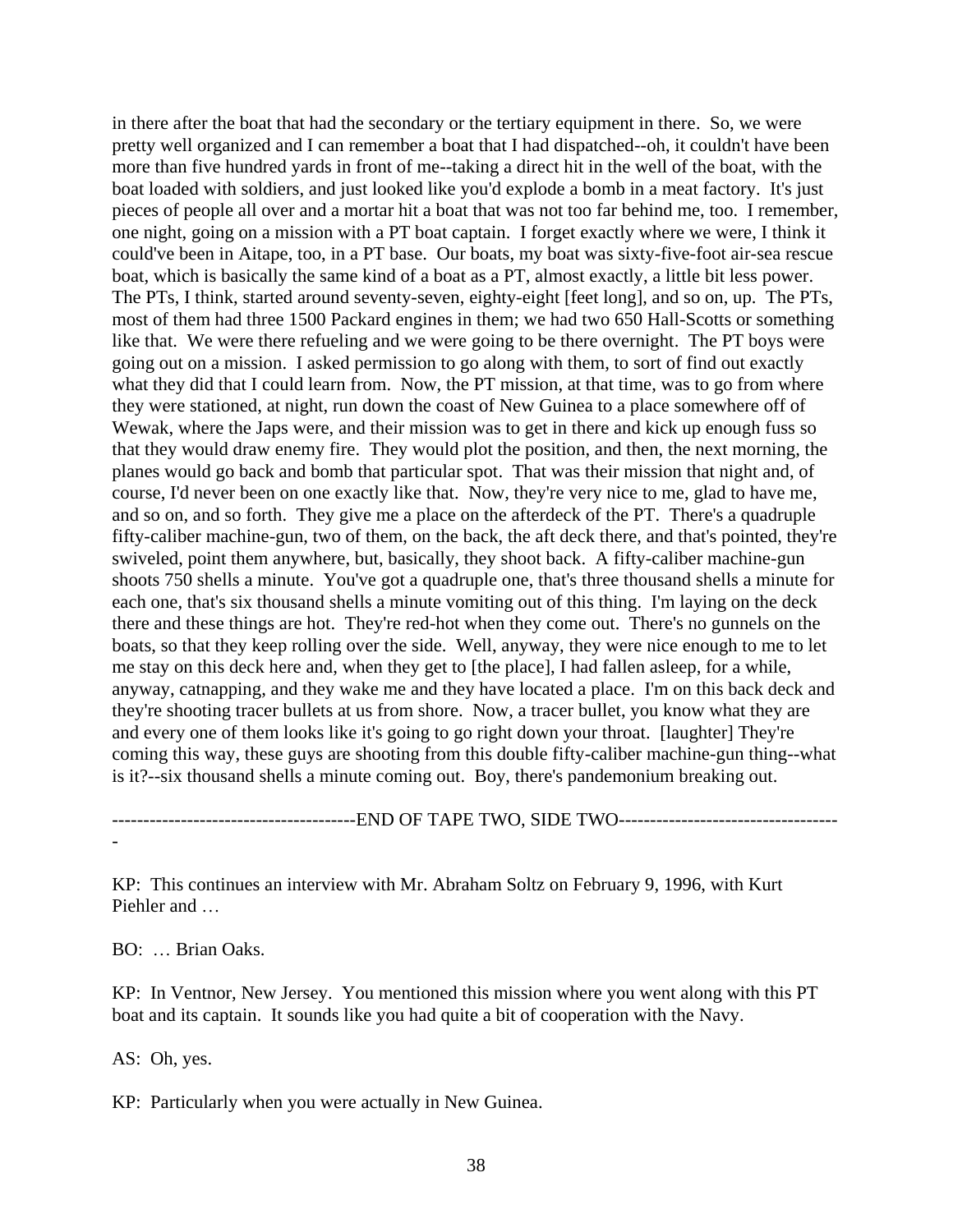AS: Yes. It wasn't anything where there was any antagonism between the forces. Once in a while, we'd run into a problem. I remember, our boat had a good-sized generator on it and one of the gadgets on the generator didn't work. We had to get a replacement. Now, the only other boats that had this type of generator were Navy PT boats and we found a place where they had a supply dump for PT boats, a mechanical supply place. I'm trying to think of the name of the island, but it's not important. I had the papers to draw it from the Army--they give you papers, you're supposed to have papers for everything. Manus Island, I think it was, Manus. We got there, I forget how exactly, but we went to this Navy depot to get this part for the generator. The generator itself is as big as this table and maybe weighs, I don't know, three, four, five hundred pounds. This thing, this size, it's nothing really, and they would not give me this part, as much as we needed it, until I got the proper papers from the Navy; mine were Army. Well, we really got pissed off [laughter]--oh, and they wouldn't give me a place to sleep either, over there on Manus Island, with the Navy. I had to go with the Army. I was Army personnel and the guy at Army personnel was real nice to me and he gave me a jeep, or, no, a command car and a driver, and somebody else, who was quite knowledgeable. In the course of trying to figure out how to get the papers, this one guy said to me, he says, "I know where there's a piece of equipment that you want. I know where it is," he says, "but I don't know how to get the part off." [laughter] So, we went over in the command car and we took the whole damn thing--nobody asked us for any papers or anything. It was laying there, we took it and we went with it, back to where my boat was, I think. There, my mechanic took the part off that we needed [laughter] and we sent the whole damn--I think we left it on the command car or whatever it was, the weapons carrier--but we got the part. Now, that's not the usual thing.

## KP: However, it did happen.

AS: It did. Things like that happened and there's jealousy between--a lot of times, the enlisted men would get involved in fighting. The paratroopers wore the same kind of boots as we wore. Why? I don't know. [laughter] I can remember one of them. We had a little, scrappy sergeant. Man, this kid was something else, only a little kid, but he was a horror, a terror. One of the paratroopers said to him, [laughter] he says, "You guys can't wear our boots," and the guy says, "The hell we can't," or something like that. He says, "I'm going to take them off you," or he says, "Give them to me." He says, "If you want them, you've got to take them off me." This guy bent down to take this kid's boots off and this kid kicked him and broke his collarbone and a few other things. [laughter] This kid was a terror--nicest kid in the world, but this comes under the heading of "juvenile enthusiasm." I guess that's as good a classification as any, right?

KP: I had asked you about food. How about other creature comforts, showers, clean laundry?

AS: Anybody who's a boatman, particularly if you travel in the Tropics, you know that water is a tremendous problem. We never had enough water, never, and I remember …

KP: Even in built-up bases, you would not.

AS: In built-up bases, you could draw whatever water you could carry, whatever you could hold, but that wasn't all--you never had enough capacity.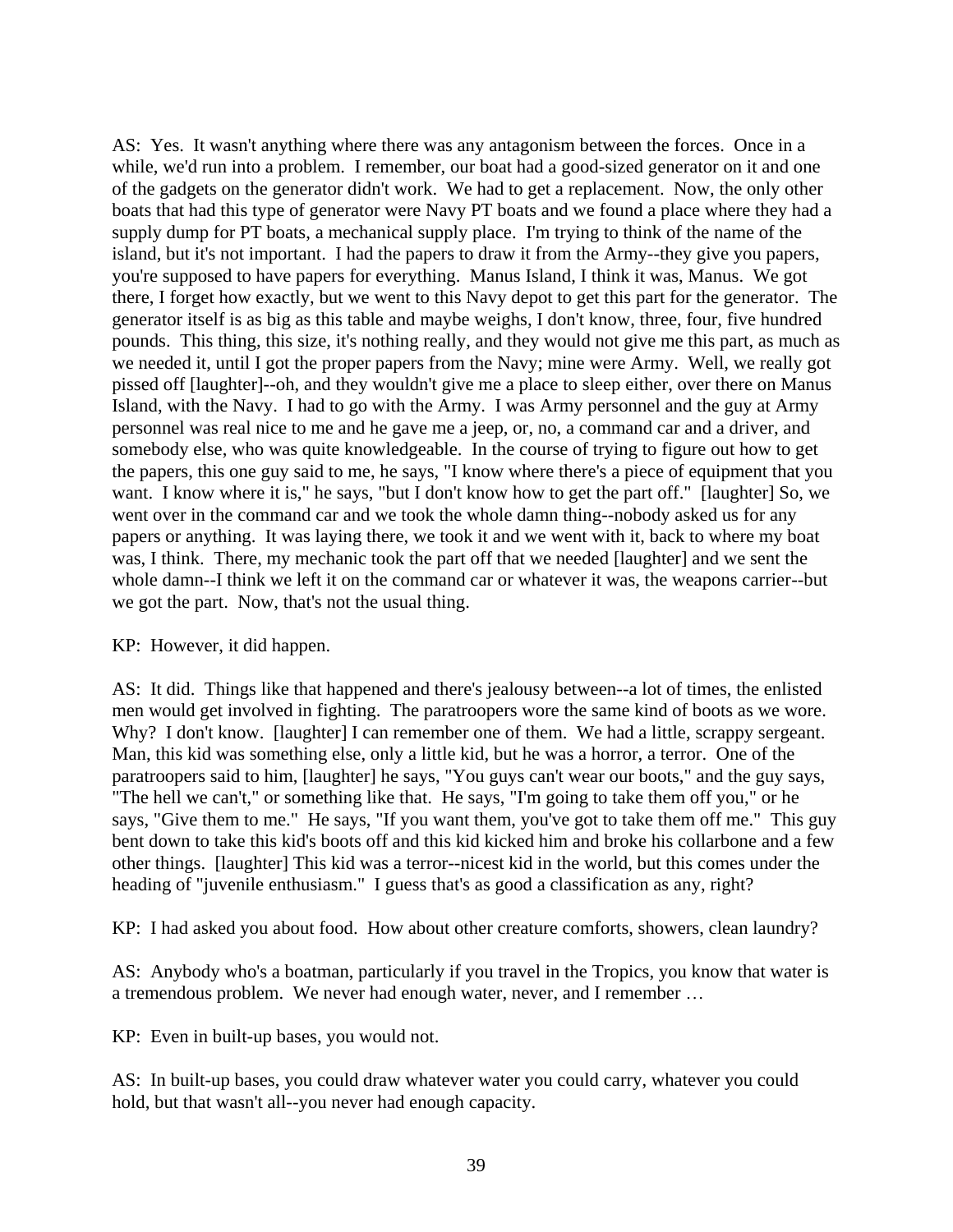## KP: Yes.

AS: If you're going to be gone two weeks without a place where you could resupply your water, you're in trouble. You have to start to ration it after a while. I can remember, many times, down there in the Tropics, you could sometimes see a rainstorm coming. We'd see a rainstorm coming, we'd take our clothes off, what few we wore on the boat, rush up on deck with soap. Just as soon as it started to rain, you'd soap yourself up and, sometimes, before you could get the soap washed off, the shower would be gone, but it was better than nothing. We used salt water. To do our laundry, you'd take your clothes that you wanted washed and tie them at the end of a long string and drag them behind the boat for several hours.

# [TAPE PAUSED]

AS: Anyway, that would get the sweat and things out, some of the mud, sometimes, but water was always a problem and hot water, almost an unheard of item. I remember, once, we were in an area which, on the chart, showed underground springs in the ocean that would be up maybe as high as a hundred degrees. We had a base there, near there or somewhere, or, no, just a temporary stopover, but the engineers, some of our shore engineers, rigged up showers from these hot underground springs, to pipe them up into something up top, take a can, punch a bunch of holes in the bottom and put a string on it, so that you could pull it and get hot water, get a hot shower. They're rarities. We didn't have anything like stills, not for water, anyway. [laughter] Today, they have some things that make fresh water from ocean water.

KP: Yes. Some of the larger ships have them.

AS: Yes, some of the larger ships have them. We never had anything like that and, if we were ever near anyplace where we knew there was going to be water, we would make it our business to fill up all the tanks we had. Food? I don't think we ever ran completely out of food. Palatable food? I don't think we ever had much palatable food here. [laughter]

KP: What about mail? How often would you get mail?

AS: Not on a regular basis, wasn't too bad, though. We used to get mail probably once a month, anyway, or once in six weeks, or something like that. The letters you would write home, they always made arrangements for somebody who was in contact with a ship or something that was going back to the States to take your mail and your rendezvous with the Air Force, certainly, were very valuable that way, so on, and so forth.

SS: Tell them how I used to send you--you wanted a bottle of liquor for the boys.

AS: [laughter] My uncles used to send me a bottle of whiskey, once in a while. They would take a loaf of soft white bread … [laughter]

SS: Did you ever in your life?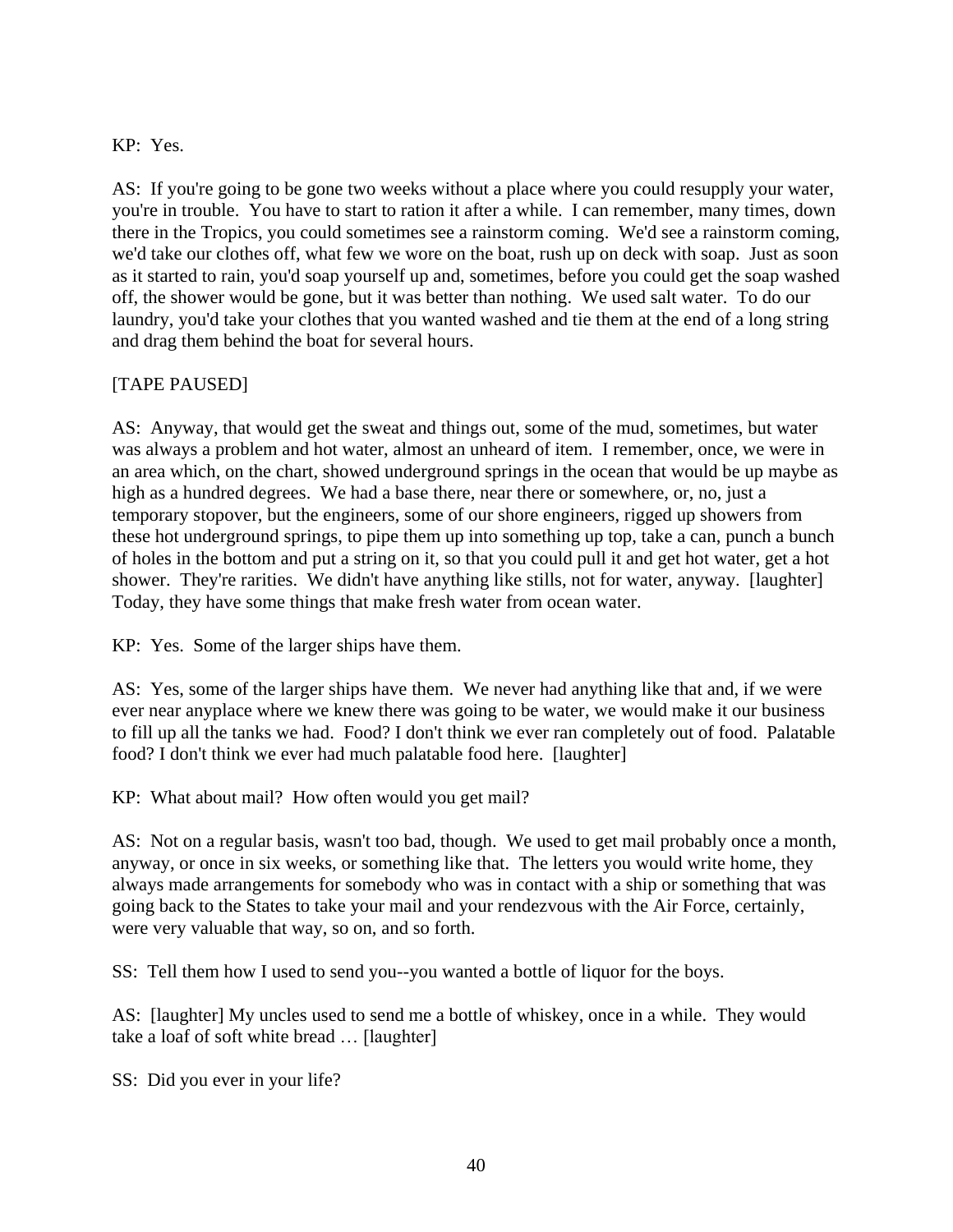AS: … Cut it open, put the bottle of whiskey inside, and then, tie it up again and soak it in salt water. Now, the salt water, when it dried, would be hard. That was as good as any of these packings that you get today, any of the insulation. Once in a while, we used to get them. Sometimes, if the mail clerks knew what the heck was in it, [laughter] you might not get it.

SS: We had a lot of the soldiers down here, because we had the hospital here.

KP: Yes, and you also had the Air Force people who were stationed in the hotels.

SS: Oh, the hotels, yes. I would go uptown with my daughter and there was a soldier standing on the corner. You'd just pick them up. Today, you'd never do it, but we did all that. Then, when the holidays came, my in-laws always had them. They would just call someplace or other, one of the hotels, and they would send guys down, because Mother always used to have them for dinner, which made it very nice. Everybody had something interesting to say and they appreciated it. It was very nice. They were different days, though. Today, you don't pick up anybody. Now, what are you going to do with all this information?

KP: First, it will be transcribed.

SS: And then, what will you do with it?

KP: Then, eventually, I will read it, and then, give it back to you to go over.

SS: Well, who's interested in it?

KP: Historians and students will use it.

SS: I bet this is, what, three hours? How long you been here?

AS: Well, it's five o'clock now. You got here a little after one, so, it's almost four hours. I can just kind of sum it up a little bit. We made most of the campaigns up the coast of New Guinea, as far as Hollandia. The Hollandia operation, I didn't get there. Well, I think it was pretty well secured there. Up in Hollandia, they had a base hospital and that was just exactly at the time, when I was there, when they were making the invasion of the Philippines. They were evacuating the most urgent cases to Hollandia for immediate hospitalization. When I got to Hollandia, pretty sure, yes, we got to Hollandia, we were going to a group to go to the Philippines. I found out that the number of the base hospital there was the one where my friend was and I went up there to visit with him. Now, this hospital was nothing but a tremendous tent and nothing like air conditioning. It was just a tremendous tent that the engineers had erected, with a lot of cots in there. My friend, the doctor, was a plastic surgeon and I asked for him. They said, "Oh, he's over there," and they pointed out someplace where [he was] and I went to see him. Now, inside of this tent, underneath the covering, got to be at least 110 degrees. It's unbearable and it's filled with "basket cases," guys that are really hurt. When I finally caught up to my friend, he was reconstructing a guy's face that had been partially blown off and he's talking to me and working on this guy's face and I'm sick. I'm nauseous. I just can't--this is not for me. It's hot and this kind of stuff would turn my stomach anyway.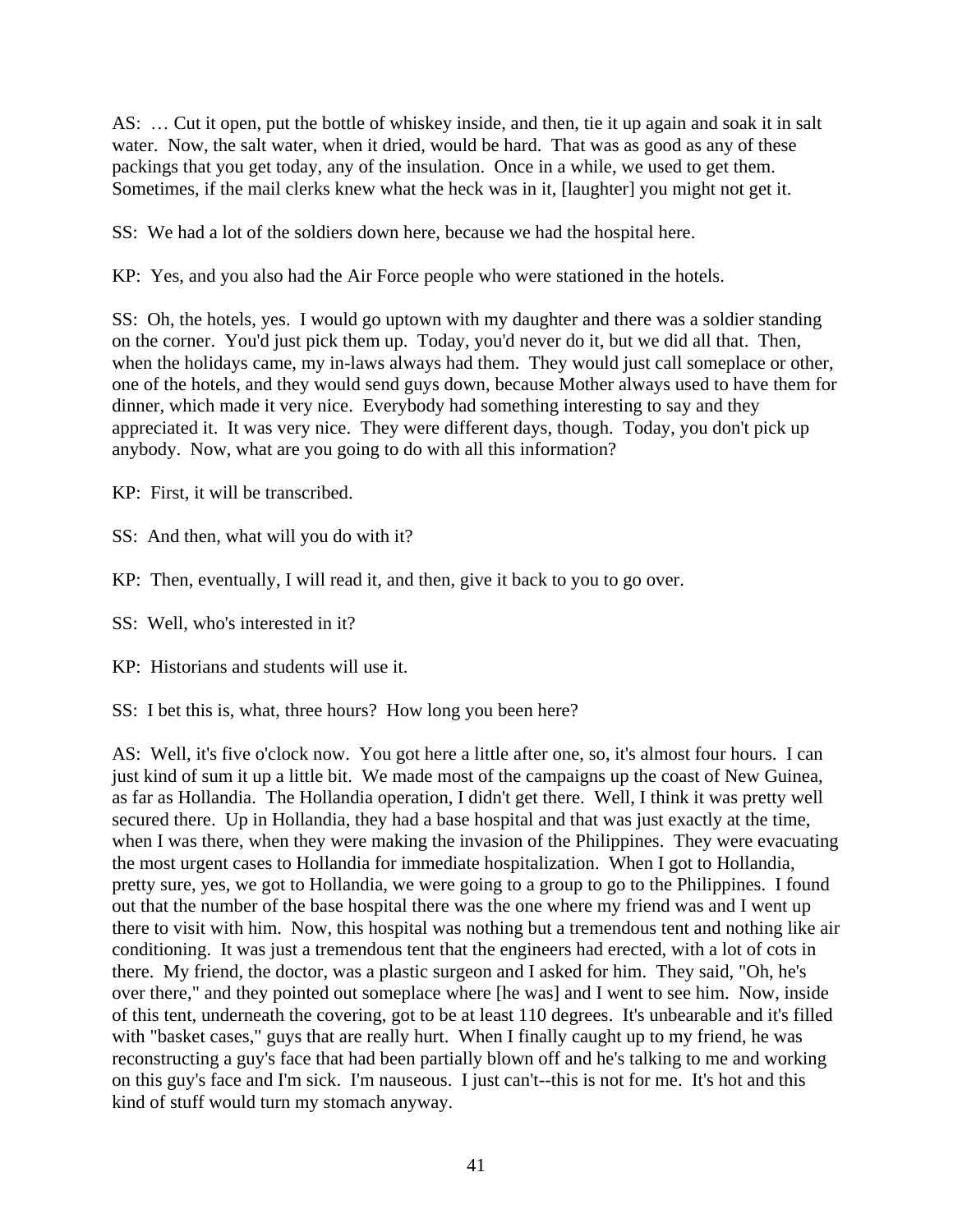KP: It also sounds like you were probably glad you did not go to med school.

AS: But, these guys were just the most marvelous people, to be able to do that kind of stuff and go through with it and retain their sanity, because this is the horrors of war. That was Dr. Dave (Meyers?), Mother.

KP: It sounds like you were quite impressed with the military medical care, that there was a real effort to try to take care of people if they were wounded.

AS: They had really great doctors, and I guess they had some not-so-great doctors, too, and dentists. I know the dentists in our part of the country--over there, I'm talking about--they had drills that they operated with their feet, like the old-fashioned sewing machines, to rotate the drill. They had meager equipment, but they did what had to be done. You didn't go there for a set of beautiful new teeth or anything like that. [laughter] You went there when there was a problem and I think most every outfit had a dentist and a doctor. Some of them had more than one doctor.

KP: What about tropical diseases? Did you or any of your men ever come down with something?

AS: We started taking Atabrine, which is the prophylactic for malaria, I would guess three months before we left the States, because the areas that we were going to be in were infested with malaria. I took mine conscientiously until at least six months after I was discharged from the service, here in the States, because I was advised to do it. I had seen some of the cases where my buddies did not do it and they got pretty sick. Malaria was a problem. We had all the shots before we went overseas. I had tropical dysentery once in the Philippine Islands. I was in the Philippines, not too far from Manila, I think, and they put me in the hospital and they gave me sulfa pills, which I don't think they even use anymore, to take. I think I was supposed to drink, like, two or three gallons of water a day with these pills. The pills were bad to take, but, drinking all that water, couldn't handle it and I guess I was sick for three or four weeks, two or three weeks, anyway. I also was in the hospital once for--our work, we were out in the sun all the time. We wore a hat, a pair of glasses, generally, if we had it. After being exposed to that for, I guess, more than a year, I developed some sties, or something similar to that, and they put me in the hospital in New Guinea for that. I don't know what the correct word is--they operated and took some of these growths out and that was like a vacation for me, to be flat on my back for, I guess, two, three, four weeks, I don't remember, but the treatment, their attention, everything else, was really worthwhile.

KP: Did you ever see any USO shows?

AS: Yes. [laughter] I think there might be one in here about Joe E. Brown, but I remember, in the Philippines, they brought a roadshow in for *Oklahoma*, with the dancing girls. You talk about being homesick--we hadn't seen any women for years, it seems like centuries. They came out there with a whole roadshow. Our engineers built a little amphitheater in the side of a little cliff and they set up a stage with seats. Just about as the show was getting ready to start, we had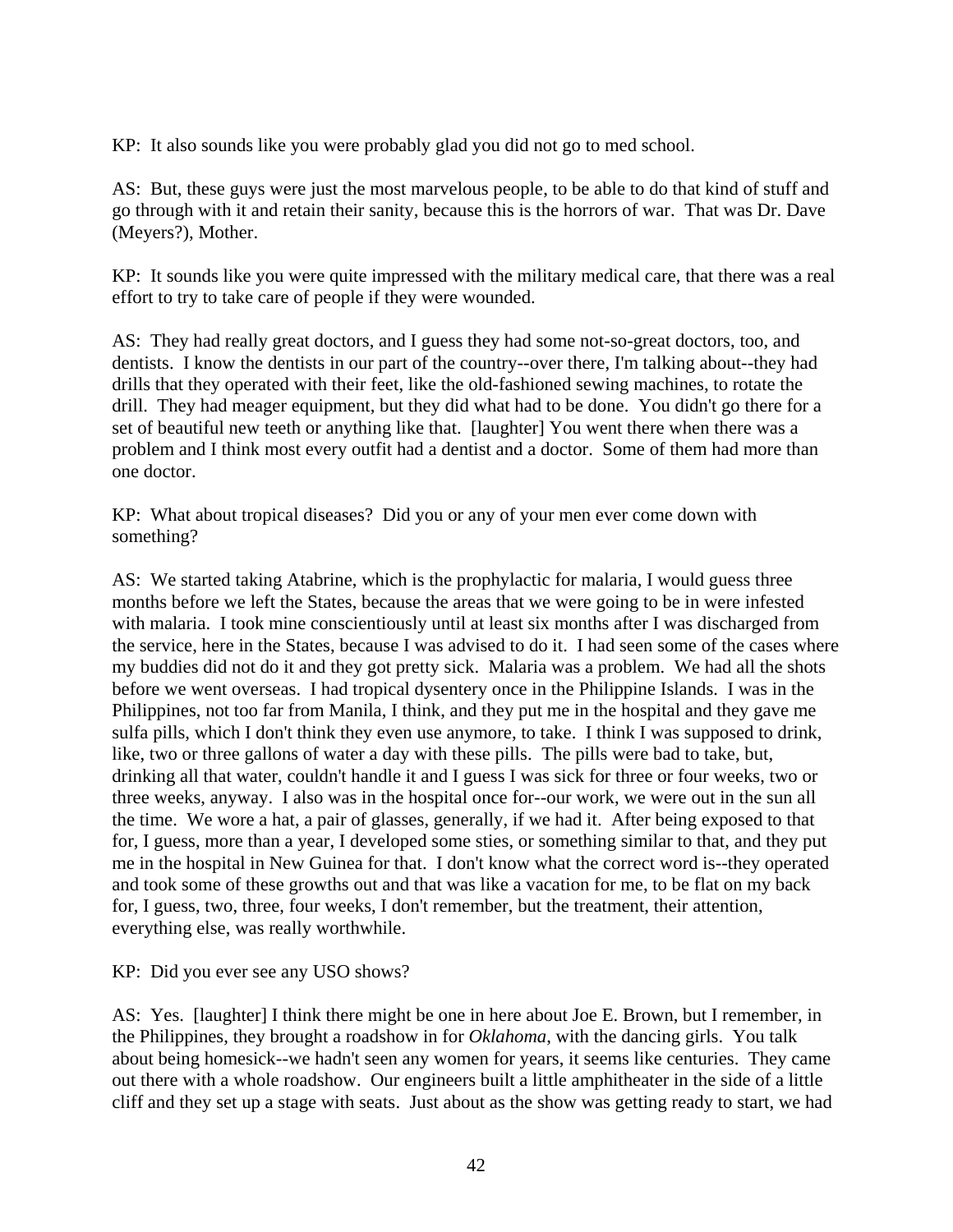one of those tropical downpours. Now, they put up a canopy or something over the stage, but, as far as we were concerned, we were all sitting out there in the rain. They asked us if we wanted to call it off or would we sit out there in the rain and see the show. You never heard such a clamor in your life. "We want the show," and we saw that and it was a marvelous performance, with the girls doing the dances and everything else. That was great. I think there was something in here, Joe E. Brown; here's my class from Harvard.

KP: You got a whole Army group taking celestial navigation.

AS: Yes, that was the group of them.

SS: They had their Army reunions over the years, but the boys are starting to get lesser and lesser.

AS: That's a picture of the inside working room of one of the boats we were using to train in and this guy here, let's see which one--oh, this one here--that's me. So, I just want you to know, I was once a handsome character. [laughter] Oh, here.

KP: "(Abe Sims?), Special Services, present personal appearance Joe Brown with Bobby Gilbert and Val Setz, juggler, Tito, the accordist."

SS: The juggler, that's all you needed was the juggler. [laughter]

AS: I don't know whether this was USO or not.

KP: Did you ever fire a weapon in hostility?

AS: Actually, almost never, myself.

KP: It sounds like there were a lot of people taking aim at you at times, during invasions, but you, in fact, were really navigating.

AS: Yes, my job was not [that]; I didn't handle the artillery. The guys on the boat did.

KP: What kind of weaponry did you have on your boat?

AS: We had a pair of twin caliber fifties and that was just useful against something small, but, against anything big, it was just like nothing, really.

KP: You never encountered any hostile Japanese ships in all your ferrying between islands, particularly in New Guinea.

AS: Not really, when we weren't protected by somebody else.

KP: Yes.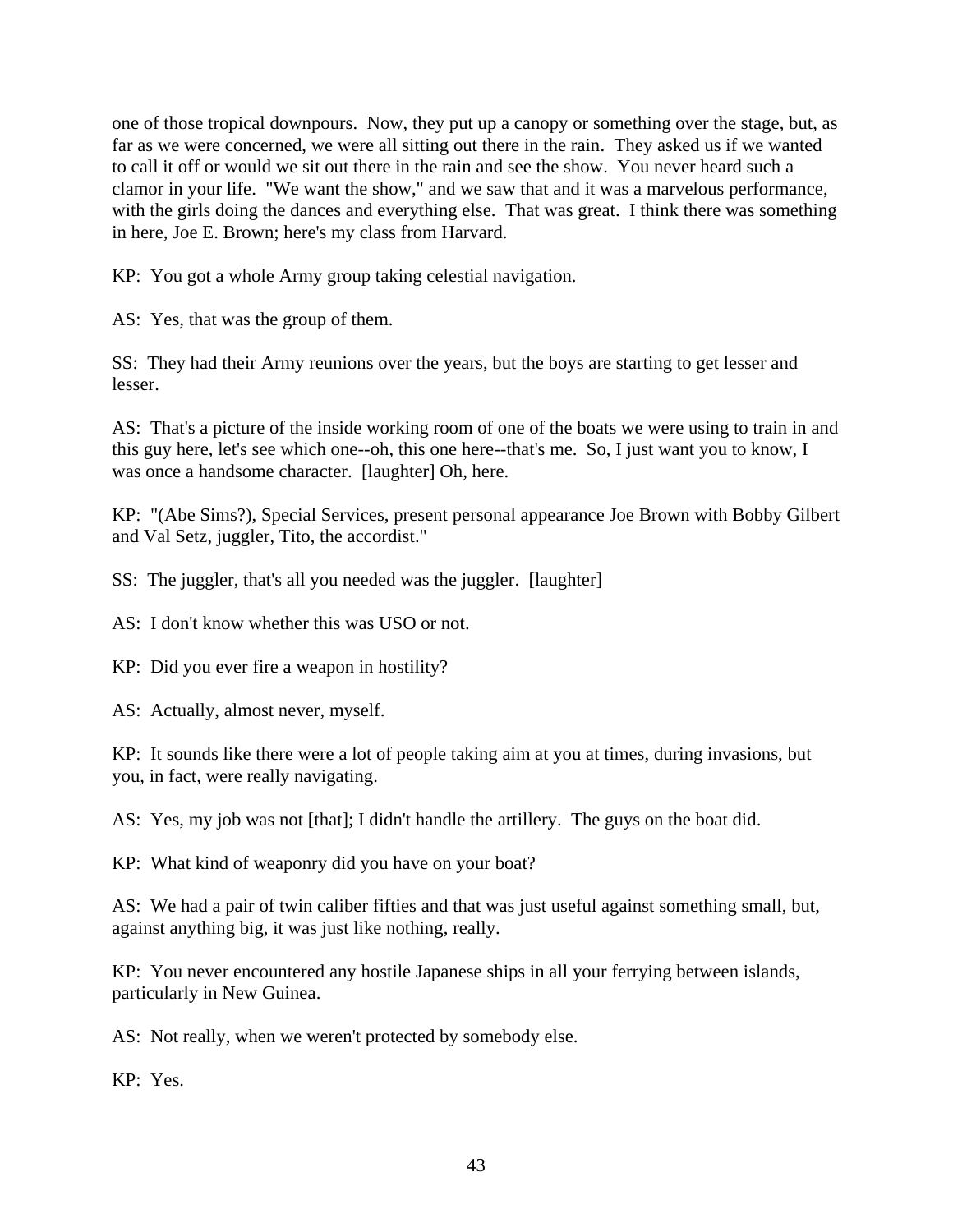AS: No, I can't remember that.

KP: Before the dropping of the atomic bomb, did you expect your unit would be taking part in the invasion of Japan?

AS: Yes.

KP: You expected to be in there for the long haul.

AS: Actually, when the war was over, we were sent home, or allowed to go home, based on points, a point system. The point system was based on your length of time in service, your length of overseas service, your ribbons, decorations, things like that, your family situation and whatever other things they used. You had to have a certain number of points to be allowed to go home. Sometime, well after the war was over, I had enough points. So, I was on the list to go home and I was sent out of my outfit to Manila, to be attached to the number one engineer general, the general of the engineer corps, and for, I don't know, two, three, maybe, two, three months, my job was to pick out the units, the engineer units, to be sent to whatever was needed. I had a list of the ones that were here and a list of the places that they wanted to go and I did that. That was basically bookwork for a short period of time, and then, I was sent to an R&R place in Manila. I was there, I don't know, about a month or two before it was time for me to be sent home. Now, when you went to the R&R, or whatever the name was, you got a number, which was based on the chronological time you got there, supposedly. I think when I got there, my number was up [around] a thousand, or something like that, and whenever any available transportation came up, they would pick out the lowest number and that would go. It went down, gradually, and, when I got to where it was my turn to go, they told me that if I went in an airplane, I would be in the United States in three or four or five days. If I went on a boat, it would be anywhere from thirty days to six months, depending on how they got through there. Fortunately for me, at the time that my name was practically up, my father was critically ill here and the Red Cross sent a request expediting my transportation home and they put me on an airplane. Now, I left Manila in an airplane. I think it was those cargo planes, the C-54s or whatever they were. They had all bucket seats in them, no heat. I had khakis and a blanket. That's all I had. Of course, it was hot there. We got up in the air, I can still remember, not fifteen or twenty minutes, the temperature drops down. They didn't have anything like heating then. I wrapped myself up in the blanket and laid down on the floor and laid there. We flew from Manila to Wake to Guam to Kwajalein, Johnston Island, Honolulu and San Francisco. I think the planes were flying roughly two hundred miles an hour. So, that meant that most of the flights, most of the legs, were twelve hours, and, boy, they were twelve long hours, but we wouldn't have traded them for anything. Well, I got home in, oh, four, five, six days, something like that. In San Francisco, I had to wait to go through all the processing and I think I flew to Kansas City, from San Francisco, Kansas City, I forget now, and I think the last stop was in Baltimore, Maryland. From Baltimore, Maryland, I got a lift with a general, I think, who had a command car there who was going to Philadelphia and, from Baltimore, I got to Philadelphia. Philadelphia, I got a train home. I came home.

SS: Skinny, yellow.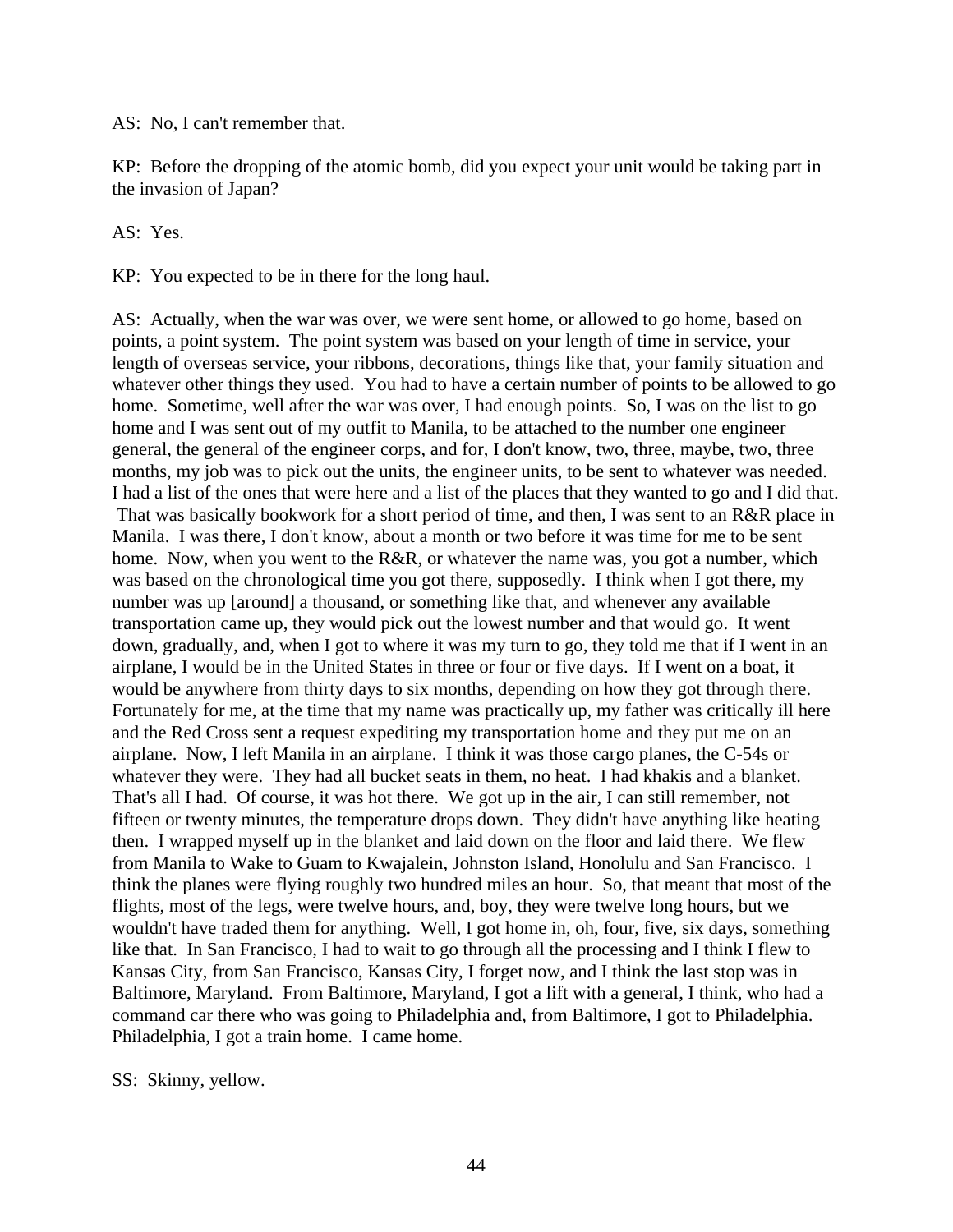AS: Yes, after taking all that Atabrine, it makes you yellow. My eyeballs were yellow, like you have, what?

SS: I think you talked enough already.

AS: Yes.

SS: That will be it for the day. [laughter]

# [TAPE PAUSED]

AS: All of these books here and all of my papers from the Army are in this thing. Do I have anything in here? I don't think so. This is my Rutgers yearbook.

KP: You seemed to have enjoyed the military a lot.

AS: I did.

KP: Had you thought of staying in?

AS: No, sir, no, sir, [laughter] I couldn't get out fast enough.

SS: Listen, some people never leave the States. They're just lucky. Some are.

AS: This is my picture when I had hair. I marked down, I went to the reunions, the twentieth, the twenty-fifth, the thirtieth, thirty-fifth, forty. I didn't get forty-five, but I get fifty, fifty-five and sixty.

SS: Yes, we get to Rutgers.

AS: I don't know, are there any of these papers that you want?

KP: Only if you want us to put it in Special Collections and University Archives permanently.

SS: You can think it over and send it to him.

AS: This book here is my outfit's record. These books here are books that I've come across. This one here is about the Second Brigade. We were in the Third Brigade, and this book here was written by General Heavey [*Down Ramp! The Story of the Army Amphibian Engineers*  (1947) by Brigadier General William F. Heavey]. It's the story of the Army Amphibian Engineers and it tells [it] somewhat, in many stories. This book here is a book, I don't know why I ever got it, but, when I started to read it, there's a lot of very interesting interviews with people who were involved, lieutenants. They tell you some of the incidents and it gets to be absorbing, fascinating.

KP: *The United States Navy in World War II*.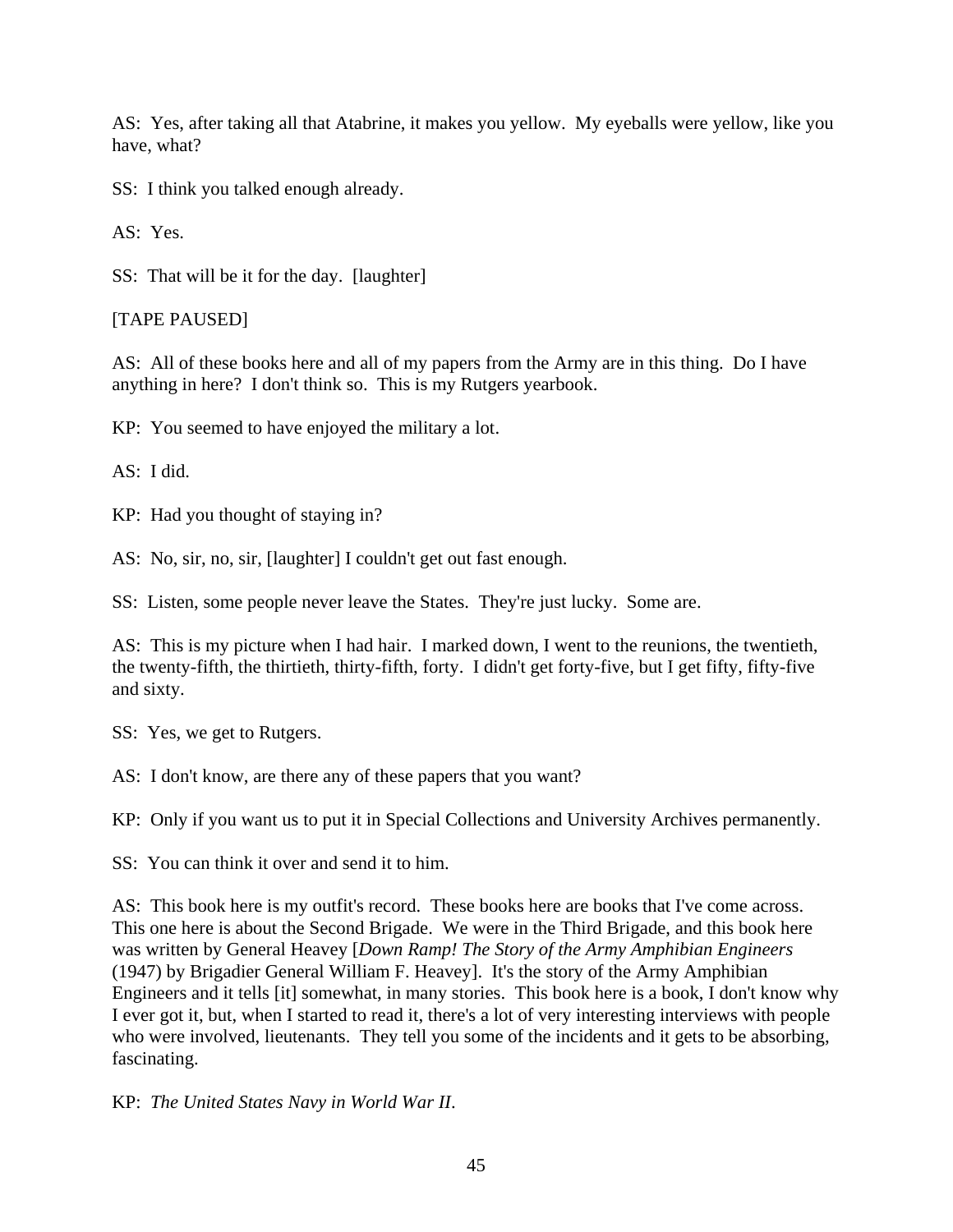AS: Yes, and it tells about some of the operations; that's good.

KP: Did any movie or novel that you have read recapture any of your experiences?

AS: Oh, yes, a lot of the World War II South Pacific pictures, very nostalgic. Actually, I was involved in a lot of these things, but you see them on TV and I sit there and watch them take the troops in. I know exactly what's going on and it brings back a lot of memories.

KP: What did you think of the Japanese? They were the enemy when you were fighting them. Did you ever see any Japanese prisoners of war or have any contact, besides them trying to shoot at you?

AS: Well, I was never face-to-face, actually, with any Japanese. I never got to talk to any of them. We were in places where we were--when we would be on the beach, for example--where we'd be sleeping overnight on shore and we would be attacked at night, some of our units, by the Japanese. They were stealthy and not too--I can't think of them ever being too aggressive. It was a hit-and-run operation with most everything that we were attached to, but, normally, our outfits were in such small units that I don't think we were ever main targets for big operations. If I had twelve boats, I might have maybe fifty to sixty personnel or less in my outfit, plus whatever troops or whatever supplies we were involved with.

KP: You mentioned that you have gone to a lot of reunions of your Army group. When did you start going to reunions?

AS: My twentieth, which would be '55. I think that's the first one.

KP: That was the first one you went to.

AS: We may have gone to one earlier. I may have gone to the tenth. I don't really remember.

KP: You were a very close group, it sounds like.

SS: Well, they were all married with kids, most of them. So, we just have contact with still a few of them that are alive. After all, you know how old we are. So, I mean, a lot of them aren't here.

KP: I know, a lot of units, they just left in September.

SS: Well, they had one--you remember when Peggy moved to New York, we went to a reunion?

AS: A reunion.

SS: Yes.

AS: For the Army.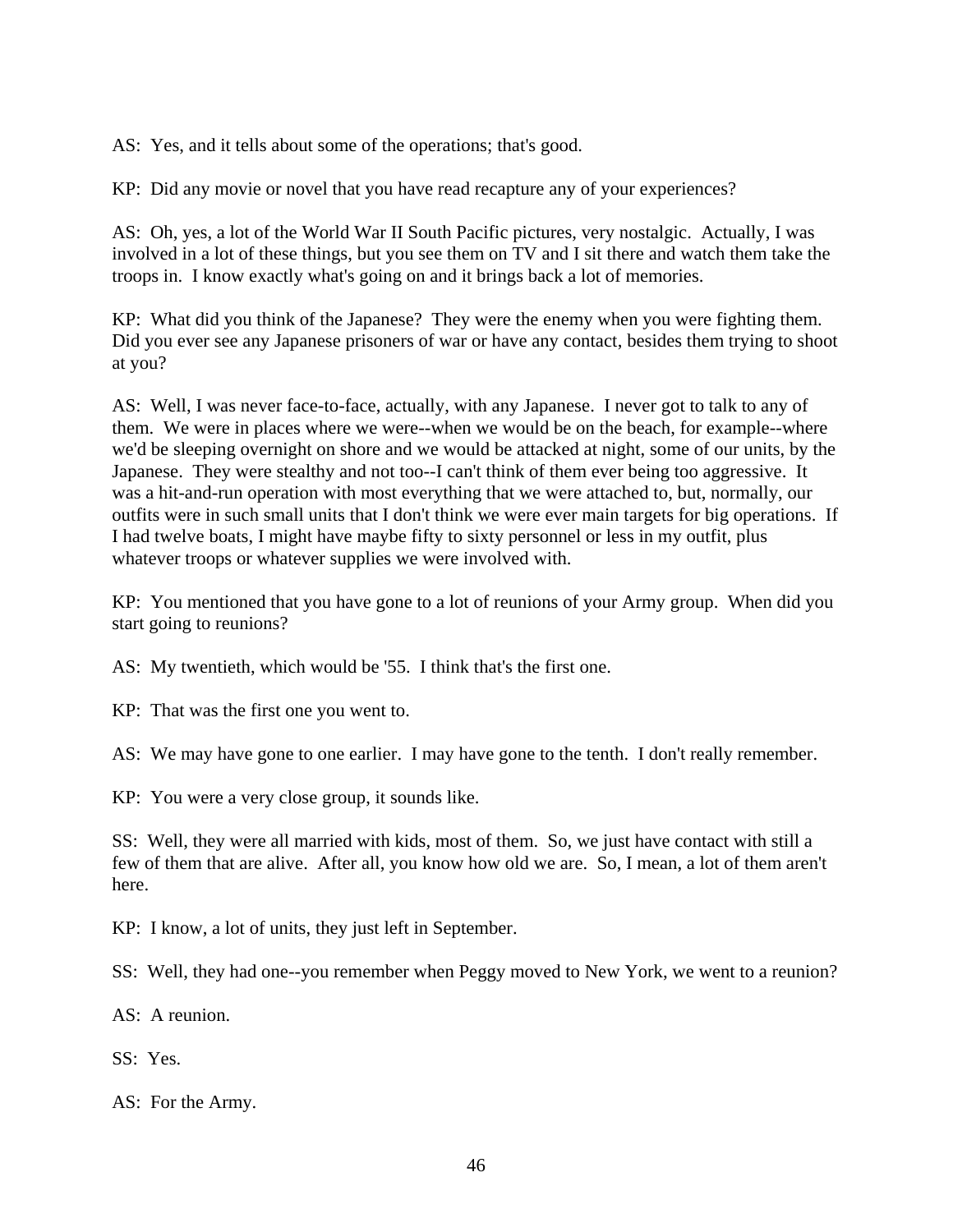SS: Yes, and Peggy wasn't married then. That's when she got a job in New York, after she graduated college.

AS: I think that could've been the tenth or something like that.

KP: Did you ever join any other veterans' organizations?

AS: I never did. I can't give you a lot of reasons right now, but I think the main thing was that, when I got back home, I had so many things that I wanted to get caught up with, I didn't want to have any influences. I had had enough of the Army, believe me. Four years in the service, I didn't want any parts of it.

KP: You did not join the Reserves, for example.

AS: No, I didn't join the Reserves. I didn't join the Reserves, I didn't enjoy the Reserves. [laughter] I got a certificate, or a citation or whatever, which says that I am commissioned as a captain in the Corps of Engineers in the Inactive Reserves and that I can be called at the pleasure of the President or the commanding chief at any time. That's about it. I may even have a copy of that right here, but that's enough. No, as you probably noted, I enjoyed my stay in the service. I would never want to go through it again, not ever, but, while I was there, I made the most of it and it was a great experience.

KP: Have you ever been back to the places you served in?

AS: [laughter] We've been back up in New England, looked around.

SS: We went to Carmel, remember? We looked at the little house.

AS: Yes. Up in New England, when we were up there, we used to carouse at the Coonamessett Club. [laughter] That was, I guess, a very posh country club up there and we were always welcomed there, and our boys used to go there at night whenever we could. I've been back there a couple times. It's different today. We went back to Carmel. We had a little cottage right across the street from the post office in Carmel. When we got back, what, twenty years ago?

SS: Oh, I don't know, around there.

AS: About that. The house that we had rented was not there. I don't even think the post office was in the same place.

SS: I don't remember; it was a while. Well, Peg was a little girl. My daughter, how old is Peggy? She's going to be, what, fifty-six?

AS: Yes.

SS: Fifty-six, my daughter's going to be. So, when she was, like, two or three …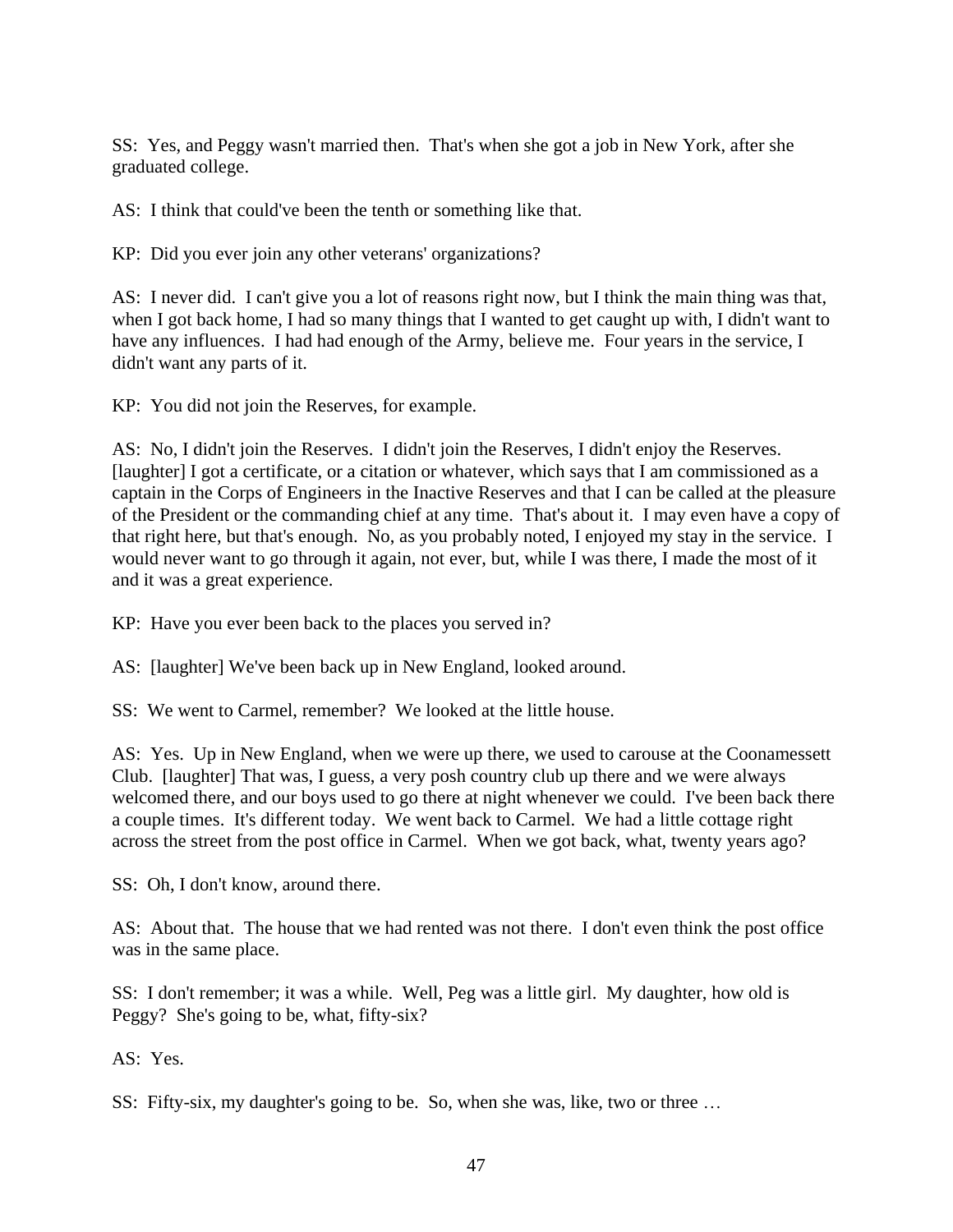AS: Fifty years ago, then.

SS: We have a picture of her in Carmel. It was hilly and she always fell and she had Band-Aids on her knees, you remember? Yes, there's an eleven-and-a-half [year] difference between our two kids. Then, we have a grandson. Josh is, what? twenty-four.

KP: Your son never served in the military.

AS: No.

SS: They didn't need him, I guess. They never called him.

AS: He's a civilian employee and his unit is attached to Fort Monroe, is it, or what? in Norfolk, Virginia, in that area. His responsibilities are to track all foreign military personnel that are in this country for any reason at all. In other words, you know all these training programs we have for the Israelis and the English? They go to indoctrination courses for Air Force and ordnance, and so on. They try to keep each other up-to-date, new developments, etc., and his unit keeps track. They know where every single person is who is in a foreign military that is in this country and what they're doing here. That may be why he's not in the service, because his job is service related.

SS: He's too old to get in the service, anyway.

AS: But, that means Army, Navy, Air Force, and I guess the Coast Guard and the Marines and the rest of them.

SS: Now, what's his name, your friend's son that was at where Jimmy was, what is he, a commander? What is he?

AS: He's a major general now.

SS: Major general, yes.

AS: My buddy, who we talked to the other night, who is in Texas, he was a character. He used to swear that if a kid of his ever stepped off on his left foot, he says he'd shoot him. Well, you know what that means, in Army talk--when you're in the Army and they say, "March," you step off on your left foot. That's how they keep everybody in step and that was his way of saying, "No part of that." Well, he stayed in the Army himself. He's a retired, either colonel, full colonel, or general. His son, two of them, went to West Point. [laughter] The one son is now at Fort Monroe. He's a major general now and that one son, he was saddled with making a complete record of the Gulf War. That was his job and he's a goer, a giver and a doer. He's a character.

SS: Well, I'll tell you one thing, he's …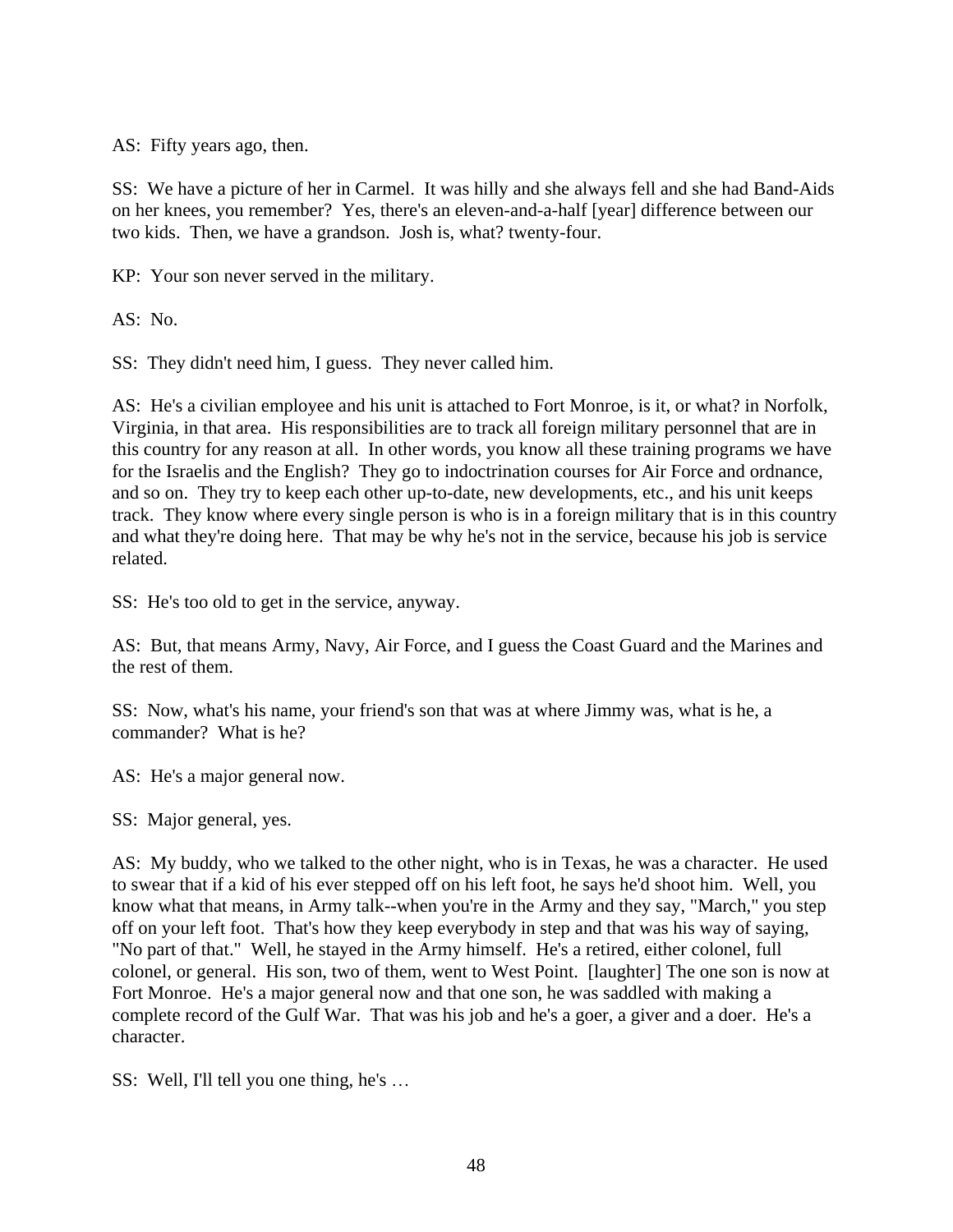-

AS: What else can we do for you?

KP: How did you two meet initially?

AS: Yes, we two meet, originally? She went to Atlantic City High School and so did I.

KP: You have known each other for …

AS: We've known each other for a long time.

KP: Did you date while he was at Rutgers?

SS: No.

AS: No, we didn't get together until after we got out of college, I guess. She came down here for a weekend to visit one of her friends and that's where we got together, you lucky thing, you.

KP: You have been married since 1936.

SS: Sixty, coming up.

AS: Sixty years.

SS: That's a long time. Well, our kids are old, too, already. We're in this house, I guess, is it fifty years? This is our first house.

KP: Really?

SS: Yes, because when we got married, we didn't have any money. So, we moved in with his folks and he said, "We'll stay a year." We stayed eleven-and-a-half, [laughter] because that's when he went in the service. This house, we got after the war. This was it.

KP: Did you get this house on the GI Bill? [Editor's Note: The Servicemen's Readjustment Act of 1944, known as the GI Bill of Rights, offered funding for college or vocational education, as well as one year of unemployment and loans to buy homes, to returning World War II veterans.

AS: No, I didn't get any advantages from the GI Bill, and I didn't want any. I didn't want any part of the Army.

SS: Well, when we bought this house, things were, compared [with] today, they were really cheap. What was this house, like, thirteen-five, or something like that?